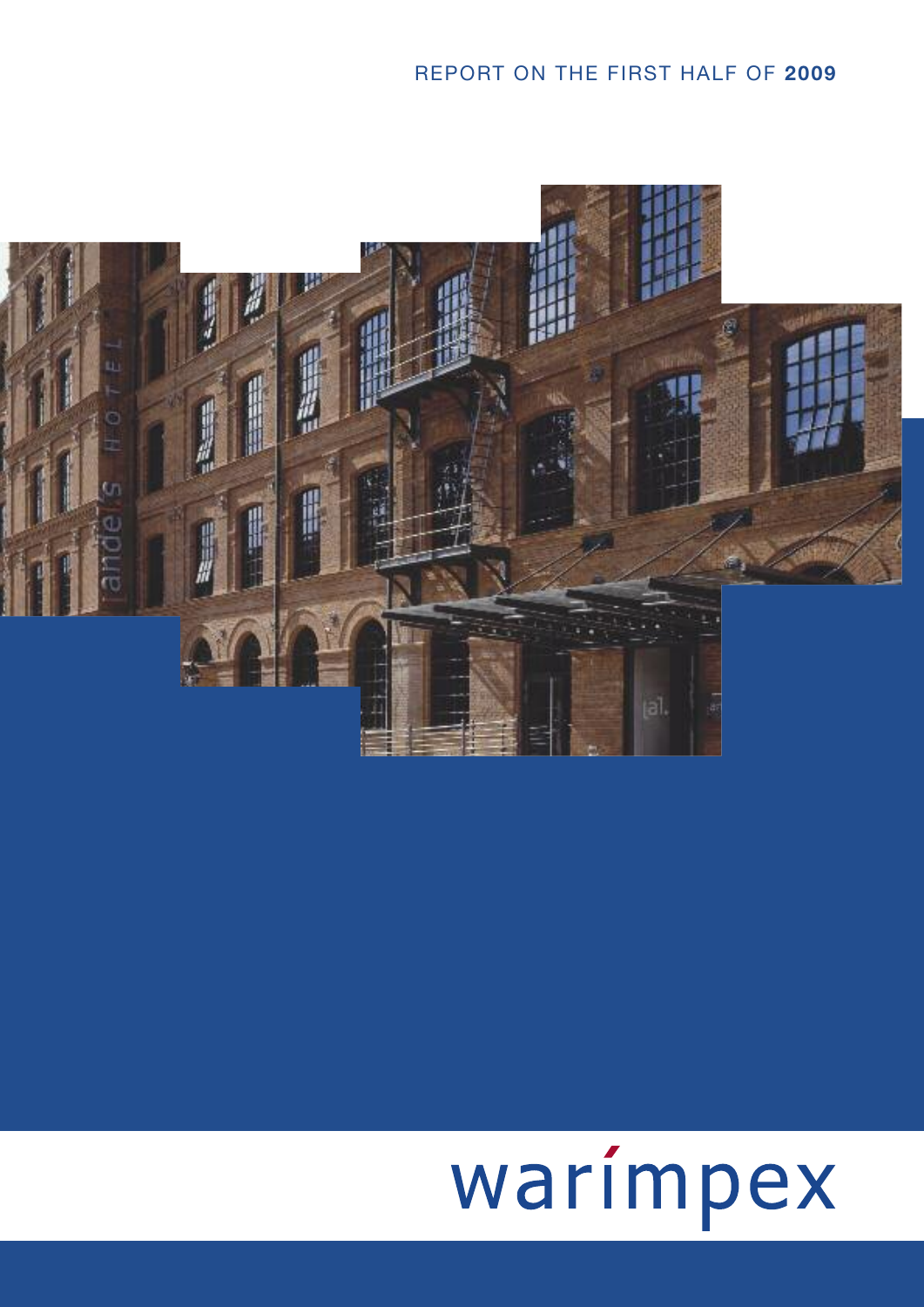# Key figures of the Warimpex Group

| <b>EUR '000</b>                                                 |          | H1/2009    | <b>Change</b>  | H1/2008*       |
|-----------------------------------------------------------------|----------|------------|----------------|----------------|
| Revenues from the Hotels & Resorts segment                      |          | 34,888     | $-16%$         | 41,587         |
| Revenues from the Development & Asset Management segment        |          | 2,890      | 6%             | 2,738          |
| Total revenues                                                  |          | 37,778     | $-15%$         | 44,325         |
| Gains from the sale of project companies                        |          | 2,288      | $-76%$         | 9,585          |
| <b>EBITDA</b>                                                   |          | $-1,875$   |                | 19,035         |
| <b>EBIT</b>                                                     |          | $-82,631$  |                | 12,847         |
| Profit/Loss for the period                                      |          | $-98,567$  |                | 136            |
| Net cash flow from operating activities                         |          | 3,765      | 38%            | 2,724          |
| Equity and liabilities                                          |          | 588,246    | 1%             | 584,395        |
| Equity                                                          |          | 45,218     | $-75%$         | 178,077        |
| Average shares in the period                                    |          | 36,000,000 |                | 36,000,000     |
| Earnings/loss per share                                         | in EUR   | $-2,62$    |                | 0,09           |
| Number of hotels                                                |          | 19         | $\overline{2}$ | 17             |
| Number of rooms (adjusted for proportionate share of ownership) |          | 3,195      | 633            | 2,562          |
| Number of office and commercial properties                      |          | 5          | $-2$           | $\overline{7}$ |
| Number of hotel development projects                            |          | 5          | $-9$           | 14             |
| Average number of employees in the Group                        |          | 1,542      | 11%            | 1,390          |
|                                                                 |          | 30/06/2009 | Change         | 31/12/2008     |
| Gross asset value (GAV)                                         | in EUR m | 557.5      | $-16%$         | 666.7          |
| Triple net asset value (NNNAV)                                  | in EUR m | 117.6      | $-62%$         | 310.9          |
| NNNAV per share                                                 | in EUR   | 3.3        | $-62%$         | 8.4            |
| End-of-year share price                                         | in EUR   | 1.96       | 57%            | 1.25           |
| $1 - 1 - 1$                                                     |          |            |                |                |

restated

## **Key share data**

ISIN AT0000827209 Number of shares 36,000,000 High\* EUR 7.02 | PLN 23.51<br>
Low\* EUR 0.99 | PLN 4.85 Price at 30 June 2009 **EUR 1.96 | PLN 8.73** \*Last 52 weeks

Ticker symbols Stock Exchanges WXF | Reuters WXFB.VI EUR 0.99 | PLN 4.85

Warimpex is included in the following indices: Vienna ATX Prime, Immobilien-ATX Warsaw Market Main 250, Real estate developers UniCredit CA-IB, 26/5/2009 Coverage in transition Sal Oppenheim, 25/5/2009 Neutral, target price EUR 2.30 RCB, 29/6/2009 Hold, target price EUR 2.20 SRC Research, 22/6/2009 Accumulate, target price EUR 4.50 100-day trading average in Vienna approximately 32,000 shares

in Warsaw approximately 28,000 shares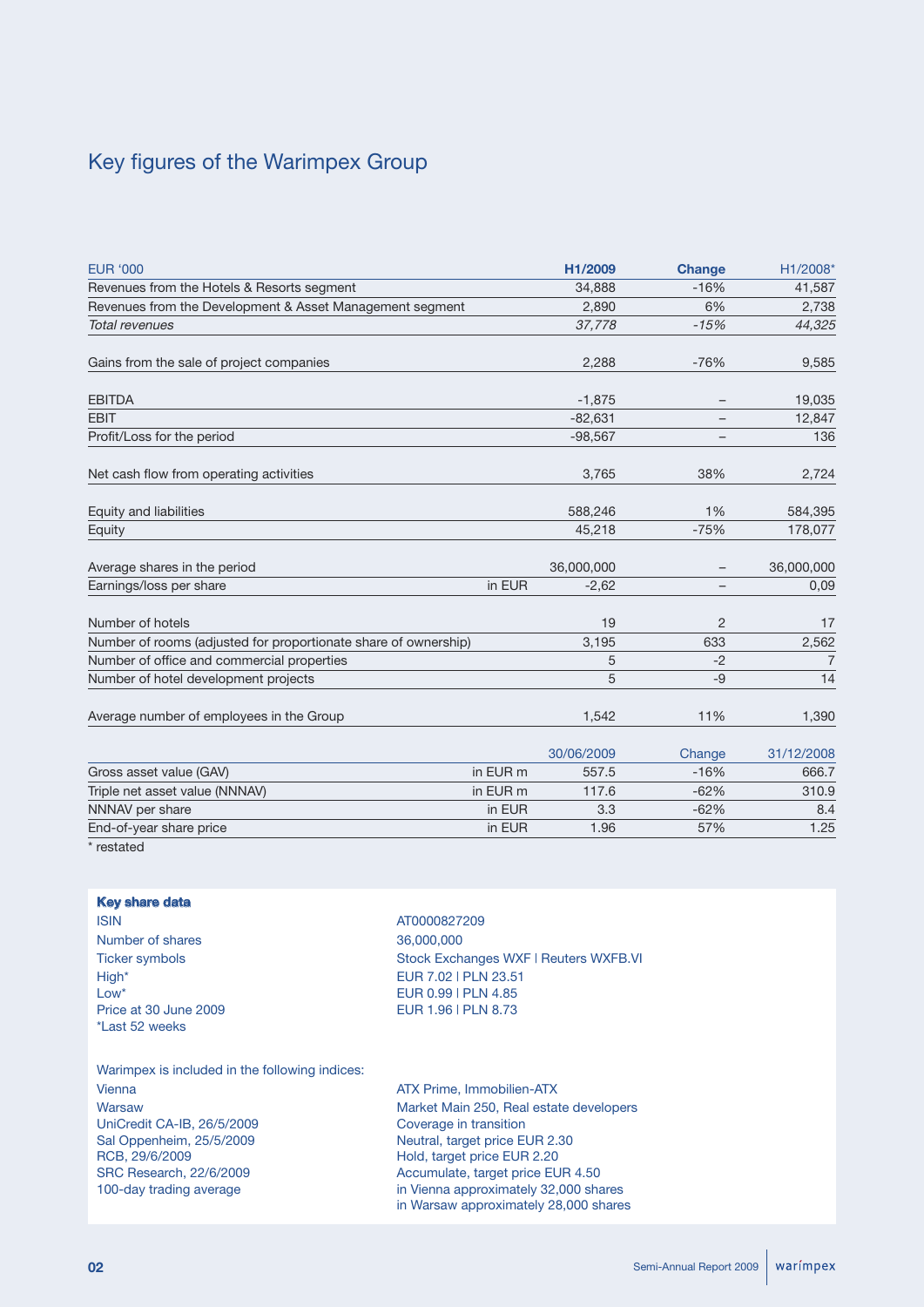# Foreword by the chairman of the Management Board

#### **Dear Shareholders,**

Market conditions have deteriorated over the past twelve months. Despite this, we have seen considerable stabilization in the hotel segment and signs that a revival will come on the transactions market by the end of 2009.

The European hotel industry saw a significant drop in occupancy rates and a subsequent decline in average room rates in the first half of 2009, especially the five- and four-star segments. The corporate segment, which has higher room rates, was also hit very hard by the decline in the number of conferences and seminars and by curtailments in the number of business trips and cost-saving measures for business trips that were made. The tourism segment was relatively stable, but room rates and ancillary spending were also down.

The hotels in the Warimpex Group are of course not immune to these forces. Revenues and therefore the operating profits of the affected hotels were down especially in the upscale segment. This trend was exacerbated by considerably lower exchange rates. Property values, which are usually calculated as a multiple of the net operating profit, fell accordingly. At the same time, yields were higher than at the end of 2008 in nearly all the markets in which Warimpex is active, and caused property values to fall further. In line with this trend, the negative result can be attributed for the most part to write-downs. We want to maintain complete and full transparency and had all of our properties valuated by the international appraiser CB Richard Ellis as at 30 June 2009. These valuations clearly reflect the difficult market conditions, especially in transactions, at the reporting date, and impairments totalling EUR 87.5 million had to be recognized.

I am confident that we hit bottom in the first half of the year, and we have accounted for this fact accordingly in our balance sheet. The prospects for the Group are considerably better than its results in the first half of the year, however. After the loss in the first six months, we are already seeing a significantly higher cash flow from operations – thanks in part to business in the second quarter. This indicates that a recovery is setting in.

The hotel industry is also generally early cyclical, and therefore reacts differently to changes on the market than office properties. On the office market, it generally takes tenants nine to twelve months to terminate or renegotiate their leases after being hit with a downturn and cutting staff, and again a number of months or even years after a rebound to take on new staff and rent new space. On the other hand, conferences and business trips can be cancelled from one day to the next, and the market can pick up again almost as quickly. Compared to 2008, the numbers at our hotels in May, June and July were already notably better than in February and March. This increase can especially be attributed to good tourism business. The month of September, when the corporate market resumes and the room rates for 2010 are negotiated, will be crucial to the outlook for the remainder of the year. Advanced reservations for conference and seminar facilities are already better than at the same time last year. And the currencies have already made up a large share of their losses.

This makes us optimistic that we already have the most difficult times behind us in the Hotels & Resorts segment. We are seeing the fruit of our labour, or the proverbial light at the end of the tunnel, and think that business will develop better in the second half of the year.

In the Development & Asset Management segment, which comprises our property development and sales activities, our development projects are under construction and proceeding according to schedule. Conditions for selling properties remained difficult in the second quarter of 2009, but the fact that the newly renovated Csalogány office building in Budapest could be sold at very good terms at the end of July was very encouraging.

As already mentioned in the report on the first quarter at the end of May, falling interest rates and rising property yields in Central and Eastern Europe are garnering more and more interest from institutional real estate investors. Because of this, I expect that the volume of real estate transactions will begin rising again at the end of 2009, and we may already see transactions with very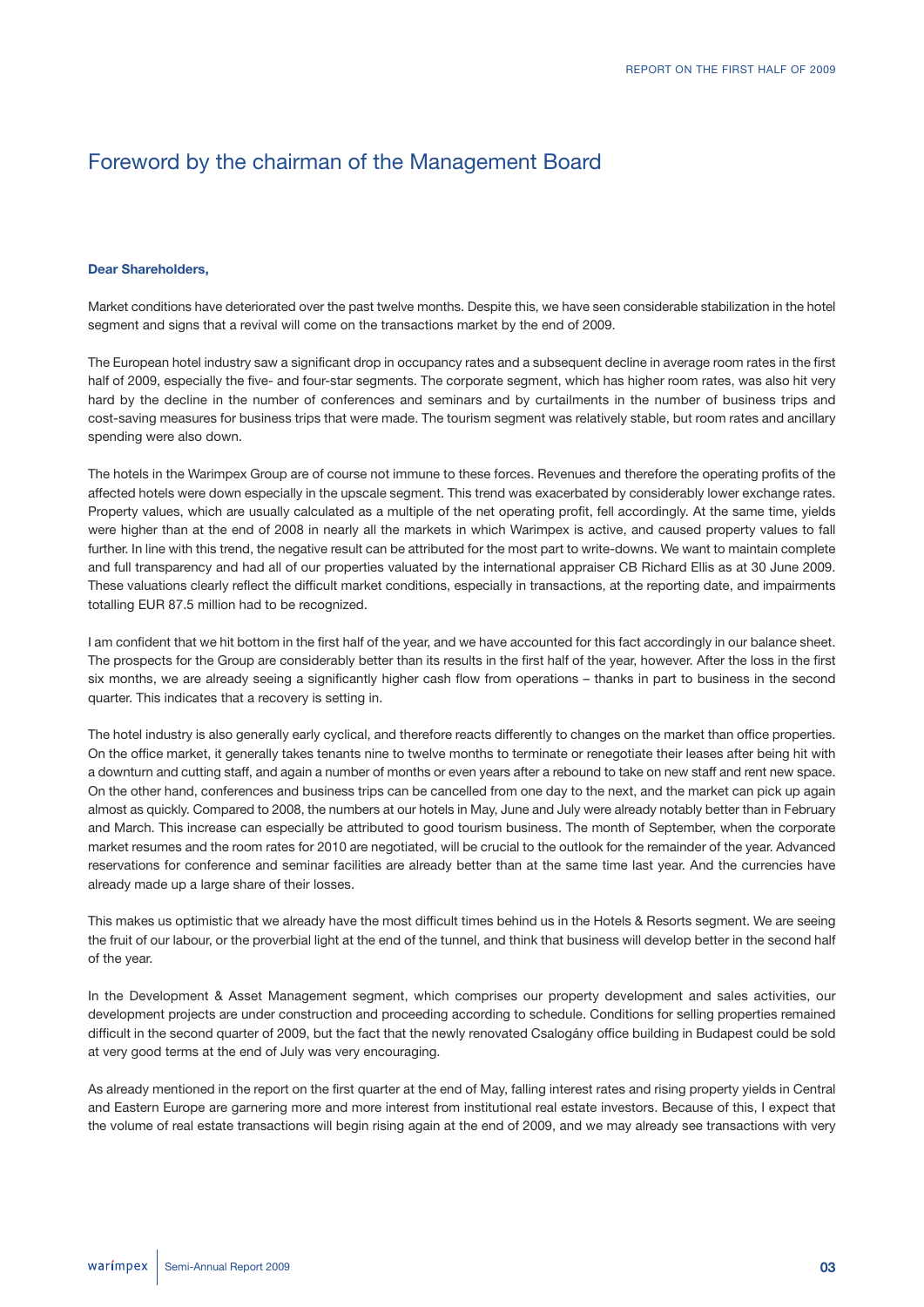high-value properties in this period. Cheap money is effective, even if it is only flowing very slowly into the economy right now because banks are still pursuing cautious lending strategies. As things stand now, there were virtually no real estate transactions to speak of in the fourth quarter of 2008 or in the first half of 2009.

We are proud to be continuing and completing our projects successfully and on schedule in spite of the turbulence on the market. The andel's in Berlin is one of the largest conference hotels in the city and enjoyed a successful start to business in the first quarter. May 2009 then saw the opening of the andel's in Łódź, a textile mill from the nineteenth century with typical industrial architecture that was converted into a highly modern, four-start design hotel with 278 rooms, 1,440 square metres of conference space and a 1,330-square-metre ballroom. The angelo in Ekaterinburg is still under construction and will be opened in the third quarter. The angelo in Katowice is scheduled for completion in the first quarter of 2010, and Airport City in St. Petersburg (including the Crowne Plaza Hotel) for the end of 2010.

 $\backslash$  sc $\land$ 

Franz Jurkowitsch

## **Focuses of business in the first half of 2009**

- 03/2009 Opening of the andel's in Berlin (557 rooms)
- 05/2009 Opening of Erszebet Office B, Budapest, after redevelopment
- 05/2009 Rental of Csalogany Office, Budapest, to city court
- 05/2009 Opening of the andel's in Łódź (278 rooms)
- 06/2009 Sale of Csalogany Office, Budapest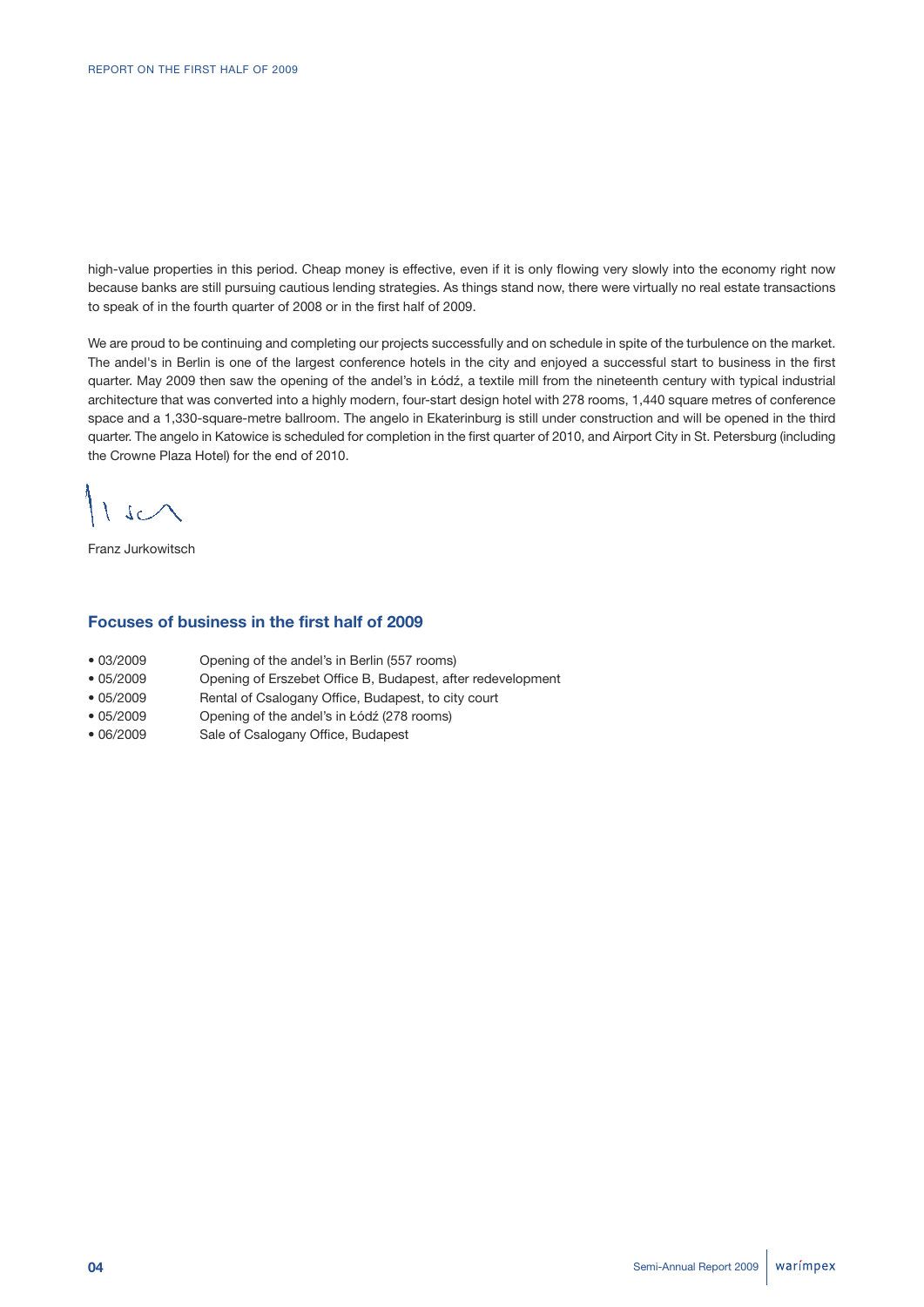## **Investor relations**

The price of the Warimpex share stabilized in the first quarter of 2009. After listing at EUR 1.25 at the end of the year, the share performed very well and rose to EUR 2.50 and PLN 9.30. On 30 June 2008, the share closed at EUR 1.96 and PLN 8.73.

Since our IPO, we have maintained an open and proactive communication policy with our investors, and conducted two very successful two-day roadshows in Warsaw in the spring and summer of this year, for example. Warimpex also participated in investor conferences in Kitzbühel, Zürs, Vienna and Paris, and is planning to take part in investor conferences in Frankfurt, Amsterdam and London in the second half of the year.

In June, SRC Research, a highly respected, independent financial analyst in Frankfurt with a focus on German and Austrian financial and real estate stocks, began covering the Warimpex share with a positive rating.

Authorization for the Management Board to purchase shares in the Company was renewed at the annual general meeting on 28 May 2009. This replaced the stock buy-back programme that was decided last year and permits the purchase of up to 10 per cent of the Company's capital stock at a share price of no more than EUR 8.40.

The purposes for which the purchased shares may be used were also specified. In addition to being held as treasury shares, they can be sold or given to employees of the Company or of an associated company. The shares can also be used in payment for the purchase of real estate, business entities, business operations, or shares in one or more companies in Austria or abroad.

The shareholders also decided to carry forward the net profit reported for Warimpex as an individual company for the period in the amount of EUR 47,481,168.10.



#### Share price performance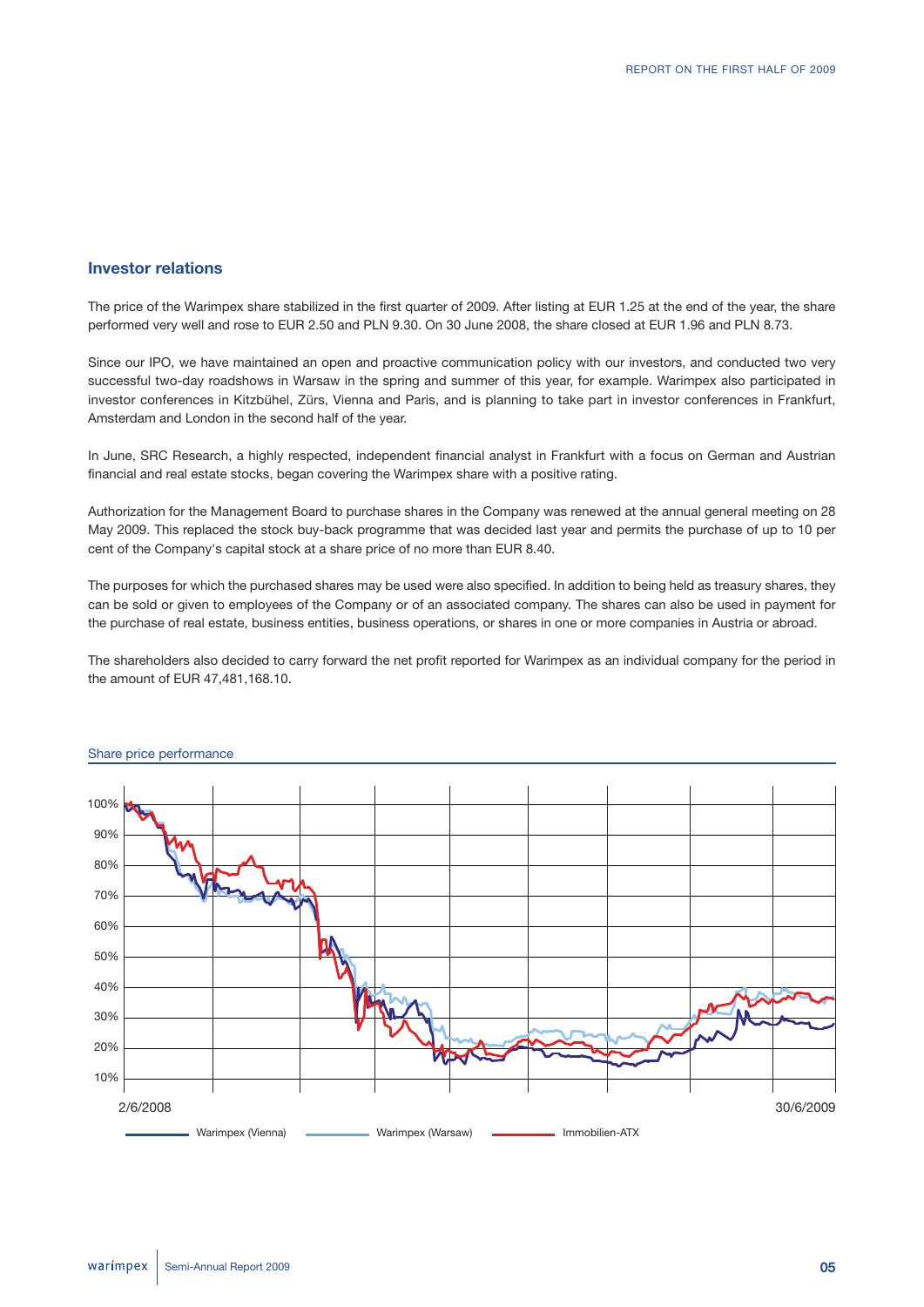# GROUP MANAGEMENT REPORT

for 1 January to 30 June 2009

## **Economic environment**

In July 2009 (World Economic Outlook), the International Monetary Fund (IMF) upped its economic forecast for 2010 slightly compared to April 2009. The projections for 2009 were reduced again, however. The Eurozone economy is now expected to contract by -4.8 per cent in 2009 (2008: -4.2 %), and then to expand again slightly in 2010 at a rate of 0.3 per cent (0.4 per cent). The CEE economy is now expected to slow by -5.0 per cent in 2009 (-3.7 per cent), but the IMF is already expecting the region to bounce back to a growth rate of 1.0 per cent (0.8 per cent) again in 2010.

## **MARKETS**

#### **Poland**

#### Existing portfolio: 6 hotels, 2 office properties

Warimpex holds a 50 per cent interest in the five-star Hotel InterContinental and a 25 per cent interest in the four-star Hotel Sobieski in Warsaw. In Krakow, Warimpex owns a four-star-plus andel's hotel and the three-star Hotel Chopin.

In Międzyzdroje on the Baltic coast Warimpex, owns the Amber Baltic Spa Resort Hotel, a hotel ship and a 27-hole golf course. The hotel ship, which has 62 rooms, was closed in the first quarter of 2009 and is to be sold this financial year.

Occupancy at the Hotel InterContinental was somewhat lower in the first quarter but continued to develop well at 70 per cent (2008: 79 per cent). The average room rate had to be lowered by roughly EUR 20 because of the strong depreciation of the Polish zloty. The occupancy rate at the Hotel Sobieski was also down (1-6/2009: 57 per cent, 1-6/2008: 68 per cent). The occupancy rate at the Hotel Chopin fell from 73 per cent to 57 per cent, and the average room rates had to be cut. The andel's in Krakow reported stable occupancy (1-6/2009: 62 per cent, 1-6/2008: 63 per cent), and the average room rate was reduced slightly as well because of the weaker zloty.

The occupancy rate at the Amber Baltic beachfront resort fell to 31 per cent (1-6/2008: 39 per cent). Due to its location on the Baltic coast, occupancy rates at this hotel are subject to strong seasonal fluctuations, in contrast to those of city hotels.

In addition to the hotels listed above, Warimpex owns shares in the Sobieski and Parkur Tower office buildings in Warsaw through joint ventures.

The andel's in Łódź opened officially on 15 May 2009. The hotel has 278 rooms and 8 conference rooms with a total of 1,440 square metres, as well as a 1,330-square-metre ballroom and a rooftop spa area with a pool offering a view of the city's roofscape. The andel's is the first four-star hotel in Łódź and achieved an occupancy rate of roughly 50 per cent in its first months of business, surpassing the expectations and getting off to a very good start for a new hotel.

#### Under development: 1 hotel, 2 office buildings, 1 shopping centre

Construction of the angelo in Katowice is proceeding according to plan, and the hotel is scheduled to open in the first quarter of 2010.

An office building that is owned by Warimpex in Krakow is to be converted into a modern office complex. Planning for this project began in the third quarter of 2008.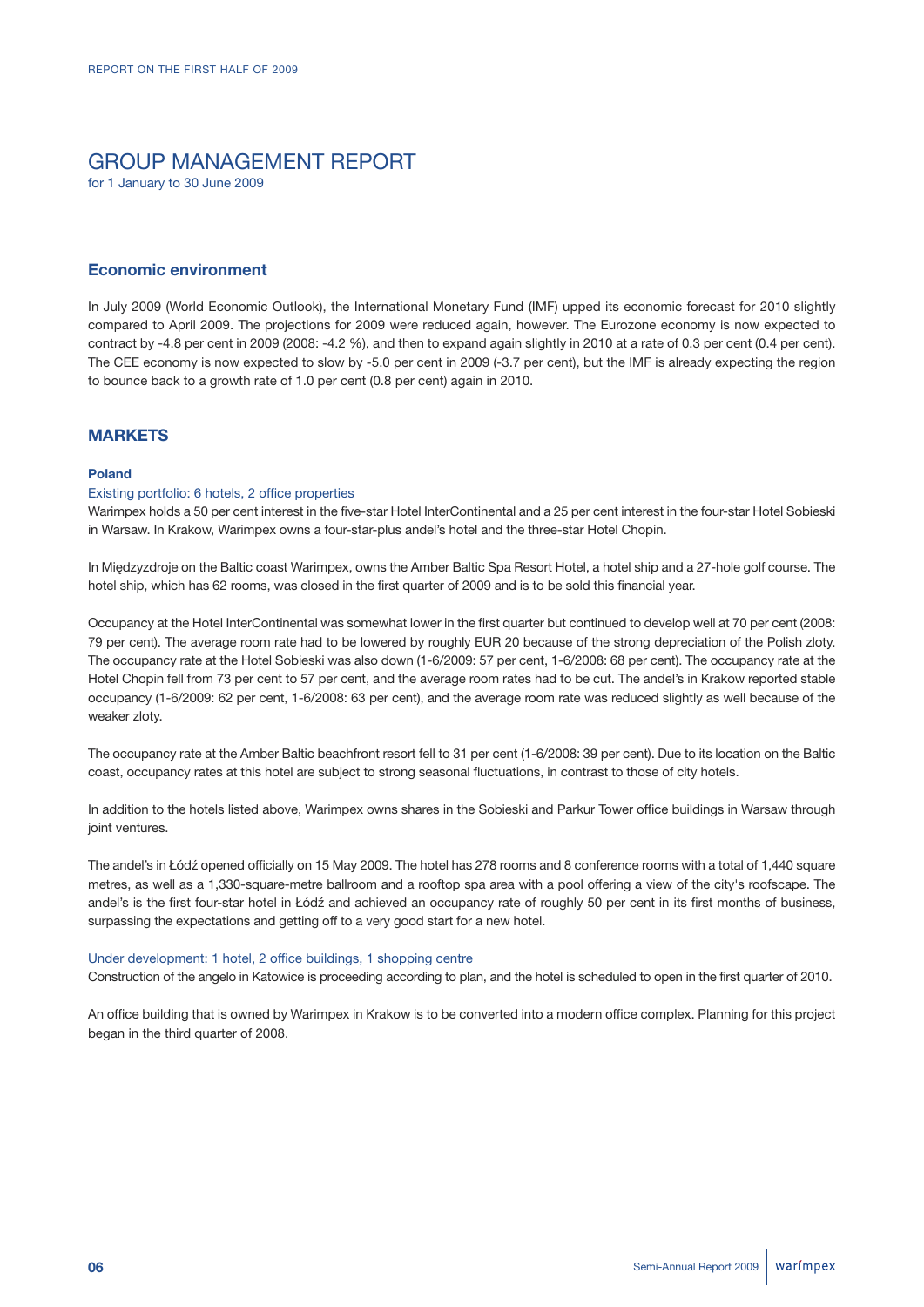Warimpex owns one of the few historical buildings in Warsaw. Originally, it was planned to convert the building into a five-star Le Palais luxury hotel. The construction permit for this was issued in September 2008. As rental rates for offices in the central business district have risen considerably in the meantime, however, the property will now be developed into an office building instead of a hotel. The planning of a suitable office building began at the end of 2008.

In Białystok, Warimpex has commenced development of a shopping centre with approximately 19,000 square metres of lettable retail space and 11,000 square metres of lettable office space.

#### **Czech Republic**

#### Existing portfolio: 7 hotels

In Prague, the Warimpex Group owns the three five-star hotels Palace, Le Palais and Savoy, all of which are members of the "Leading Hotels of the World". Warimpex acquired the building adjacent to the Hotel Savoy in 2007 and plans to expand the hotel by approximately 25 additional rooms.

In the four-star hotel segment, the Group owns the Hotel Diplomat and the angelo hotels in Prague and Plzeň. Warimpex also consolidates the Dvořák spa hotel in Karlovy Vary according to IAS/IFRS.

In the period under review, the occupancy rates at the two four-star hotels in Prague were roughly 41 per cent and 57 per cent (1-6/2008: 59 per cent and 60 per cent), while occupancy rates of between 33 per cent and 47 per cent were achieved in the five-star segment (1-6/2008: between 44 per cent and 61 per cent). The average room rates declined in both segments.

At the Hotel Dvořák in Karlovy Vary, the occupancy rate in the first six months of the year was 77 per cent (1-6/2008: 84 per cent). However, the average room rate was raised slightly.

Another angelo hotel with 144 rooms was opened in Plzeň on 1 October 2008. Occupancy was comparatively weak at only 26 per cent in the first six months of 2009.

#### **Hungary**

#### Existing portfolio: 3 office properties

In Budapest, Warimpex owns the Erzsebet, Dioszegi and Sajka office buildings, which together have a total net floor space of around 17,000 square metres.

The tenant in the Csalogany office building, which has roughly 2,500 square metres of lettable space, terminated its lease at the end of 2008. The building was rented to the Budapest city government as a courthouse in the first quarter of 2009, and was sold to an investor at the end of the second quarter. The sale price was higher than the most recent fair value as determined by the international real estate appraiser CB Richard Ellis (CBRE) in December 2008, and well above the carrying value.

#### Under development: 1 office building

Warimpex is currently modernizing and redeveloping the two towers of the Erzsebet office complex. Tower B was handed over to the tenant at the beginning of May after the renovation work was completed and is now fully let out. Lease negotiations are currently underway for tower A, which is also to be modernized and let out.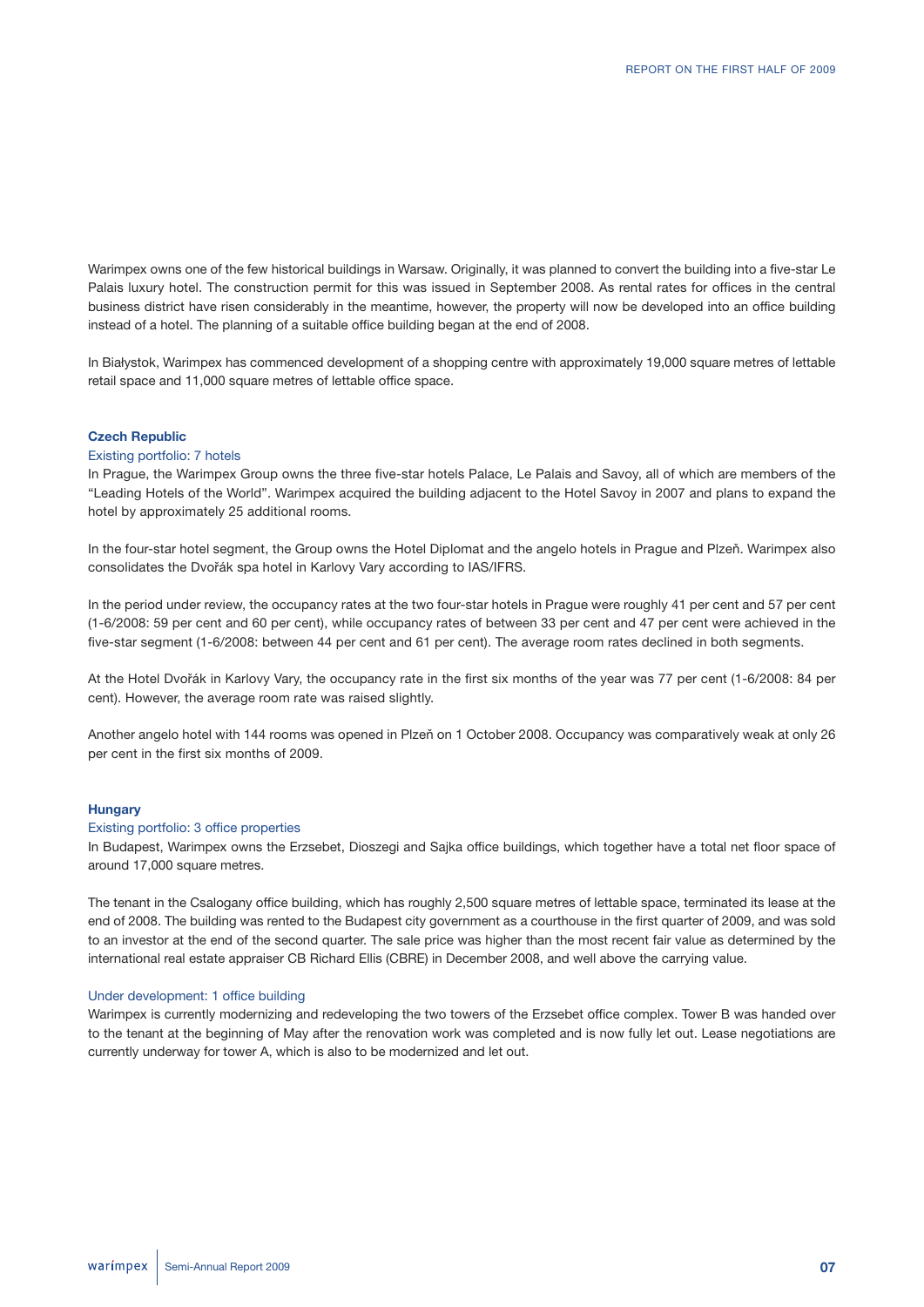#### **Romania**

#### Existing portfolio: 1 hotel

The angelo airport hotel in Bucharest, which Warimpex acquired in 2007 and expanded by 69 rooms in 2008 along with adapting it to the angelo design, saw a very low occupancy rate of 34 per cent in the first half of the year (1-6/2008: 54 per cent). However, the gross operating profit (GOP) remained constant compared to the prior year thanks to cost cutting measures at the hotel and the changed exchange rate.

#### **Germany**

#### Existing portfolio: 2 hotels

Warimpex holds 50 per cent of the angelo in Munich and of the andel's in Berlin.

The Warimpex Group's first hotel in Germany, the 146-room angelo in Munich, was opened at the end of May 2008. The angelo in Munich was developed in a joint venture with long-time partner UBM. Occupancy was reported at 65 per cent for the first half of 2009.

The largest four-star superior andel's design hotel to date was opened in Berlin at the beginning of March 2009. With a total of 557 rooms on ten storeys, a flexible conference area with 3,800 square metres, a 570-square-metre ballroom and a sky bar on the fourteenth storey of the 60-metre-high tower, andel's Berlin is one of the most attractive conference and event locations in the city. Guests can also make use of a 550-square-metre wellness area. As for the andel's hotels in Prague and Krakow, the interior was designed by the London-based interior design firm Jestico & Whiles. The hotel was developed in only nineteen months through a joint venture with UBM, at a total investment of roughly EUR 102 million.

#### Under development: 1 hotel, 1 office building

Plans for the second phase of the angelo Munich project foresee the construction of city archives and an office building, and the expansion of the hotel. An additional property was purchased next to the andel's in Berlin during the reporting period

#### **France**

#### Existing portfolio: 2 hotels

In Paris, Warimpex and its partner UBM are the joint leaseholders of the four-star Hotel Dream Castle and the four-star Magic Circus at Disneyland® Resort Paris, each of which have 400 rooms. At 61 per cent and 46 per cent (2007: 79 per cent and 66 per cent), the occupancy rates for the hotels showed a downward trend in the first six months of 2009. The conversion work (expansion of the conference areas and renovation of the swimming pool) at the Hotel Magic Circus, which partially impaired hotel operations, was concluded in the second quarter.

#### **Austria**

#### Under development: 1 hotel with apartments

In Vienna, Warimpex is involved in developing the Palais Hansen on the city's Ringstraße boulevard into a high-end hotel and residential property in collaboration with Wiener Städtische/Vienna Insurance Group and PORR Solutions. The project, which is scheduled to open in 2011, is Warimpex's first in Austria.

The decision on which management company should lease and operate the hotel was made in the first half of 2009. The corresponding agreements are now being negotiated with the lessee.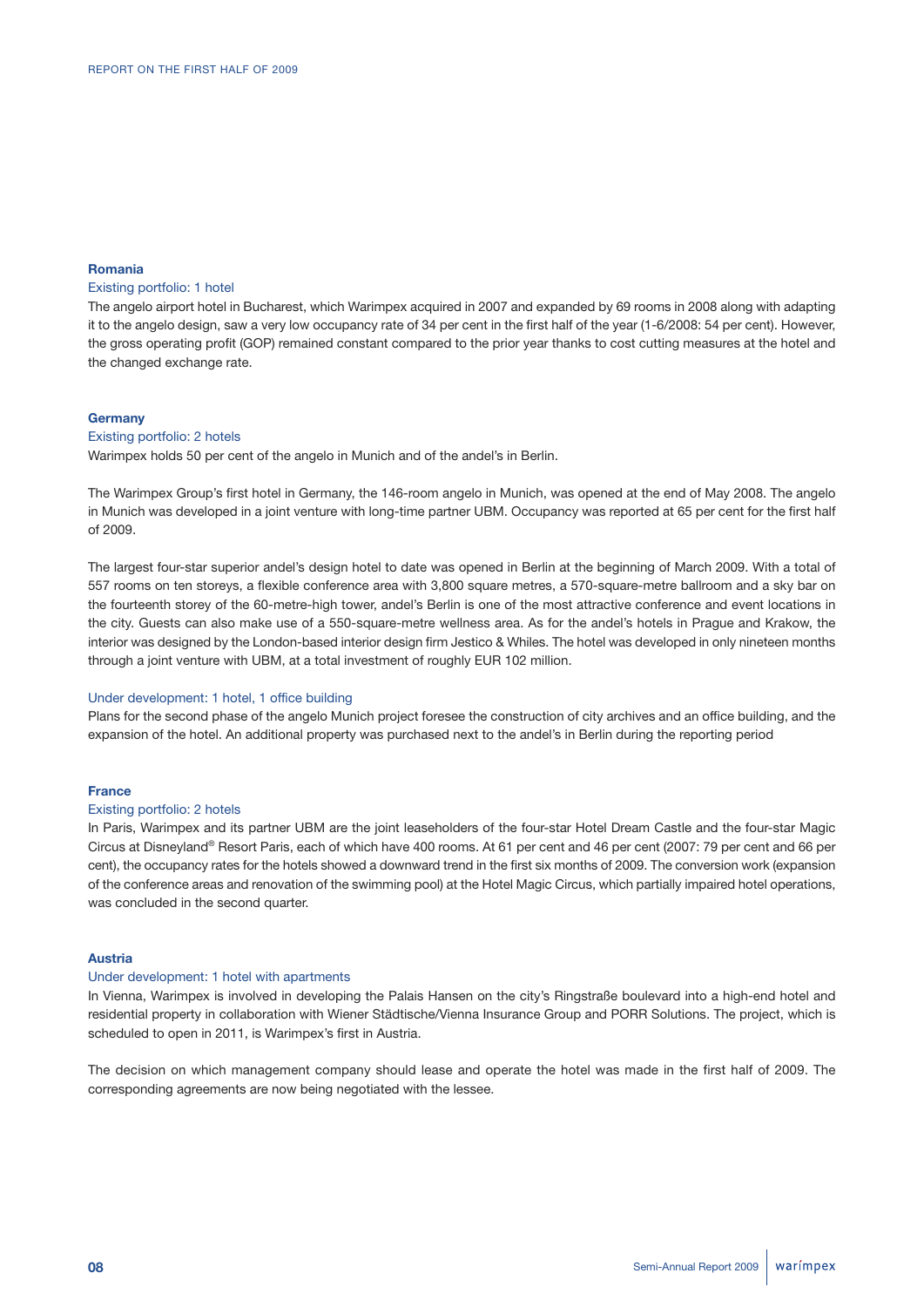#### **Russia**

#### Existing portfolio: 1 hotel

In Russia, Warimpex holds 60 per cent of the Hotel Liner at Koltsovo airport in Ekaterinburg. The hotel is fully consolidated in the financial statements. Renovation work, which is being financed from cash flow, continued in the first half of 2009. The average occupancy rate in the first half of the year was roughly 74 per cent.

#### Under development: 2 hotels, airport office park

Warimpex is also developing another airport project in Ekaterinburg. A new angelo hotel is planned to coincide with the expansion of the airport and will boast a direct link to the new terminals. Construction work began in the second quarter of 2008 and is proceeding according to plan. The hotel is expected to open on schedule in the third quarter of 2009.

The Airport City development project is currently under construction in St. Petersburg. The first phase comprises a four-star Crowne Plaza hotel (InterContinental Group) plus a 40,000-square-metre office building. Construction is proceeding according to schedule, and the building shell for the hotel and the three office buildings was completed at the beginning of April. The Airport City in St. Petersburg is slated to open at the end of 2010.

#### **Budget hotels**

#### Under development: 5 hotels

In March 2007, Warimpex entered into a strategic joint venture with Louvre Hotels to develop budget hotels in Central Europe. At the beginning of 2009, Louvre transferred its financial interest in this joint venture to Starwood Capital Group – the owner of Louvre – but is still involved as a development partner and especially as the operator and franchisor (for the brands Premiere Classe and Campanile) of all of the hotels. The objective is to develop the successful Louvre Hotels brands Campanile and Premiere Classe in Warimpex's home markets as well.

The first joint hotels are to be opened in Budapest, Wrocław and Zielona Zielona Góra at the end of 2010. Suitable properties were purchased.

Warimpex and Starwood Capital Group are also currently involved in negotiations on the development of further budget hotels in the Hungarian cities of Debrecen and Miskolc. Negotiations for the purchase of additional properties in Katowice, Krakow and Gdańsk are underway. In the Czech Republic the joint venture partners are currently focusing on Prague, Brno and Ostrava, and on Bratislava and Košice in Slovakia.

The following projects are currently under development through the joint venture with Louvre Hotels:

- Campanile, Budapest
- Campanile, Zielona Góra
- Campanile, Wrocław
- Campanile, Bydgoszcz
- Premiere Classe, Wrocław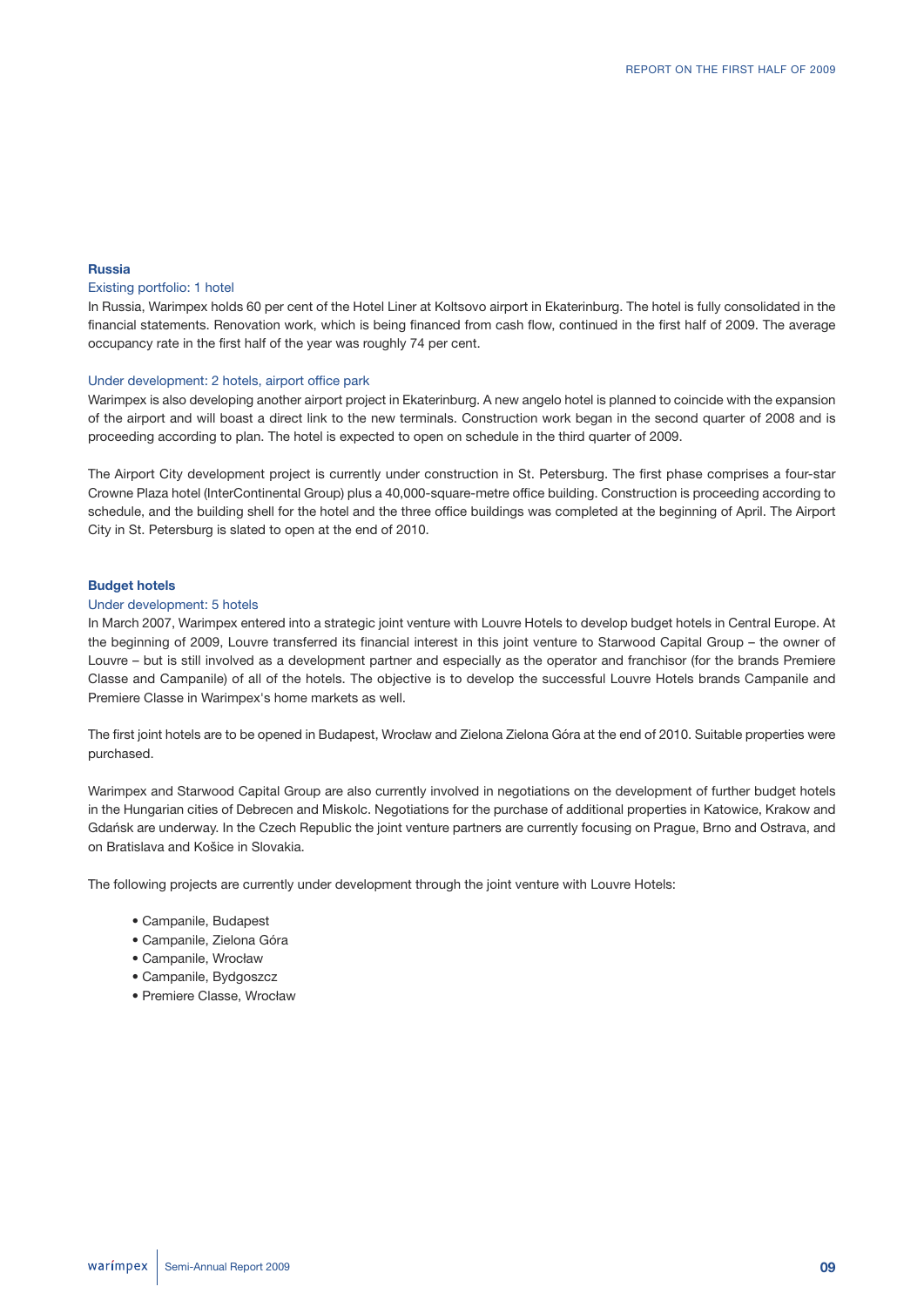

## Hotel portfolio (number of rooms adjusted for proportionate share of ownership) at 30 June 2009

Compared to 30 June 2008, the number of available hotel rooms as of 30 June 2009 (adjusted for the proportionate share of ownership) rose by 633, from 2,562 to 3,195. This is primarily attributable to the 69 additional rooms at the angelo airport hotel in Bucharest, the opening of the angelo in Plzeň, the opening of the andel's in Berlin, the opening of the andel's in Łódź and the closing of the Hansa hotel ship.

Aside from the budget hotels under the joint venture with Louvre Hotels, a total of ten development projects are currently under implementation. Four properties are currently under construction, of which two further hotels with a total of 420 rooms (231 when adjusted for the proportionate share of ownership) are due to open by the middle of 2010.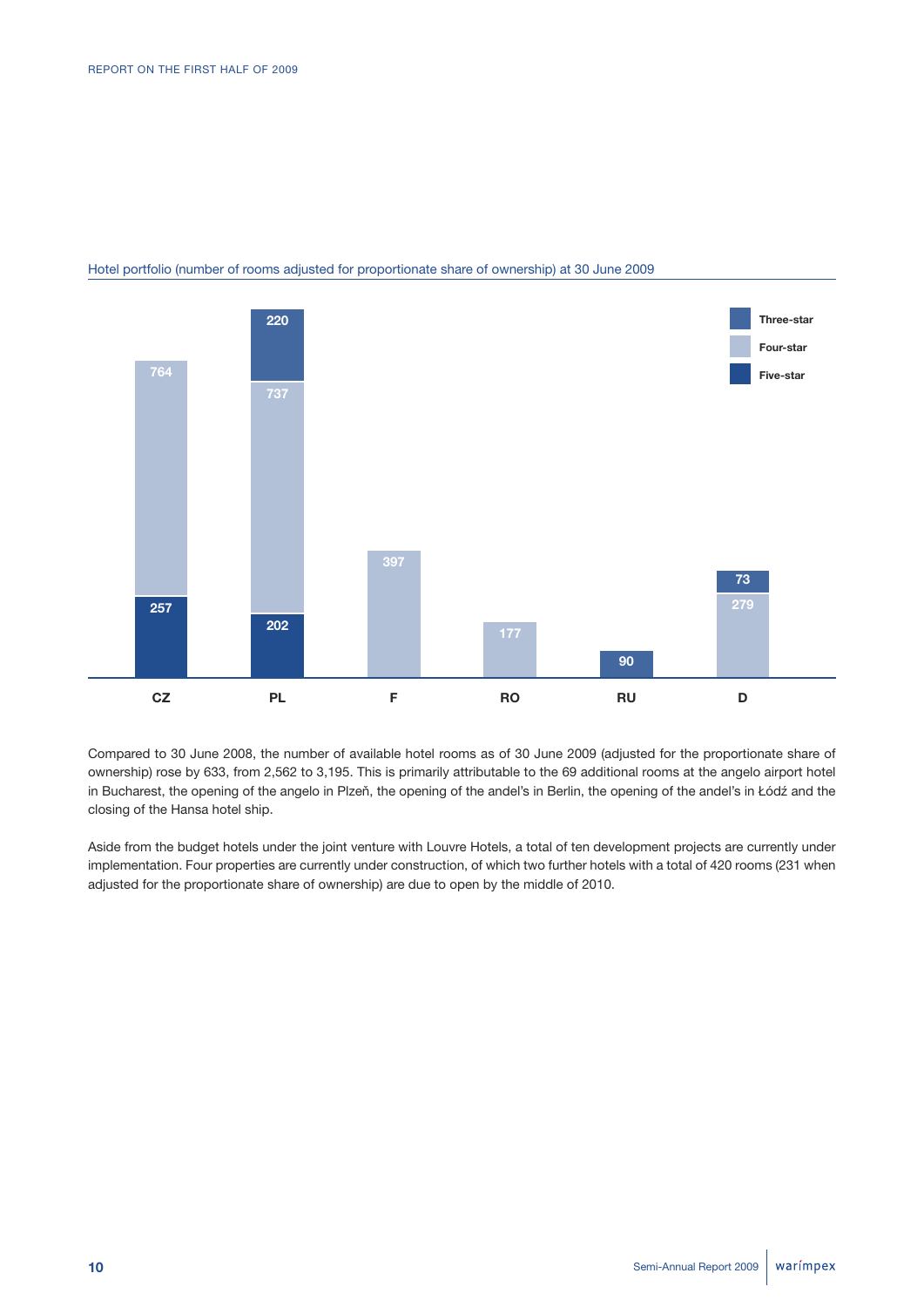## **Business development**

As of the end of June 2009, the Warimpex Group portfolio comprised a total of twenty-four properties, nineteen of which were hotels and five office properties. The Group also holds a large number of properties and development projects in eight countries in Central and especially Eastern Europe, The focus of the portfolio is primarily on Hungary, Germany, the Czech Republic, Poland and Russia.

To enable an efficient, market-oriented response to ongoing developments, the Warimpex Group employs local staff in all the countries in which it operates.

#### Real estate assets by country (share of GAV)



Gross asset value (GAV) at 30 June 2009

The greatest share of the Company's gross asset value, 37 per cent, is located in Poland, followed by the Czech Republic at 26 per cent.

In terms of sector breakdown, roughly 94 per cent of the Group's real estate assets (excluding development projects) are hotels, while 6 per cent are office properties.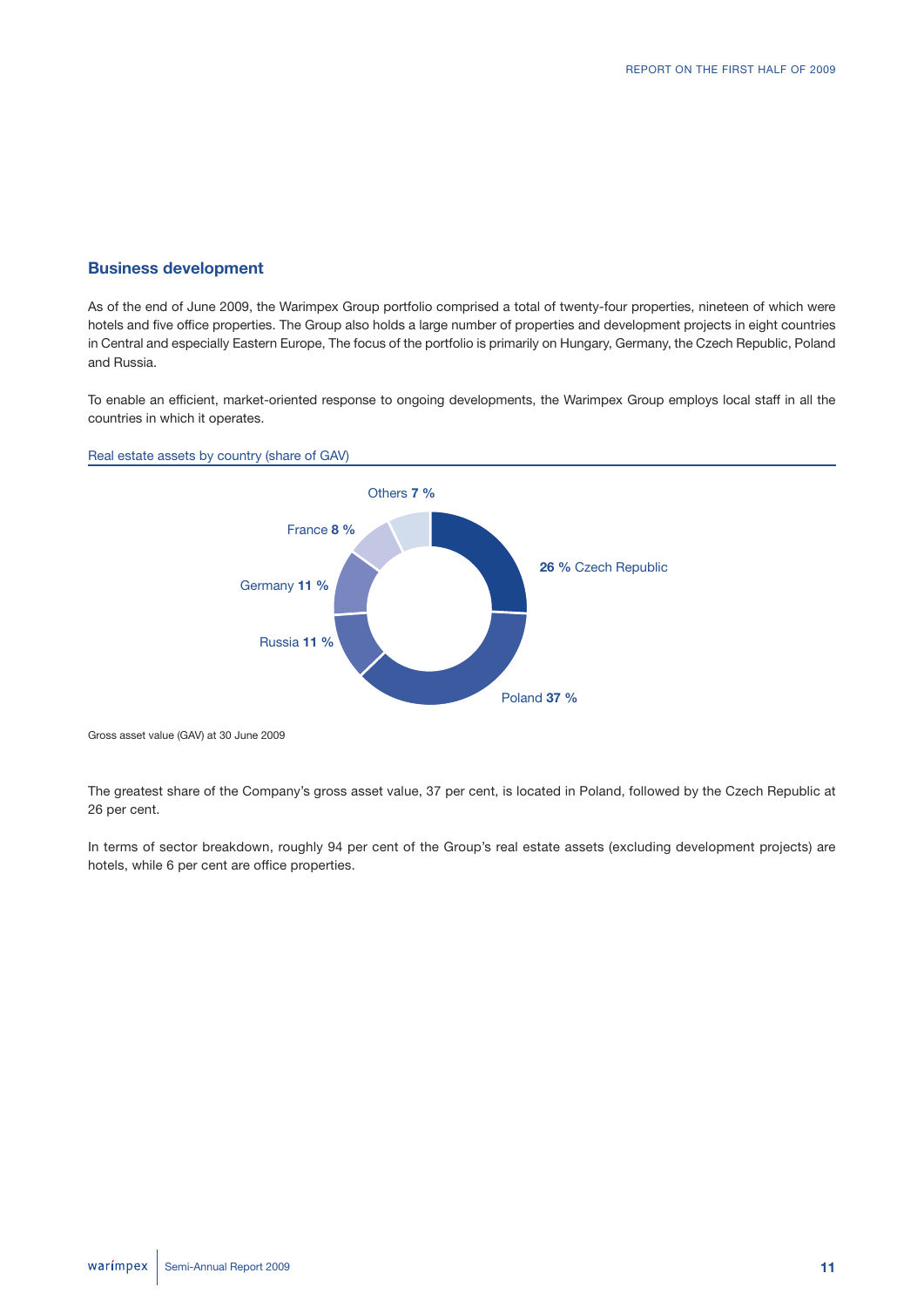# Assets, financial position and earnings situation

The second quarter of 2009 saw a considerable decrease in the pace of the downturn, and a resulting stabilization at a low level in the hotel segment. Owing to seasonal fluctuations in tourism, in particular city tourism, earnings contributions from hotel properties are generally higher in the second half of the year. By contrast, no determinable pattern can be identified with regard to contributions from the sale of subsidiaries or business combinations.

## **Development of revenues**

Consolidated sales fell by 15 per cent from EUR 44.3 million to EUR 37.8 million in the first six months of financial year 2009. Revenues from the hotel segment declined to EUR 34.9 million compared to EUR 41.6 million in the first half of 2008 in spite of the fact that the average number of rooms increased. This drop in sales was primarily caused by the conditions in Prague, where revenues in the five-star segment were down by as much as 40 per cent compared to 2008 in addition to the significant slide in the four-star segment. Revenue decreases, in some cases significant, were also encountered in other markets.

In contrast, revenues from the letting of offices and the provision of development services increased by 6 per cent to EUR 2.9 million.

## **Earnings situation**

Warimpex recognizes its tangible non-current assets at cost minus depreciation, and does not recognize any increases in the value of its real estate assets in the profit and loss account. Any such value increases are not recognized until the asset is actually sold. As a result, earnings are highly dependent on the sale of properties and fluctuate significantly.

Warimpex sold a 10 per cent share in the Airport City development project in St. Petersburg to UBM in the first quarter of 2008. This transaction made a EUR 9.2 million contribution to the profit for the period. A property in Poznań, Poland, that Warimpex acquired in 2007 was sold in the second quarter of 2008 at a small profit.

A villa in the Czech town of Karlovy Vary that was used as a seminar room by Hotel Dvořák was sold at the end of April 2008. The price paid for the villa was considerably higher than the fair value calculated by CBRE and the book value. This transaction made a contribution of roughly EUR 4.3 million to the profit for the period. Because the sale took the form of an asset deal, the net proceeds are recognized under Other income.

The Csalogany office building, which has roughly 2,500 square metres of lettable space, was sold to an investor at the end of the second quarter. The sale price was higher than the most recent fair value as determined by the international real estate appraiser CB Richard Ellis (CBRE) in December 2008. The sale made a EUR 2.3 million contribution to the profit for the period.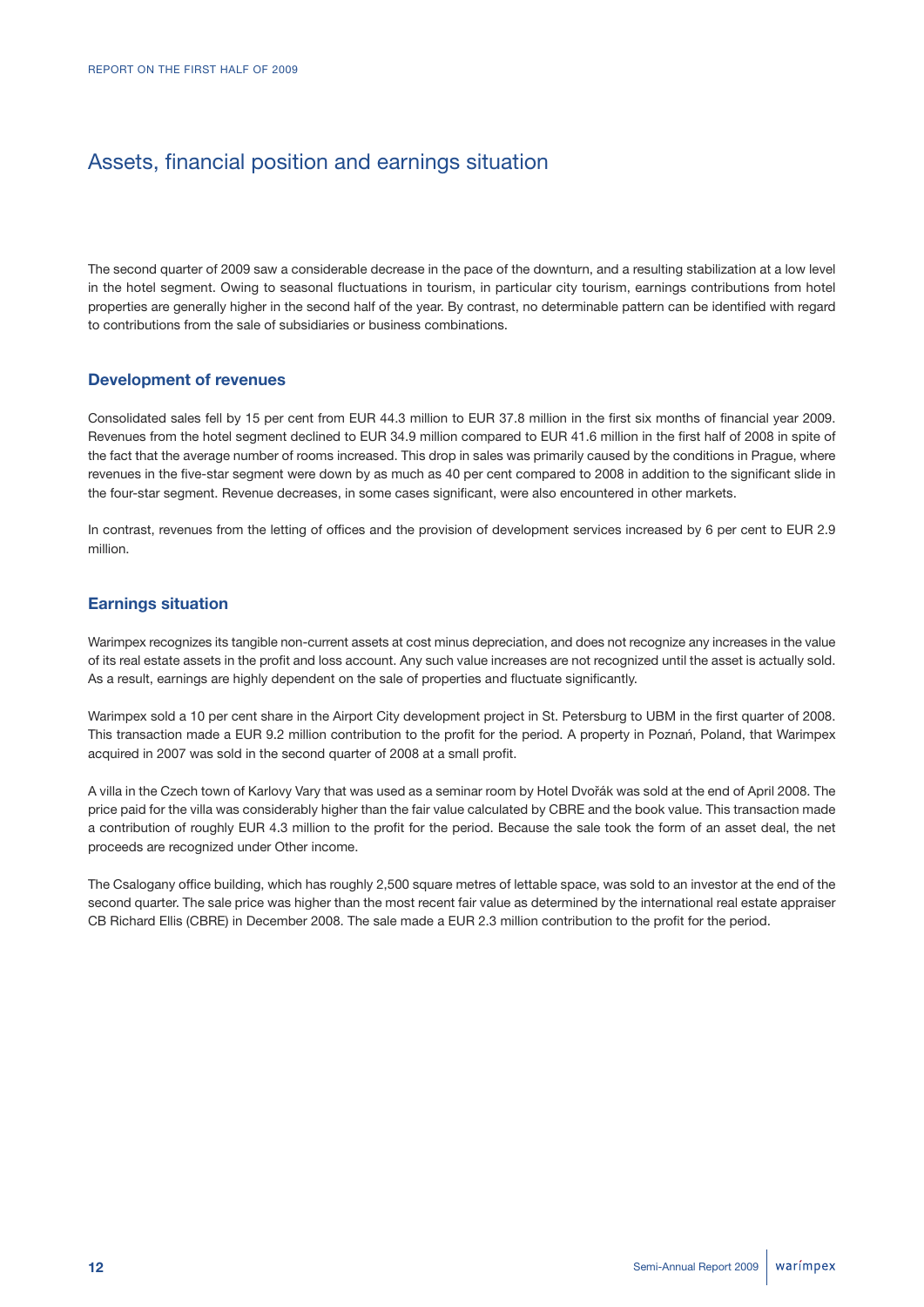#### **EBITDA – EBIT**

Compared to the first half of 2008, earnings before interest, tax, depreciation and amortization (EBITDA) fell from EUR 19.0 million to EUR -1.9 million, and earnings before interest and taxes (EBIT) fell from EUR 12.8 million to EUR -98.6 million.

All properties were valuated by an international appraiser as at 30 June 2009. These valuations clearly reflect the difficult market conditions, especially in transactions, at the reporting date, and impairments totalling EUR 87.5 million had to be recognized because the fair values were lower than the carrying values on the reporting date.

The EUR 0.7 million in one-off costs for the opening of the andel's hotels in Berlin and Łódź, the allocation of provisions in the amount of EUR 5 million for a GOP guarantee, and costs for the termination of an agreement pertaining to the Holiday Inn Paris in the amount of EUR 1.25 million also had a notable impact.

#### **Financial result**

The Group's financial result was negatively impacted in the second quarter by write-downs on associated companies in the amount of EUR 6.7 million and the discounting of an extended loan in the amount of EUR 6.5 million, and fell from EUR -13.2 million to EUR -20.4 million.

The significantly lower EURIBOR had a major positive effect on the finance expenses for revolving and project loans, however.

#### **Profit for the period**

The profit for the first half fell from EUR 0.1 million in 2008 to EUR -98.6 million in 2009, primarily because of non-scheduled write-downs.

#### **Cash flow**

The cash flow from operations improved from EUR 2.7 million in the first six months of 2008 to EUR 3.8 million in the reporting period.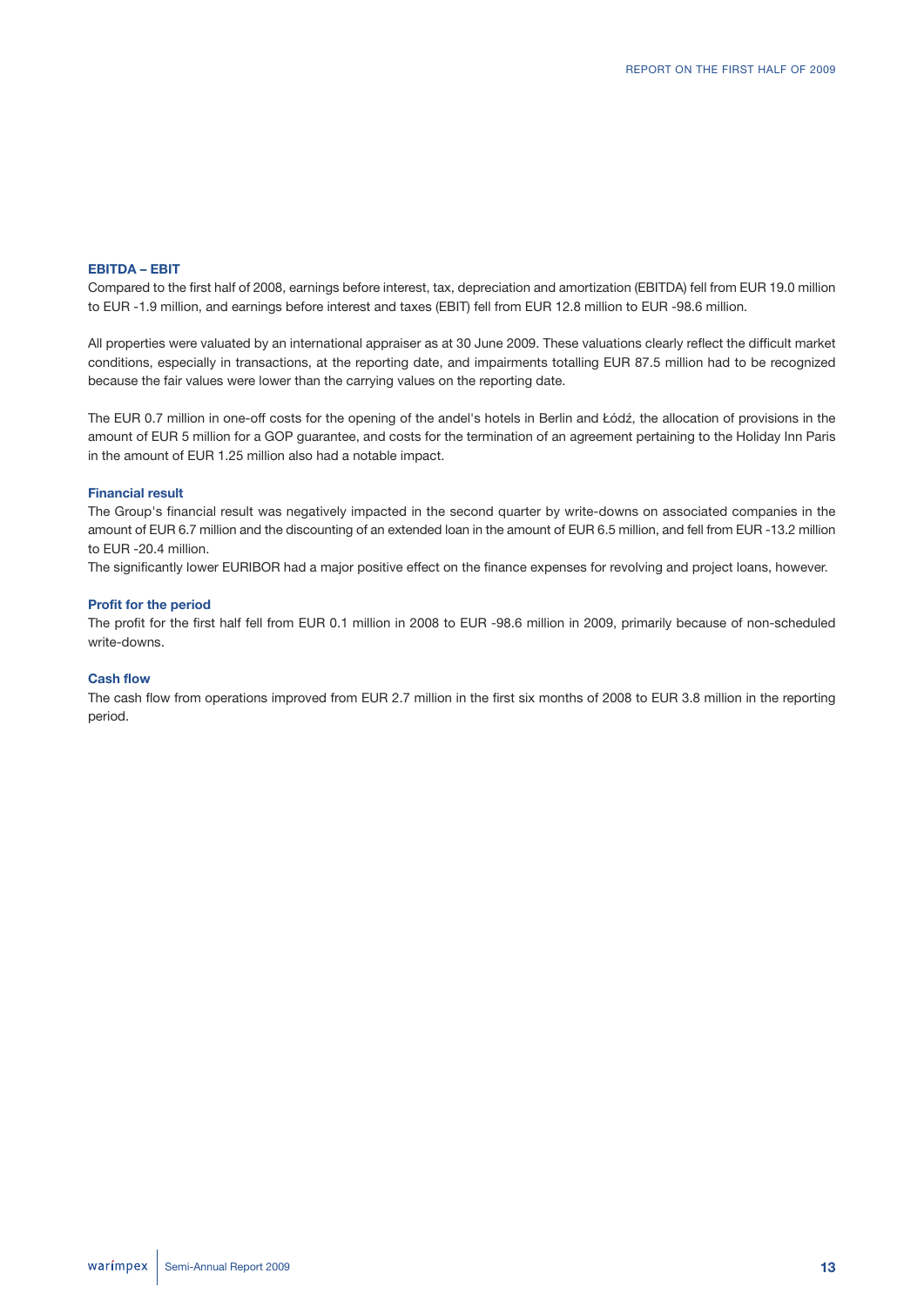# Real estate assets

At 30 June 2009, the real estate portfolio of the Warimpex Group comprised nineteen hotels with a total of 4,603 rooms (3,195 rooms when adjusted for the proportionate share of ownership), plus five office properties with a total lettable floor area of some 28,000 square metres (18,000 square metres when adjusted for the proportionate share of ownership).

In addition, five hotel development and six office and shopping centre projects were currently under construction or in advanced stages of development (not including the planned budget hotels).

Because of the provisions of IAS 40.12 pertaining to owner-operated hotels, Warimpex recognizes its properties at cost less depreciation and amortization. Any increases in the value of other properties are not recognized in profit in the respective reporting period. To allow comparison with other real estate companies that report unrealized profits, Warimpex reports the triple net asset value (NNNAV) in its Group management report.

All existing real estate and development projects are valuated twice annually (at 30 June and 31 December) by the international independent real estate appraiser CB Richard Ellis (CBRE).

The fair values are determined in accordance with the valuation standards of the Royal Institute of Chartered Surveyors. The fair value of a property is the price at which it could be exchanged in a current transaction between two knowledgeable, unrelated and willing parties.

The net asset value (NAV) is calculated on the basis of the gross asset value (fair value of the Company's real estate assets).

## **Calculation of Gross asset Value – Net asset Value**



#### warímpex **14** Semi-Annual Report 2009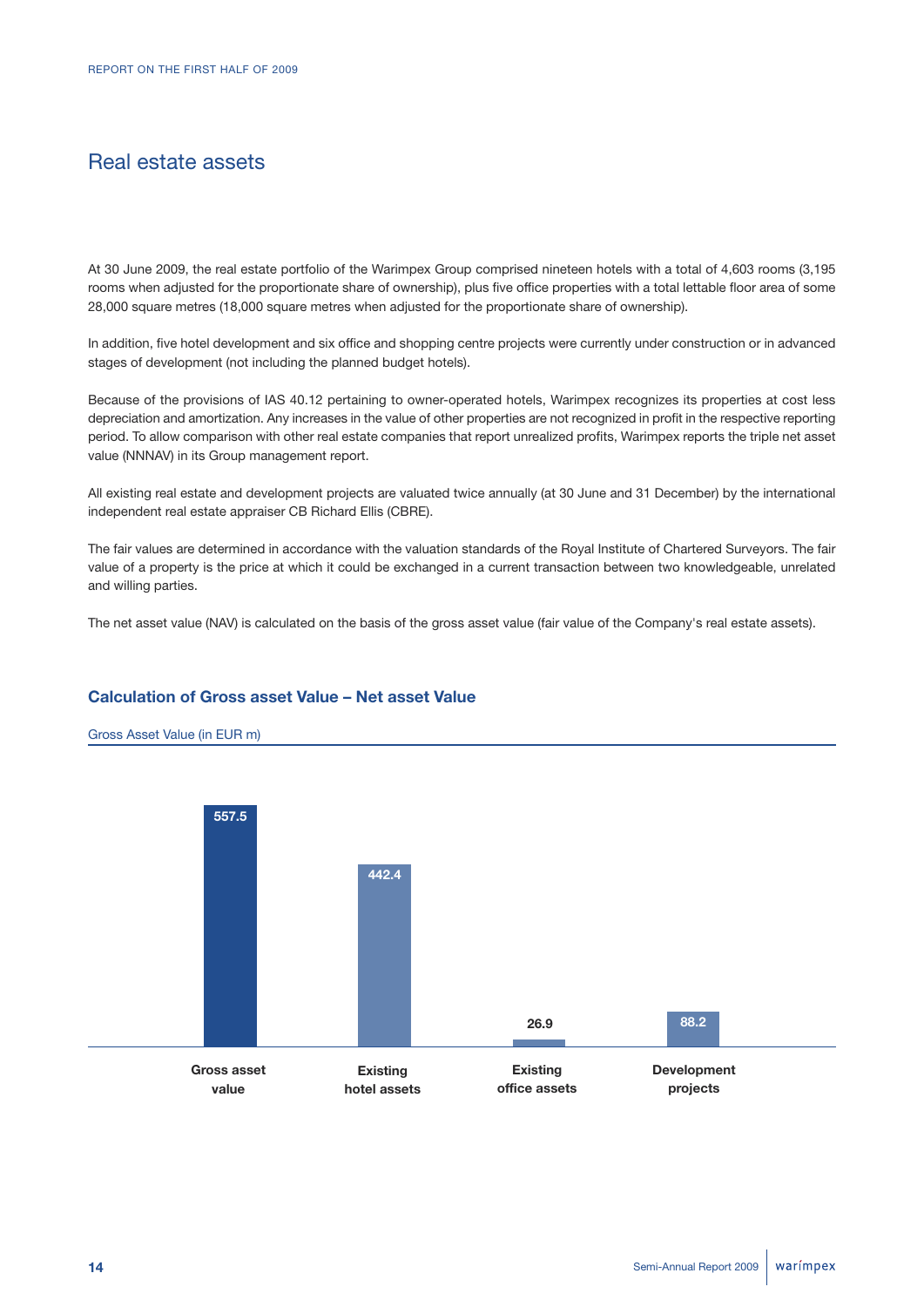The fair values of Warimpex' real estate assets on the reporting date 30 June 2009 totalled EUR 557.5 million (31 December 2008: EUR 666.7 million). The estimated values of the associated properties had fallen considerably because of significantly higher yields and lower estimated free cash flows from hotel operations.

While the existing hotels in Prague in particular were valued roughly 30 per cent lower than at the end of 2008 because of the reduction in returns caused by the considerably higher capitalization factor (yields), the value of the Russian portfolio fell in particular.

The capitalization factors (yields) used to calculate the earning capacity of hotel properties in Poland ranged from 6.50 to 9.50 per cent (December: 6.25 to 9.00 per cent), from 8.00 to 9.00 per cent in the Czech Republic (December: 7.00 to 8.00 per cent), from 7.00 to 7.50 per cent in Germany (December: 7.00 to 7.50 per cent), from 7.75 to 7.80 per cent in France (December: 7.25 to 7.50 per cent), and 12 per cent in Russia (December: 20%).

The triple net asset value (NNNAV) for the Warimpex Group declined by EUR 184.3 million or 62 per cent from EUR 301.9 million on 31 December 2008 to EUR 117.6 million on 30 June 2009. The NNNAV per share fell accordingly from EUR 8.4 to EUR 3.3.

The following table shows the NNNAV as calculated according to the Best Practice Policy Recommendations published by the European Public Real Estate Association (EPRA) in May 2008:

| in EUR m                                                              | 30/6/2008 |                 | 31/12/2008 |            |
|-----------------------------------------------------------------------|-----------|-----------------|------------|------------|
| Equity before minority interests                                      | 45.0      |                 | 141.0      |            |
| Goodwill                                                              |           | $-2.4$          |            | $-2.4$     |
| Deferred tax assets                                                   |           |                 | $-3.8$     |            |
| Deferred tax liabilities                                              | 12.2      | 12.2            | 20.7       | 16.9       |
| Book value of existing hotel assets                                   | 395.5     |                 | 339.8      |            |
| Fair value of existing hotel assets                                   | 442.4     | 46.9            | 417.7      | 77.9       |
| Book value of existing office property assets (investment properties) | 22.8      |                 | 25.1       |            |
| Fair value of existing office property assets (investment properties) | 26.9      | 4.2             | 31.2       | 6.1        |
| Book value of development projects                                    | 67.3      |                 | 140.7      |            |
| Fair value of development projects                                    | 79.0      | 11.7            | 203.1      | 62.4       |
| Book value of associated companies                                    | 2.7       |                 | 9.2        |            |
| Fair value of associated companies                                    | 2.7       | $\qquad \qquad$ | 9.2        |            |
| Triple net asset value/EPRA                                           |           | 117,6           |            | 301.9      |
| Number of shares at 30.6/31.12                                        |           | 36,000,000      |            | 36,000,000 |
| NNNAV per share in EUR                                                |           | 3.3             |            | 8.4        |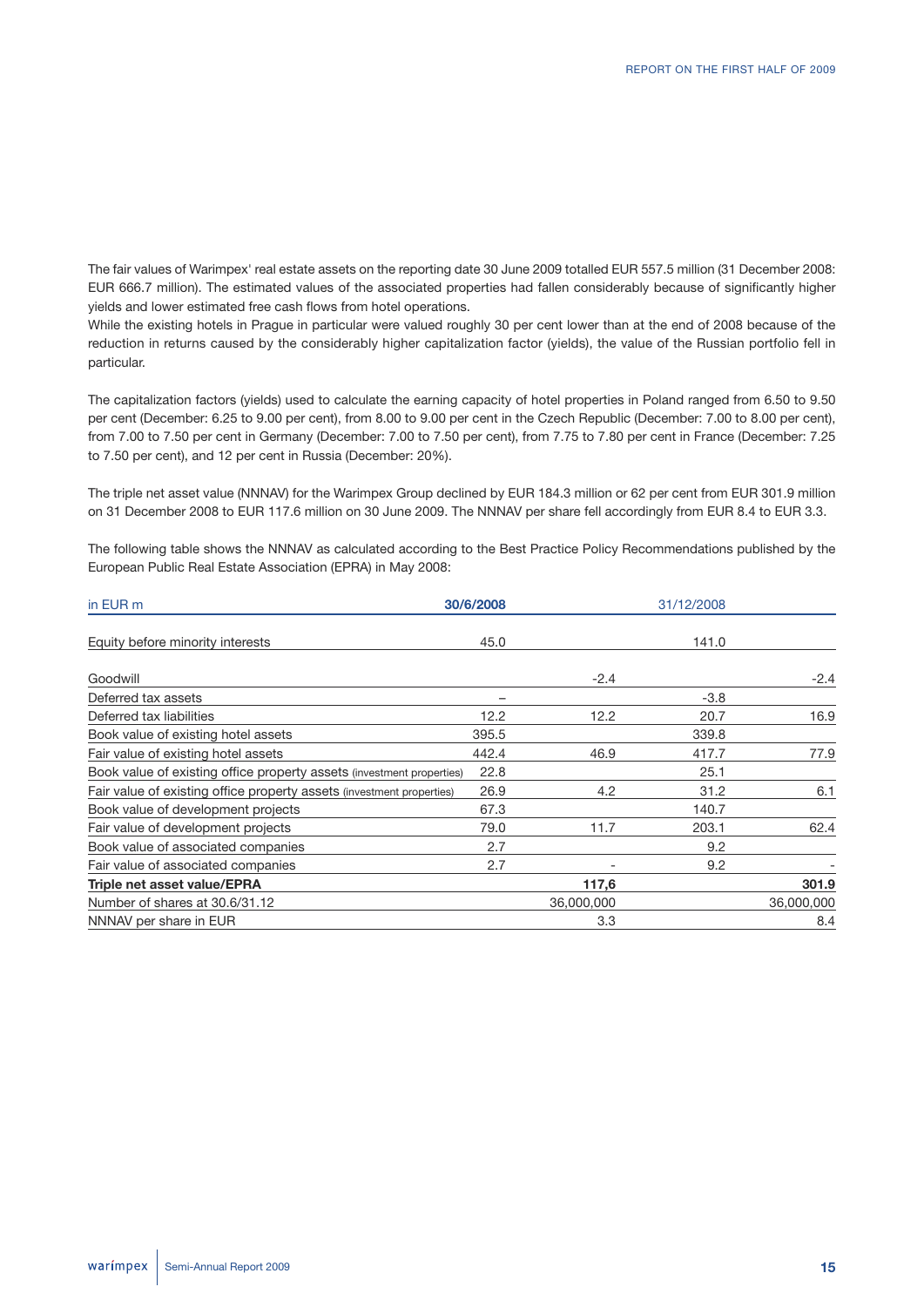## **Material risks and other disclosures**

In the Hotels & Resorts segment, the Group is exposed to the general risks of the tourism industry, such as cyclical fluctuations, political risk and the growing fear of terrorist attacks. There is the risk that competitors may enter the Group's target markets, thereby increasing the number of beds available. In addition, there are interest rate risks and financing risks which might have an impact on the Company's ability to finance or sell properties.

The Asset Management & Development segment is exposed to finance and currency risks, interest rate risks, market entry risks and the risk of delays in the completion of construction work on real estate projects. These risks may be amplified by developments on the financial markets over which the company has no influence, and therefore impact the Company's ability to finance or sell projects. In addition, there are risks of rent default which may impact on both the current cash flow and real estate valuation.

Major transactions with related parties are discussed in the notes to these financial statements.

## **Events after the balance sheet date**

There were no material events after the reporting date.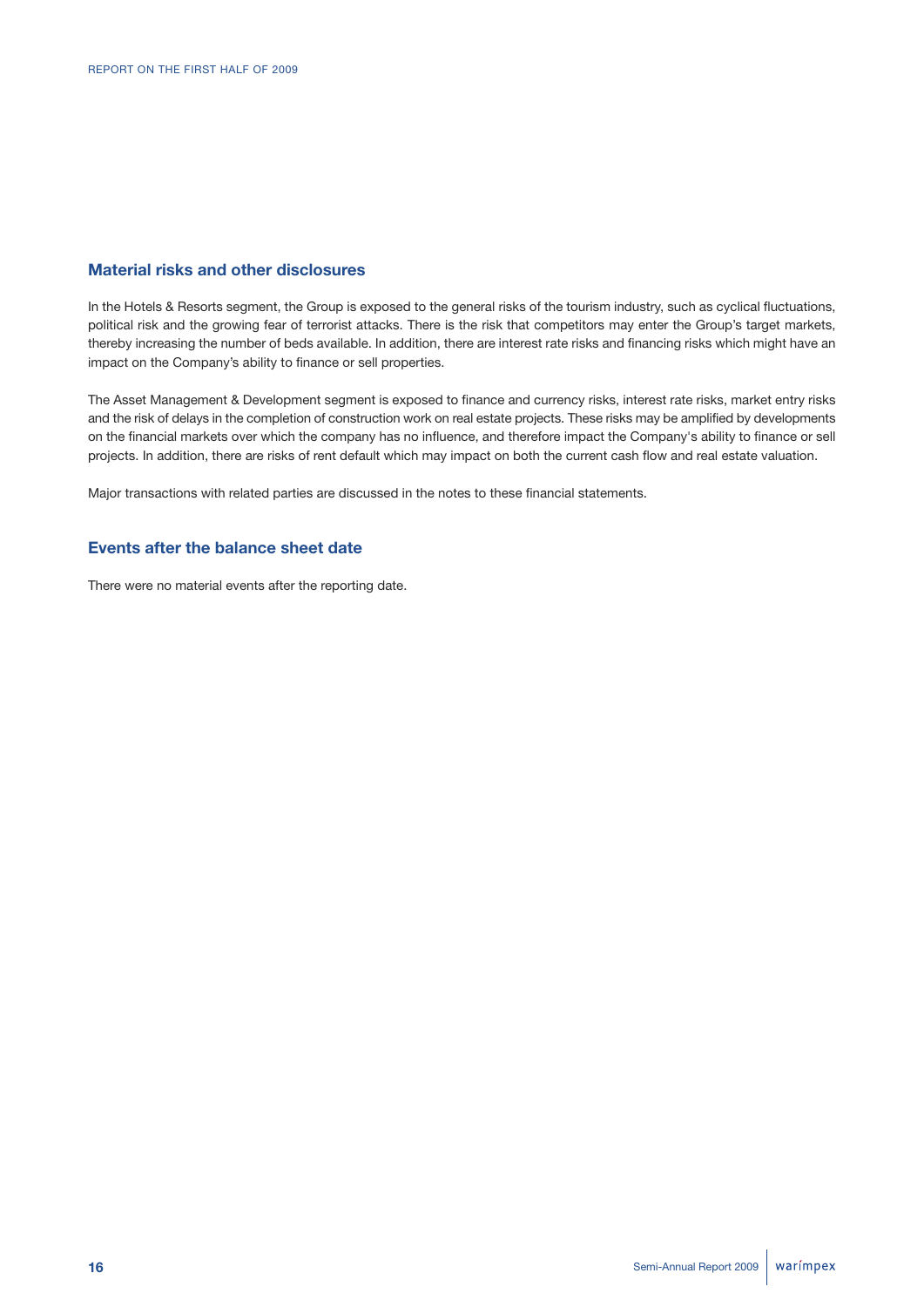## **Outlook**

Eleven real estate projects are currently under construction or in advanced stages of development (not including the planned budget hotels). The following hotel projects are currently under construction:

- 
- 
- angelo, Ekaterinburg, 210 rooms (opening scheduled for the third quarter of 2009)
- angelo, Katowice, 203 rooms (opening scheduled for first quarter 2010)

The following development project is also under construction:

• Airport City, St. Petersburg, business park with 40,000 square metres of office space and an international hotel with 300 rooms (opening scheduled for the fourth quarter of 2010)

The following projects are in advanced stages of development:

- Redevelopment of tower A at Erzsebet office complex
- Le Palais office building, Warsaw
- Office building, Krakow
- Hotel/office building, Munich
- Palais Hansen, Vienna
- Shopping centre, Białystok

The following projects are currently under development through the joint venture with Louvre Hotels:

- Campanile, Budapest
- Campanile, Zielona Góra
- Campanile, Wrocław
- Campanile, Bydgoszcz
- Premiere Classe, Wrocław

Vienna, 27 August 2009

Franz Jurkowitsch Georg Folian

Member of the Management Board Member of the Management Board

Chairman of the Management Board Deputy Chairman of the Management Board

Christian Fojtl **Alexander Jurkowitsch**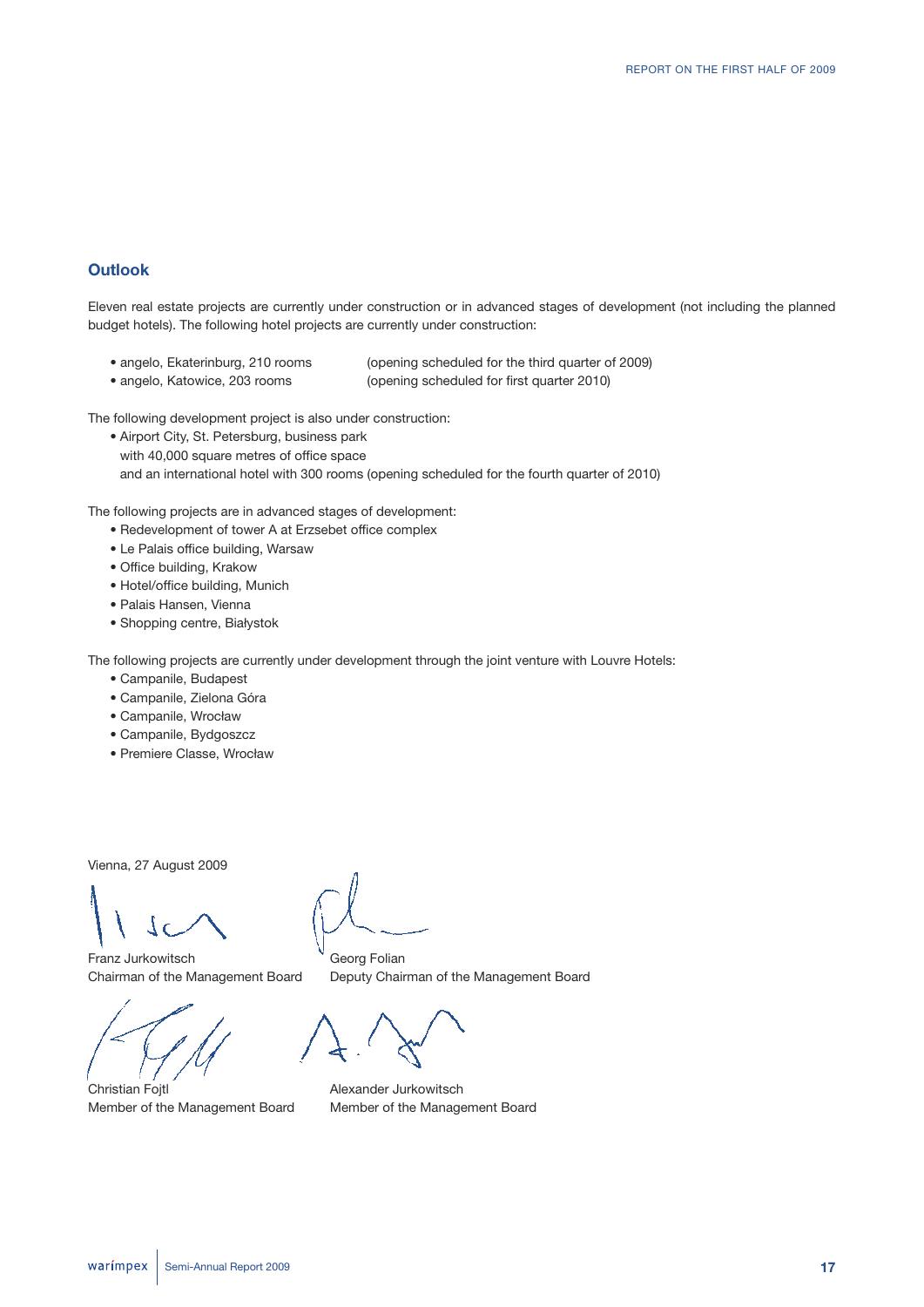# CONSOLIDATED FINANCIAL STATEMENTS AS OF **30 JUNE 2009**

- Consolidated income statement
- Consolidated balance sheet
- Consolidated cash flow statement
- Consolidated statement of changes in equity
- Notes to the consolidated financial statements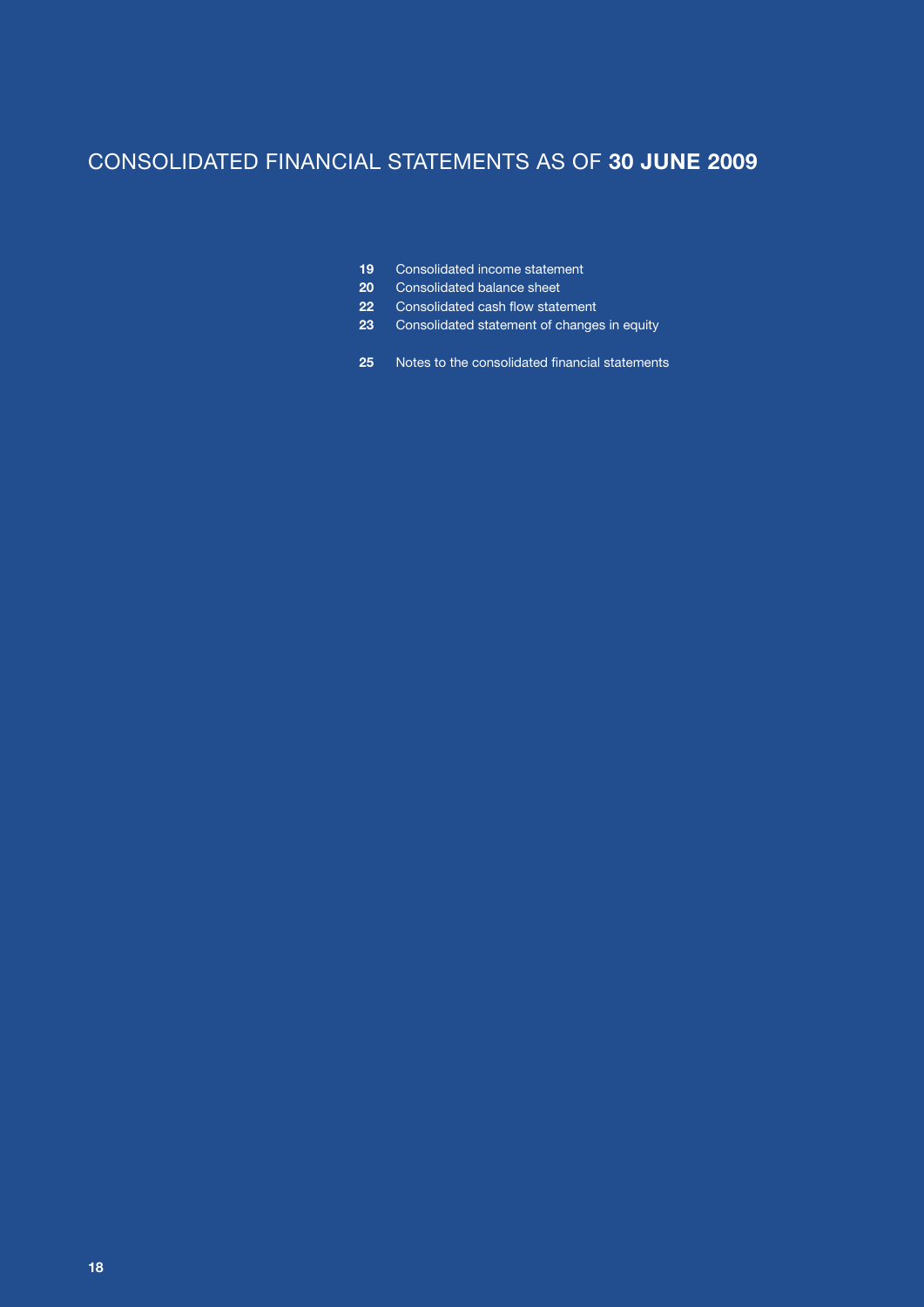# CONSOLIDATED INCOME STATEMENT

| in EUR                                                | <b>Note</b> | 01-06/09        | 04-06/09        | $01 - 06/08*$          | 04-06/08*              |
|-------------------------------------------------------|-------------|-----------------|-----------------|------------------------|------------------------|
| <b>Revenues</b>                                       |             |                 |                 |                        |                        |
| Revenues - "Hotels & Resorts" segment                 |             | 34,888,358      | 21,634,241      | 41,586,865             | 24,735,644             |
| Revenues - "Development & Asset Management" segment   |             | 2,889,846       | 1,429,238       | 2,738,421              | 1,317,783              |
|                                                       |             | 37,778,204      | 23,063,479      | 44,325,286             | 26,053,427             |
| Gains from the sale of Group subsidiaries             |             |                 |                 |                        |                        |
| Gains from the sale of real estate (share deals)      |             | 6,800,000       | 6,800,000       | 18,250,000             | 6,275,000              |
| Carrying amounts of the sold disposal groups          |             | (4, 512, 344)   | (4, 512, 344)   | (8,665,249)            | (5,908,922)            |
|                                                       | [05]        | 2,287,656       | 2,287,656       | 9,584,751              | 366,078                |
| Other income and expenses                             |             |                 |                 |                        |                        |
| Changes in real estate projects                       |             |                 |                 |                        |                        |
| under development or construction                     |             |                 |                 | (86, 911)              | (37, 243)              |
| Other income                                          |             | 329,789         | 68,979          |                        |                        |
|                                                       |             | 329,789         | 68,979          | 4,334,224<br>4,247,314 | 4,201,459<br>4,164,216 |
|                                                       |             |                 |                 |                        |                        |
| Expenses for materials and services rendered          |             | (17, 875, 960)  | (10, 115, 280)  | (20, 428, 947)         | (11, 155, 911)         |
| Expenses for project development                      |             | (526, 174)      | 116,900         | (695, 305)             | (468, 549)             |
| Personnel expenses                                    | [06]        | (13, 193, 760)  | (7, 230, 169)   | (13,836,870)           | (7, 534, 741)          |
| Depreciation and amortisation expense                 | [07]        | (80, 756, 168)  | (77, 280, 604)  | (6, 188, 027)          | (3,233,906)            |
| Other expenses                                        | [08]        | (10, 584, 140)  | (6, 135, 507)   | (4, 215, 899)          | (2,317,906)            |
| Negative goodwill recognised in income                | [09]        | (90, 177)       | (90, 177)       | 54,562                 | 54,562                 |
|                                                       |             | (123, 026, 379) | (100, 734, 837) | (45, 310, 484)         | (24, 656, 452)         |
|                                                       |             |                 |                 |                        |                        |
| <b>Operating profit</b>                               |             | (82, 630, 731)  | (75, 314, 723)  | 12,846,867             | 5,927,270              |
| Result from associated companies                      |             | (6,690,887)     | (6,690,887)     |                        |                        |
| Financial revenue                                     | $[10]$      | 1,853,963       | 721,788         | 1,787,753              | 1,257,110              |
| Finance costs                                         | $[10]$      | (15,602,374)    | (11, 858, 481)  | (15,020,317)           | (5,013,386)            |
|                                                       |             |                 |                 |                        |                        |
| <b>Profit before tax</b>                              |             | (103,070,028)   | (93, 142, 303)  | (385, 697)             | 2,170,994              |
| Current income taxes                                  | [11]        | (4,262)         | (2,568)         | (71, 826)              | (36, 762)              |
| Deferred taxes                                        | [11]        | 4,507,700       | 4,854,447       | 593,925                | (146, 942)             |
| Profit for the period                                 |             | (98, 566, 590)  | (88, 240, 424)  | 136,401                | 1,987,290              |
| Attributable to:                                      |             |                 |                 |                        |                        |
| - Equity holders of the parent                        |             | (94, 447, 785)  | (78, 831, 488)  | 170,017                | 2,094,511              |
| - Minority interests                                  |             | (4, 118, 804)   | (9,458,436)     | (33, 615)              | (107, 221)             |
|                                                       |             | (98, 566, 590)  | (88, 290, 424)  | 136,401                | 1,987,290              |
|                                                       |             |                 |                 |                        |                        |
| Earnings per share:                                   |             |                 |                 |                        |                        |
| Undiluted, for the profit for the period attributable |             |                 |                 |                        |                        |
| to ordinary equity holders of the parent              |             | (2.62)          | (2.19)          | 0.09                   | 0.06                   |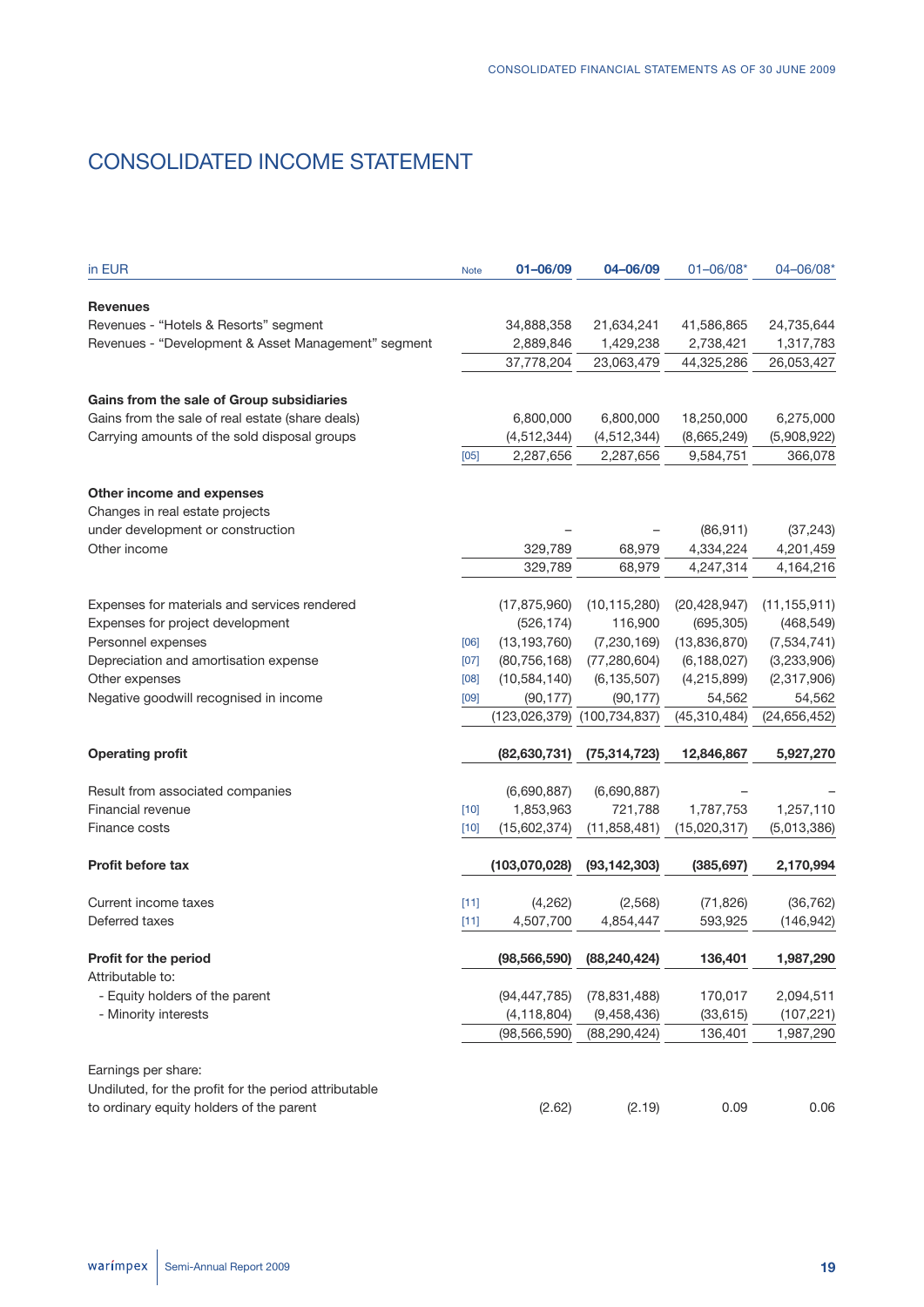# CONSOLIDATED BALANCE SHEET

|                               |             | 30/6/2009   | 31/12/2008  | 30/06/2008* |
|-------------------------------|-------------|-------------|-------------|-------------|
| in EUR                        | <b>Note</b> | unaudited   | audited     | unaudited   |
| <b>ASSETS</b>                 |             |             |             |             |
| <b>Non-current assets</b>     |             |             |             |             |
| Property, plant and equipment | $[12]$      | 398,777,176 | 337,675,134 | 342,087,239 |
| Property under construction   |             | 57,586,870  | 136,466,751 | 96,888,952  |
|                               |             | 456.364.047 | 474,141,885 | 438,976,191 |
| Investment properties         | $[13]$      | 39,224,254  | 39,255,823  | 18,135,537  |
| Goodwill                      |             | 2,350,892   | 2,350,892   | 9,607,725   |
| Other intangible assets       |             | 218,594     | 3,402,304   | 210,329     |
| Associated companies          |             | 2,713,796   | 9,189,950   | 8,876,171   |
| Other financial assets        | $[14]$      | 54,459,540  | 50,140,248  | 43,713,949  |
| Deferred tax assets           |             | 46.844      | 3,836,593   | 4,028,897   |
|                               |             | 555,377,967 | 582,317,695 | 523,548,800 |
| <b>Current assets</b>         |             |             |             |             |
| Inventories                   |             | 1,410,404   | 1,652,909   | 2,696,613   |
| Trade and other receivables   | $[16]$      | 16,199,849  | 23,369,764  | 25,969,338  |
| Other financial assets        | $[17]$      | 18,243      | 1,736,933   | 1,936,887   |
| Cash and short-term deposits  |             | 15,239,177  | 33,112,348  | 25,603,846  |
|                               |             | 32,867,672  | 59,871,954  | 56,206,684  |
| Assets of a disposal group    |             |             |             |             |
| classified as held for sale   |             |             |             | 4,639,450   |
|                               |             | 32,867,672  | 59,871,954  | 60,846,134  |

**TOTAL ASSETS 588,245,639 642,189,649 584,394,934**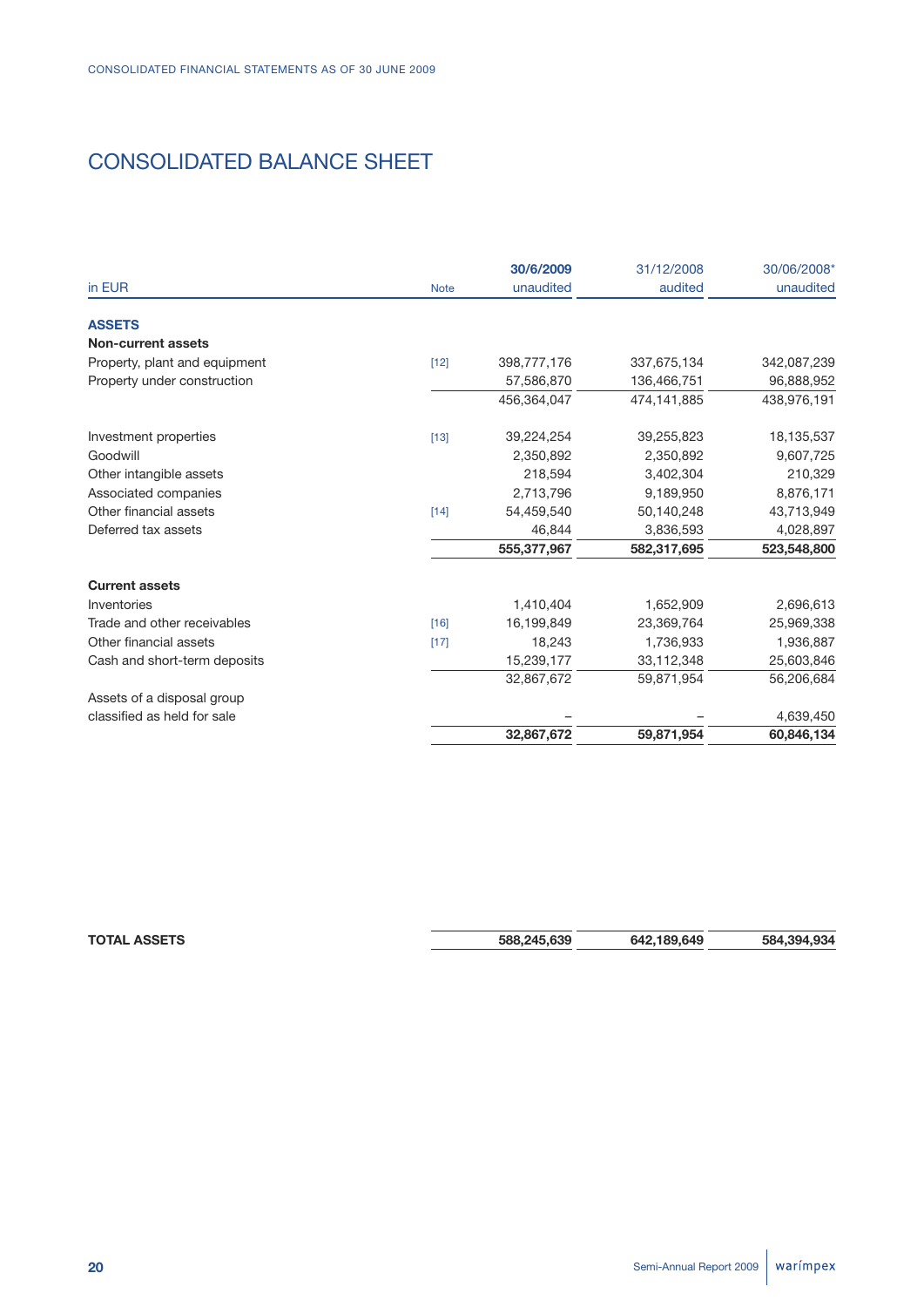# CONSOLIDATED BALANCE SHEET

|                                                     |             | 30/06/2009   | 31/12/2008  | 30/06/2008*   |
|-----------------------------------------------------|-------------|--------------|-------------|---------------|
| in EUR                                              | <b>Note</b> | unaudited    | audited     | unaudited     |
| <b>EQUITY AND LIABILITIES</b>                       |             |              |             |               |
| Equity attributable to equity holders of the parent |             |              |             |               |
| <b>Issued capital</b>                               |             | 36,000,000   | 36,000,000  | 36,000,000    |
| Capital reserves                                    |             | 55,576,939   | 55,576,939  | 55,576,939    |
| Retained earnings                                   |             | (52,966,873) | 41,480,912  | 70,825,035    |
| Treasury shares                                     |             | (291, 019)   | (291, 019)  |               |
| Other reserves                                      |             | 6,684,436    | 8,282,960   | 10,408,064    |
|                                                     |             | 45,003,483   | 141,049,792 | 172,810,038   |
| Minority interests                                  |             | 214,531      | 4,456,241   | 5,266,514     |
| <b>Total equity</b>                                 |             | 45,218,015   | 145,506,033 | 178,076,552   |
| <b>Non-current liabilities</b>                      |             |              |             |               |
| Interest-bearing loans and borrowings               | $[15]$      | 398,955,819  | 352,232,532 | 267,865,548   |
| Provisions                                          |             | 4,249,032    | 4,083,826   | 3,469,387     |
| Other payables                                      |             | 674,175      | 851,914     | 819,443       |
| Deferred tax liabilities                            |             | 12,183,419   | 20,707,325  | 21,980,368    |
|                                                     |             | 416,062,445  | 377,875,597 | 294, 134, 745 |
| <b>Current liabilities</b>                          |             |              |             |               |
| Trade and other payables                            | $[16]$      | 29,932,248   | 27,027,724  | 27,684,822    |
| Interest-bearing loans and borrowings               | $[15]$      | 92,892,685   | 90,006,995  | 79,765,432    |
| Derivative financial instruments                    | [17]        | 376,124      | 5,290       |               |
| Income tax payable                                  |             | 45,011       | 951,650     | (41, 561)     |
| Provisions                                          |             | 3,719,113    | 816,361     | 811,366       |
|                                                     |             | 126,965,181  | 118,808,021 | 108,220,059   |
| Liabilities directly associated with the assets     |             |              |             |               |
| classified as held for sale                         |             |              |             | 3,963,578     |
|                                                     |             | 126,965,181  | 118,808,020 | 112,183,637   |

| <b>TOTAL EQUITY AND LIABILITIES</b> | 588.245.640 | 642,189,649 | 584,394,934 |
|-------------------------------------|-------------|-------------|-------------|
|                                     |             |             |             |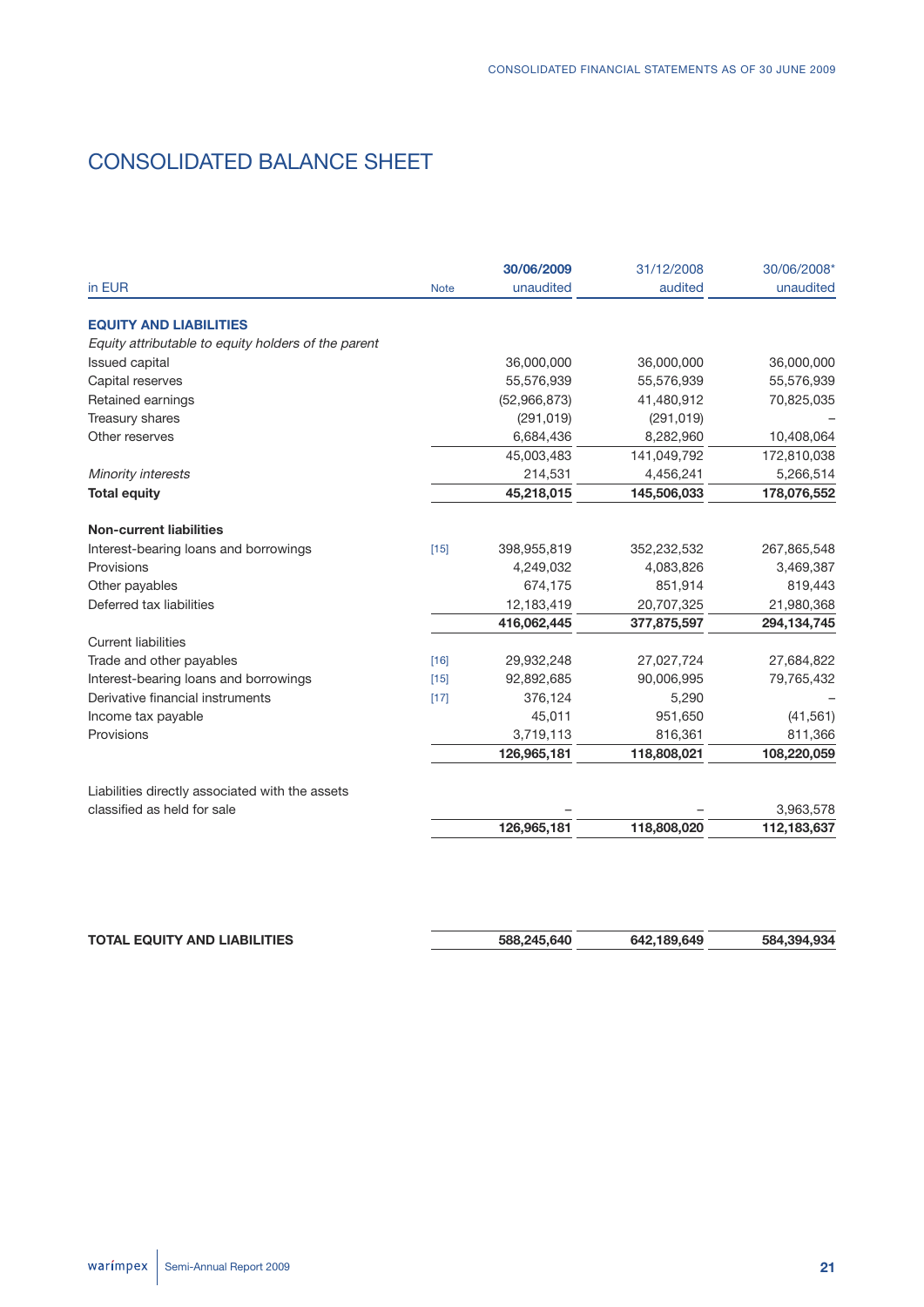# CONSOLIDATED CASH FLOW STATEMENT

| in EUR                                                  | <b>Note</b> | 1/1-30/6/2009  | 1/1-30/6/2008* |
|---------------------------------------------------------|-------------|----------------|----------------|
| Cash receipts from operating activities                 |             |                |                |
| From the operation of hotels and rent received          |             | 37,068,189     | 43,682,425     |
| From real estate development projects                   |             | 1,993,034      | 572,516        |
| Interest received                                       |             | 764,478        | 601,166        |
|                                                         |             | 39,825,701     | 44,856,107     |
| Cash payments for operating activities                  |             |                |                |
| For real estate development projects                    |             | (599, 395)     | (881, 653)     |
| For materials and services received                     |             | (15,647,523)   | (20, 276, 043) |
| For personnel and related expenses                      |             | (12, 470, 958) | (13,799,776)   |
| For other expenses                                      | [08]        | (6,406,138)    | (6, 245, 720)  |
| Income tax paid                                         |             | (936, 772)     | (928, 677)     |
|                                                         |             | (36,060,787)   | (42, 131, 870) |
| Net cash flows from operating activities                |             | 3,764,915      | 2,724,237      |
| Cash flows from investing activities                    |             |                |                |
| Relating to property, plant and equipment:              |             |                |                |
| Proceeds from the sale of property, plant and equipment |             | 6,248          | 4,652,093      |
| Purchase of available-for-sale investments              | $[12]$      | (56,096,608)   | (48, 953, 614) |
|                                                         |             | (56,090,360)   | (44, 301, 520) |
| Relating to investment properties:                      |             |                |                |
| Proceeds from the sale of property, plant and equipment |             |                |                |
| Acquisition/expansion                                   |             | (7, 354, 941)  | (692, 812)     |
|                                                         |             | (7, 354, 941)  | (692, 812)     |
| Relating to available-for-sale investments:             |             |                |                |
| Proceeds from the sale of property, plant and equipment |             |                | 4,206,000      |
| Purchase of available-for-sale investments              |             |                |                |
|                                                         |             |                | 4,206,000      |
| Acquisition of software                                 |             | (22, 336)      | (53,950)       |
| Relating to other financial assets:                     |             |                |                |
| +Repayments/-payouts from granted loans                 |             | (4,537,421)    | 3,331,728      |
| Other cash flows relating to financial assets           |             | 829,479        | (3,021)        |
| Acquisition of shares in associated companies           |             | (156, 015)     | (646, 336)     |
|                                                         |             | (3,863,958)    | 2,682,372      |
|                                                         |             | (67, 331, 595) | (38, 159, 910) |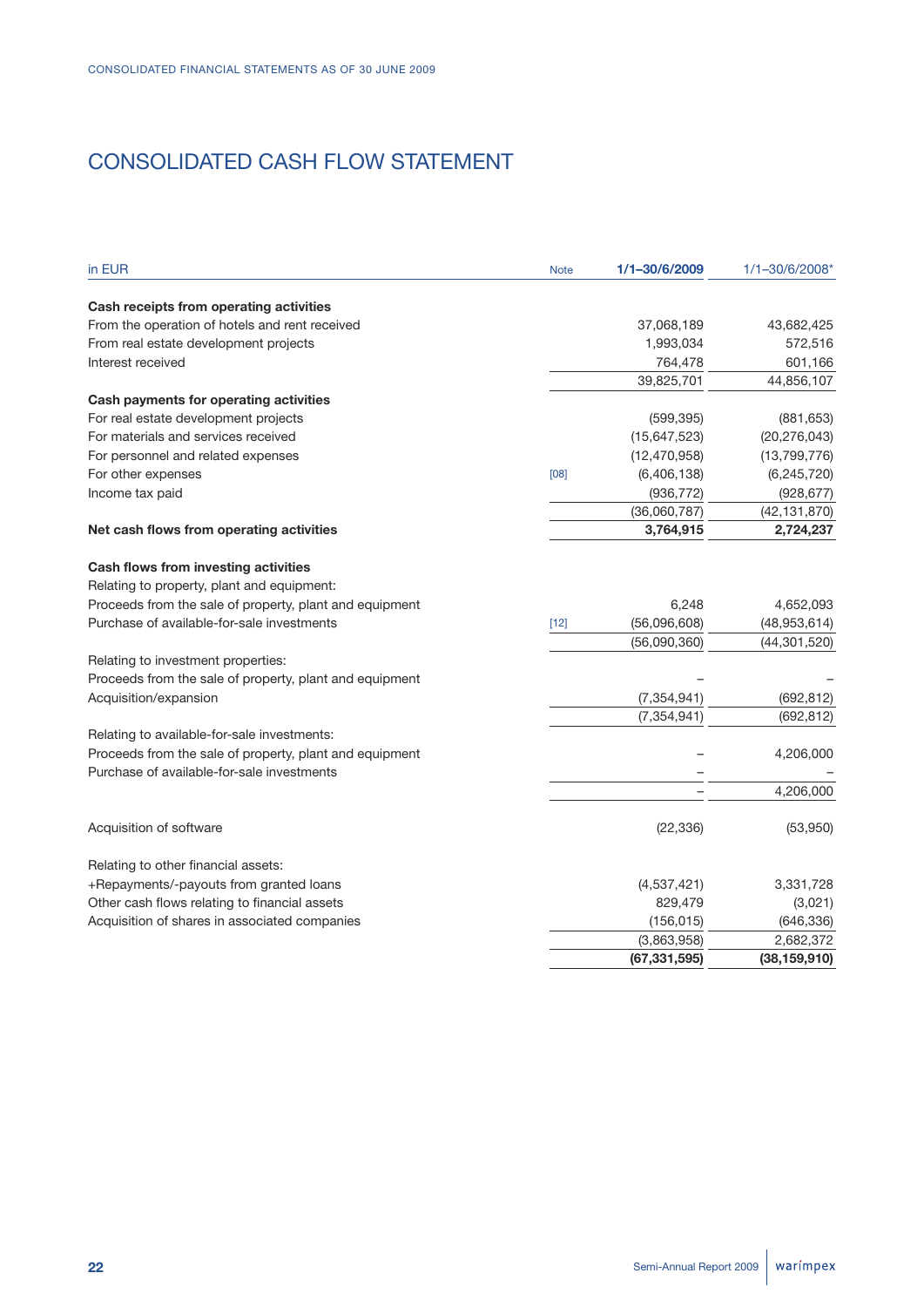# CONSOLIDATED CASH FLOW STATEMENT

| in EUR                                                                       | <b>Note</b> | 1/1-30/6/2009  | 1/1-30/6/2008* |
|------------------------------------------------------------------------------|-------------|----------------|----------------|
| Cash flows from business combinations, other changes in the scope of         |             |                |                |
| consolidation and the acquisition of minority interests                      |             |                |                |
| Proceeds from the sale of disposal groups                                    |             |                | 10,250,000     |
| Cash and cash equivalents of disposal groups                                 |             | (52, 778)      | (884, 648)     |
|                                                                              | [05]        | (52, 778)      | 9,365,352      |
| Payments made for business combinations                                      |             |                | (13, 357, 478) |
| Cash acquired from business combinations                                     |             |                | 978,965        |
|                                                                              |             |                | (12, 378, 512) |
| Payments for business combinations effected in previous periods              |             |                | (4,736,642)    |
|                                                                              |             | (52, 778)      | (7,749,802)    |
| Net cash flows used in/from investing activities and                         |             |                |                |
| changes in the scope of consolidation                                        |             | (67, 384, 373) | (45,909,711)   |
| Cash flows from financing activities                                         |             |                |                |
| Cash receipts/payments to minority interests                                 |             |                | 130,032        |
| Proceeds from loans and borrowings                                           | $[15]$      | 78,479,505     | 75,289,492     |
| Repayment of loans and borrowings                                            | $[15]$      | (25, 380, 950) | (13, 202, 543) |
| Interest and other finance costs paid                                        |             | (8,682,489)    | (8,601,635)    |
| Payments for/proceeds from the acquisition/                                  |             |                |                |
| sale of derivative financial instruments                                     | $[10]$      | 1,612,873      | (973, 682)     |
| Dividends paid                                                               |             |                |                |
| Equity holders of the parent                                                 |             |                | (9,000,000)    |
| Net cash flows from/used in financing activities                             |             | 46,028,938     | 43,641,665     |
| Net change in cash and cash equivalents                                      |             | (17,590,520)   | 456,191        |
| Net foreign exchange difference                                              |             | (282, 651)     | 1,014,328      |
| Cash and cash equivalents at 1 January                                       |             | 33,112,348     | 24,135,200     |
| Cash and cash equivalents at the end of the period                           |             | 15,239,177     | 25,605,718     |
|                                                                              |             |                |                |
| Cash and cash equivalents at the end of the period break down<br>as follows: |             |                |                |
| Cash and cash equivalents of the Group                                       |             | 15,239,177     | 25,603,846     |
| Cash and cash equivalents of a disposal group                                |             |                |                |
| classified as held for sale                                                  |             |                | 1,872          |
|                                                                              |             | 15,239,177     | 25,605,718     |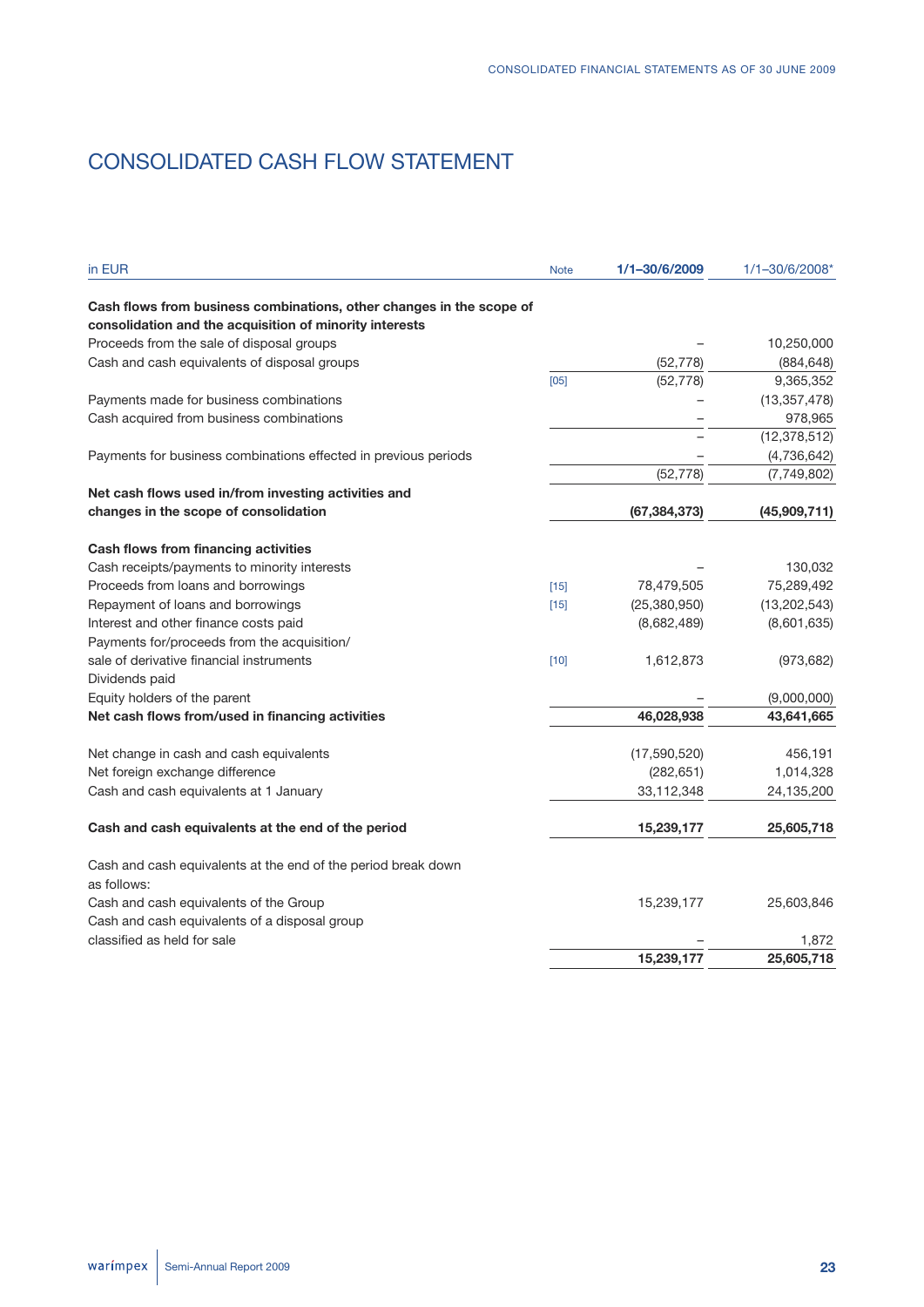# CONSOLIDATED STATEMENT OF CHANGES IN EQUITY

for the period from 1 January to 30 June 2009 - unaudited

|                                                  | <b>Issued</b> | Capital    | Retained       | <b>Treasury</b>   | Other       |                | Minority         | Total           |
|--------------------------------------------------|---------------|------------|----------------|-------------------|-------------|----------------|------------------|-----------------|
| in EUR                                           | capital       | reserve    | earnings       | shares            | reserves    | <b>TOTAL</b>   | <b>interests</b> | equity          |
|                                                  |               |            |                |                   |             |                |                  |                 |
| At 1 January 2009                                | 36,000,000    | 55,576,939 | 41,480,912     | (291, 019)        | 8,282,960   | 141,049,742    | 4,456,241        | 145,506,033     |
| Foreign currency translation                     |               |            |                | $\qquad \qquad -$ | (1,083,591) | (1,083,591)    | (144, 496)       | (1,228,087)     |
| (Deferred) tax effects of currency translation - |               |            |                | -                 | 25,183      | 25,183         | 21,591           | 46,774          |
| Net gains/losses from hedging                    |               |            |                | $\qquad \qquad -$ | (643,068)   | (643,068)      |                  | (643,068)       |
| (Deferred) tax effects from hedging              |               |            |                | $\qquad \qquad -$ | 122,183     | 122,183        |                  | 122,183         |
| Total income and expenses for the period         |               |            |                |                   |             |                |                  |                 |
| recognised directly in equity                    |               |            |                | $\qquad \qquad -$ | (1,579,294) | (1,579,294)    | (122, 905)       | (1,702,199)     |
| Changes in the scope of consolidation            |               |            |                | -                 | (19,230)    | (19, 230)      |                  | (19, 230)       |
| Profit for the period                            |               | -          | (94, 447, 785) |                   |             | (94, 447, 785) | (9,554,347)      | (98, 566, 589)  |
| Total income and expenses for the period         |               | -          | (94, 447, 785) | -                 | (1,598,524) | (96,046,309)   | (4,241,709)      | (100, 288, 018) |
| Other changes in minority interests              |               |            |                |                   |             |                |                  |                 |
| At 30 June 2009                                  | 36,000,000    | 55,576,939 | (52,966,873)   | (291, 019)        | 6,684,436   | 45,003,483     | 214,532          | 45,218,015      |

# CONSOLIDATED STATEMENT OF CHANGES IN EQUITY

|                                                  | Issued     | Capital    | Retained    | Treasury                 | Other      |              | Minority  | <b>Total</b> |
|--------------------------------------------------|------------|------------|-------------|--------------------------|------------|--------------|-----------|--------------|
| in EUR                                           | capital    | reserve    | earnings    | shares                   | reserves   | <b>TOTAL</b> | interests | equity       |
| At 1 January 2008                                | 36,000,000 | 55,576,939 | 79,655,018  | $\overline{\phantom{0}}$ | 5,808,226  | 177,040,183  | 267,838   | 177,308,021  |
| Foreign currency translation                     |            |            |             | -                        | 566,953    | 566,953      | 4,123     | 571,076      |
| (Deferred) tax effects of currency translation - |            |            |             | $\qquad \qquad$          | (16, 159)  | (16, 159)    |           | (16, 159)    |
| Revaluation of land and buildings                |            |            |             | -                        | 4,833,769  | 4,833,769    |           | 4,833,769    |
| (Deferred) tax effects from revaluation          |            |            |             | -                        | (918, 416) | (918, 416)   |           | (918, 416)   |
| Net gains/losses from hedging                    |            |            |             | $\overline{\phantom{0}}$ | 162,279    | 162,279      | 877       | 163,157      |
| (Deferred) tax effects from hedging              |            |            |             | $\qquad \qquad -$        | (28, 587)  | (28, 587)    | (155)     | (28, 742)    |
| Total income and expenses for the period         |            |            |             |                          |            |              |           |              |
| recognised directly in equity                    |            |            |             | $\overline{\phantom{0}}$ | 4,599,838  | 4,599,838    | 4,846     | 4,604,684    |
| Changes in the scope of consolidation            |            |            |             |                          |            |              | 5,029,913 | 5,029,913    |
| Profit for the period                            |            | -          | 170,017     | -                        |            | 170,017      | (33, 615) | 136,402      |
| Total income and expenses for the period         |            | -          | 170,017     | $\qquad \qquad -$        | 4,599,838  | 4,769,855    | 5,001,144 | 9,770,999    |
| Other changes in minority interests              |            |            |             |                          |            |              | (2,468)   | (2,468)      |
| Dividend disbursement                            |            |            | (9,000,000) |                          |            | (9,000,000)  |           | (9,000,000)  |
| At 30 June 2008*                                 | 36,000,000 | 55,576,939 | 70,825,035  | -                        | 10,408,064 | 172,810,038  | 5,266,514 | 178,076,552  |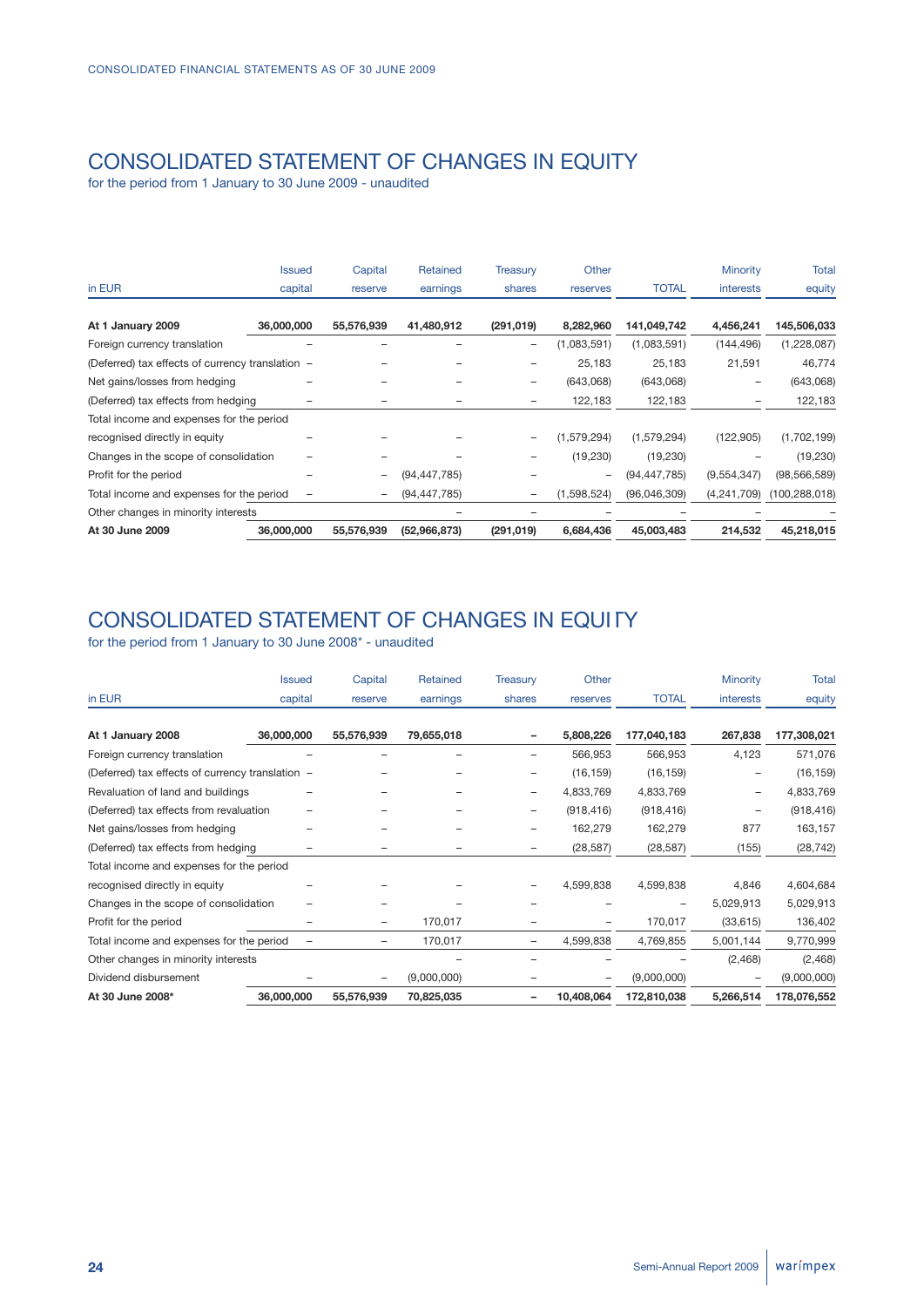# Notes to the consolidated financial statements

## **\*Restatement of the figures for 30 June 2008**

The figures for 30 June 2008 were restated as a result of the corrections made in connection with the merger of "UBX Krakau Sp.z.o.o." for the annual financial statements as of 31 December 2008.

The changes pertain to the recognition of the difference in the revaluation reserve pursuant to IFRS 3, which was recognized in income in the quarterly financial statements as of 30 June 2008, but which is now recognized directly in equity.

## **[01] Corporate information**

Warimpex Finanz- und Beteiligungs AG (the "Company') is registered with the Commercial Court of Vienna under the registration number FN 78485 w. The Company's registered address is Floridsdorfer Hauptstrasse 1, A-1210 Vienna, Austria.

The interim financial statements as of 30 June 2009 for Warimpex Finanz- und Beteiligungs AG were released for publication by the Company's management on 27 August 2009. The main activities of the Company are described in Note [04] "Business segments".

## **[02] Basis for preparation**

The interim consolidated financial statements for the period ended 30 June 2009 have been prepared in accordance with IAS 34. Interim financial statements do not contain all information and notes included in annual financial statements; they should therefore be read in conjunction with the consolidated financial statements as of 31 December 2008.

The accounting and valuation methods applied in preparing the interim consolidated financial statements as of 30 June 2009 have remained unchanged from the consolidated financial statements as of 31 December 2008.

With respect to the changes effective under IFRS as of 1 January 2009 and their effects, please refer to the details stated in the consolidated annual financial statements as of 31 December 2008.

By their very nature, interim consolidated financial statements are based on estimates to a greater extent than annual consolidated financial statements. In addition to the principal estimation uncertainties identified in the consolidated annual statements (goodwill as well as the valuation of land and buildings for first-time consolidation purposes), the interim financial statements are affected by estimation uncertainties resulting from the timing of asset impairments or write-ups.

## **[03] Seasonal fluctuations in results**

Owing to seasonal fluctuations in tourism, in particular city tourism, earnings contributions from hotel properties are generally higher in the second half of the year. By contrast, no determinable pattern can be identified with regard to contributions from the sale of subsidiaries or business combinations.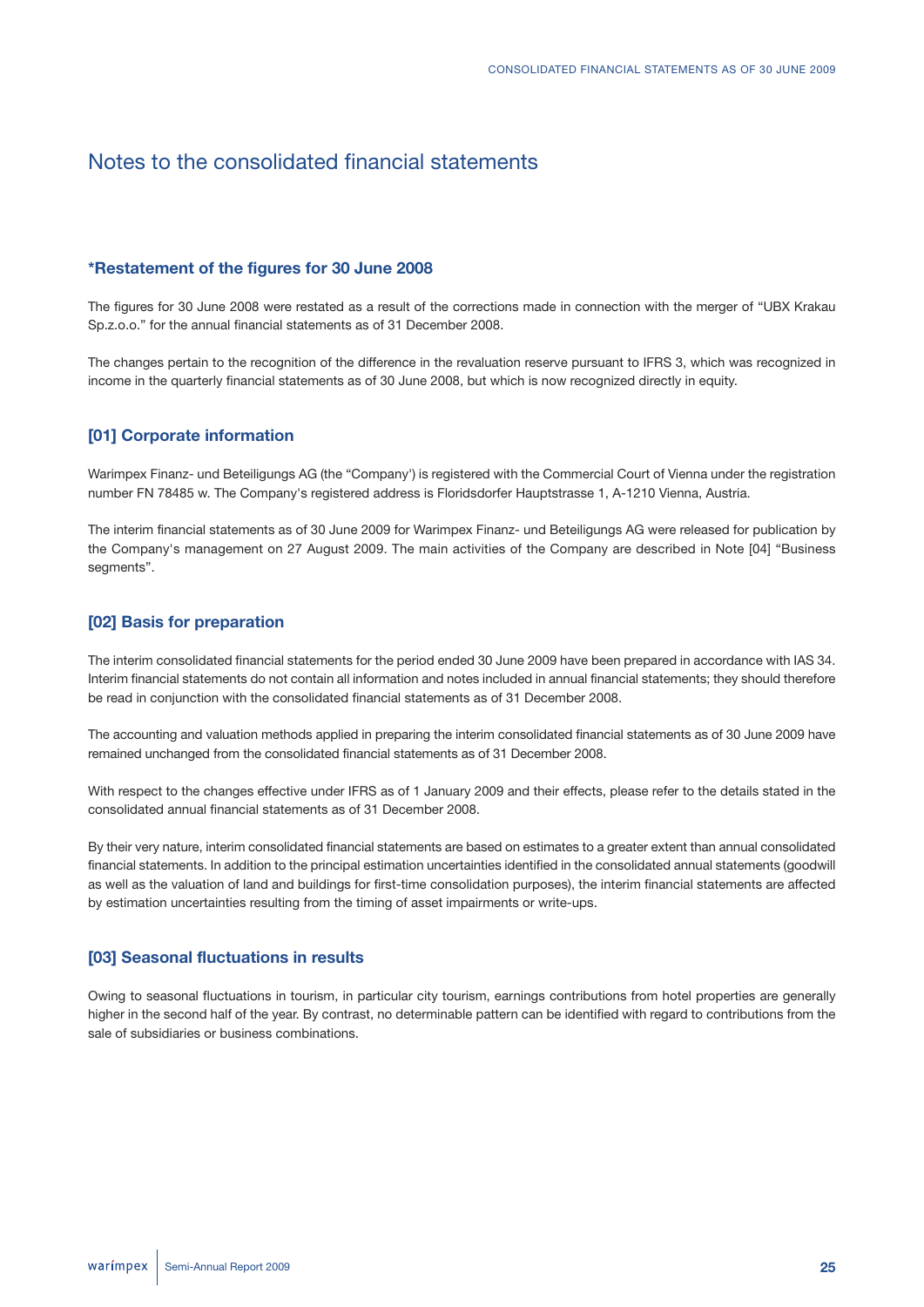# **[04] Business segments - overview**

|                                          | <b>Development &amp;</b> |                             |                 |                         |                |                     |  |  |  |
|------------------------------------------|--------------------------|-----------------------------|-----------------|-------------------------|----------------|---------------------|--|--|--|
|                                          |                          | <b>Hotels &amp; Resorts</b> |                 | <b>Asset-Management</b> |                | <b>Total in EUR</b> |  |  |  |
| in EUR                                   | 2009                     | 2008*                       | 2009            | 2008*                   | 2009           | 2008*               |  |  |  |
| <b>External sales</b>                    | 34,888,358               | 41,586,865                  | 2,889,846       | 2,738,421               | 37,778,204     | 44,325,286          |  |  |  |
| Segment results                          | (75,868,778)             | 3,776,027                   | (6,761,953)     | 9,070,840               | (82,630,731)   | 12,846,867          |  |  |  |
| <b>Investments</b>                       |                          |                             |                 |                         |                |                     |  |  |  |
| • in property plant and                  |                          |                             |                 |                         |                |                     |  |  |  |
| equipment including software             | 57,329,566               | 45,662,168                  | 7,682,266       | 5,975,661               | 65,011,832     | 51,637,829          |  |  |  |
| • In financial assets                    |                          | (9,255)                     | 10,346,999      | 10,848,531              | 10,346,999     | 10,839,276          |  |  |  |
| Business combinations and other changes  |                          |                             |                 |                         |                |                     |  |  |  |
| in the scope of consolidation            | $\overline{\phantom{0}}$ | 24,417,730                  | (3,992,995)     | (17, 203, 509)          | (3,992,995)    | 7,214,221           |  |  |  |
|                                          | 57,329,566               | 70,070,643                  | 14,036,270      | (379, 317)              | 71,365,836     | 69,691,326          |  |  |  |
| <b>Depreciation</b>                      |                          |                             |                 |                         |                |                     |  |  |  |
| • Ordinary depreciation                  | (7,077,096)              | (5,623,665)                 | (244, 996)      | (564, 362)              | (7,322,092)    | (6, 188, 027)       |  |  |  |
| • Non-scheduled write-downs              | (71, 768, 301)           |                             | (1,665,775)     | -                       | (73, 434, 076) |                     |  |  |  |
| Net cash flows from operating activities | 4,026,708                | 7,753,851                   | (261, 794)      | (5,029,614)             | 3,764,914      | 2,724,237           |  |  |  |
| Segment assets                           | 471,583,788              | 455,880,210                 | 116,661,852     | 128,514,723             | 588,245,639    | 584,394,934         |  |  |  |
| Segment liabilities (gross)              | (474, 175, 425)          | (349, 396, 641)             | (68, 852, 201)  | (56, 921, 740)          | (543,027,626)  | (406, 318, 382)     |  |  |  |
| Intragroup financing                     | 55,088,828               | 40,616,724                  | (55,088,828)    | (40, 616, 724)          |                |                     |  |  |  |
| Segment liabilities (net)                | (419, 086, 597)          | (308, 779, 917)             | (123, 941, 028) | (97, 538, 465)          | (543,027,626)  | (406, 318, 382)     |  |  |  |
| Average payroll                          | 1,456                    | 1,325                       | 86              | 65                      | 1,542          | 1,390               |  |  |  |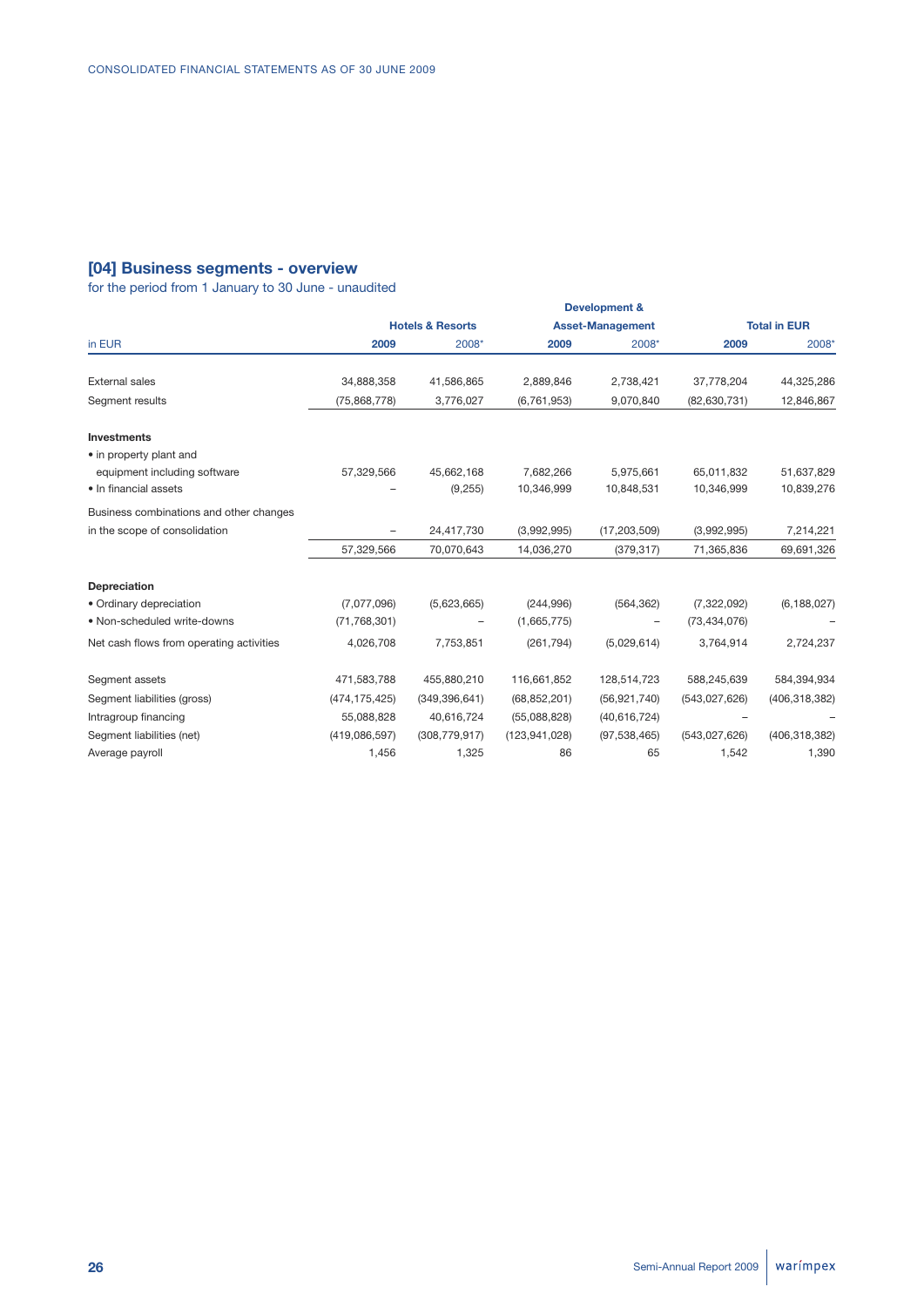# Segment results "Hotels & Resorts" - year-on-year comparison

|                                      |               | <b>Luxury</b>            | <b>Upmarket</b> |                          | <b>Others</b>            |             |  |
|--------------------------------------|---------------|--------------------------|-----------------|--------------------------|--------------------------|-------------|--|
| in EUR                               | 2009          | 2008*                    | 2009            | 2008*                    | 2009                     | 2008*       |  |
| Sales revenues                       | 7,724,802     | 11,393,984               | 24,513,390      | 27,131,506               | 2,650,166                | 3,061,375   |  |
| Cash paid for materials and services | (3,551,306)   | (4,718,707)              | (10,518,907)    | (11,003,798)             | (833, 472)               | (1,057,693) |  |
| Personnel expenses                   | (2,547,603)   | (3, 173, 764)            | (7, 152, 220)   | (6,618,983)              | (788, 243)               | (654, 534)  |  |
| <b>Gross operating profit</b>        | 1,625,893     | 3,501,514                | 6,842,263       | 9,508,725                | 1,028,451                | 1,349,148   |  |
| Hotel employees                      | 321           | 353                      | 963             | 817                      | 158                      | 137         |  |
| Rooms available                      |               |                          |                 |                          |                          |             |  |
| Total                                | 661           | 661                      | 3,572           | 2,519                    | 370                      | 368         |  |
| thereof available                    | 665           | 661                      | 3,394           | 2,519                    | 357                      | 368         |  |
| Joint venture share                  | (204)         | (202)                    | (1,022)         | (738)                    |                          |             |  |
| Time allocation                      |               |                          | (208)           | (108)                    | $\overline{\phantom{0}}$ | (55)        |  |
| Rooms available Group                | 461           | 459                      | 2,164           | 1,673                    | 357                      | 313         |  |
| Rooms sold                           | 252           | 295                      | 1,046           | 1,009                    | 228                      | 220         |  |
| Average room occupancy               | 55%           | 64%                      | 48%             | 60%                      | 64%                      | 70%         |  |
| Management fee                       | (412, 389)    | (655, 579)               | (1, 139, 883)   | (1,447,619)              | (134,009)                | (197, 011)  |  |
| Property costs                       | (283, 517)    | (361, 662)               | (1, 111, 863)   | (582, 251)               | (115, 748)               | (1, 353)    |  |
| Net operating profit                 | 929,988       | 2,484,273                | 4,590,517       | 7,478,855                | 778,693                  | 1,150,784   |  |
| Other costs after GOP (net)          | (204, 764)    | (345, 501)               | (1,711,992)     | (769, 659)               | (27, 072)                | (17, 454)   |  |
| Pre-opening costs                    |               |                          | (692, 883)      | (104, 982)               |                          |             |  |
| Depreciation                         | (8,488,549)   | (1,928,225)              | (52, 379, 825)  | (3,229,220)              | (16, 147, 006)           | (459, 824)  |  |
| Contribution to operating profit     | (7,763,325)   | 210,546                  | (50, 194, 183)  | 3,374,995                | (15, 395, 385)           | 673,506     |  |
| thereof in                           |               |                          |                 |                          |                          |             |  |
| • Czech Republic                     | (7, 855, 672) | (197, 144)               | (21, 923, 294)  | 2,082,025                |                          |             |  |
| · Poland                             | 92,348        | 407,690                  | (15, 566, 478)  | 994,548                  | 47,640                   | 519,708     |  |
| • France                             |               | $\overline{\phantom{0}}$ | (1,428,288)     | 565,624                  |                          |             |  |
| • Germany                            |               | $\overline{\phantom{0}}$ | (6,001,616)     | (75, 204)                |                          |             |  |
| • Russia                             |               | $\overline{\phantom{0}}$ |                 | $\overline{\phantom{a}}$ | (15, 440, 215)           | 153,798     |  |
| • Romania                            |               | $\qquad \qquad -$        | (5,274,508)     | (191, 997)               |                          |             |  |
| • Other                              |               | $\overline{\phantom{m}}$ |                 |                          | (2,810)                  |             |  |
|                                      | (7,763,325)   | 210,546                  | (50, 194, 183)  | 3,374,995                | (15, 395, 385)           | 673,506     |  |
| Total for botale in operation        |               |                          |                 |                          | (73.350.802)             | 4 250 047   |  |

| Total for hotels in operation                               | (73,352,892) | 4.259.047 |
|-------------------------------------------------------------|--------------|-----------|
| Less expenses for hotels under construction/in design phase | (685.868)    | (483.020) |
| Less impairment for hotels under construction               | (1.830.018)  |           |
| Segment contribution to operating profit                    | (75.868.778) | 3.776.027 |
|                                                             |              |           |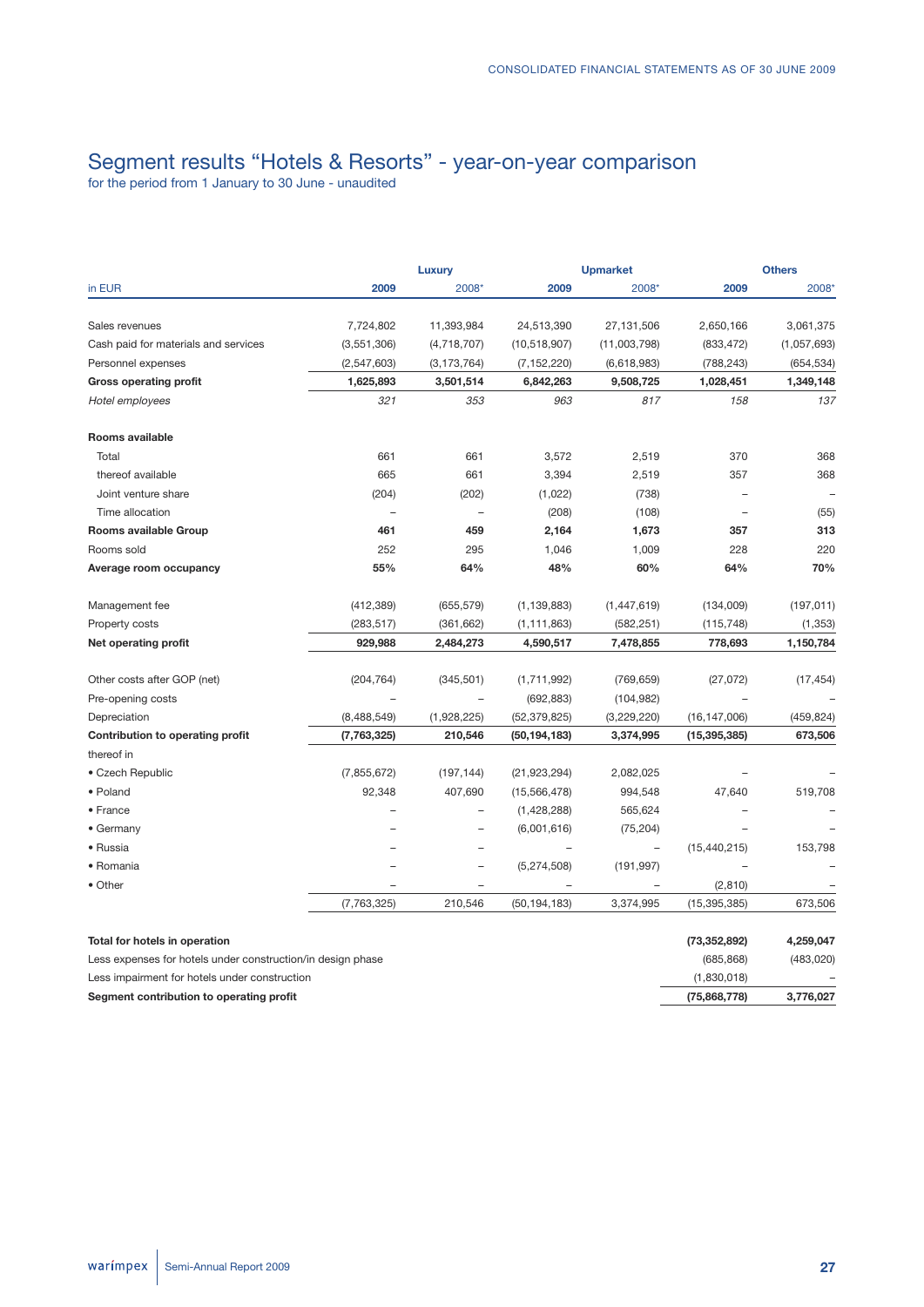# Segment cash flow "Hotels & Resorts" - year-on-year comparison

|                                      |             | Luxury        |                | <b>Upmarket</b> |            | <b>Others</b> |
|--------------------------------------|-------------|---------------|----------------|-----------------|------------|---------------|
| in EUR                               | 2009        | 2008*         | 2009           | 2008*           | 2009       | 2008*         |
| Cash receipts                        | 7,849,216   | 11,217,312    | 23,461,552     | 26,308,110      | 2,440,652  | 2,929,596     |
| Interest received                    | 8,346       | 45,374        | 36,898         | 35,069          |            |               |
| Cash paid for materials and services | (3,458,347) | (5, 105, 226) | (10, 408, 745) | (12, 575, 992)  | (773, 170) | (1, 225, 044) |
| Personnel expenses                   | (2,643,317) | (3, 154, 160) | (6,743,588)    | (6,703,757)     | (783, 100) | (713,003)     |
| Cash paid for other expenses         | (605, 383)  | (631, 051)    | (2,041,955)    | (1, 421, 344)   | (103, 711) | (72, 245)     |
| Income tax paid                      |             |               | (933, 391)     | (521, 042)      |            | (95, 676)     |
|                                      | 1,150,515   | 2,372,249     | 3,370,771      | 5,121,043       | 780,671    | 823,628       |
| thereof in                           |             |               |                |                 |            |               |
| • Czech Republic                     | 133,233     | 875,892       | 1,026,379      | 2,114,056       |            |               |
| • Poland                             | 1,017,282   | 1,496,358     | 1,485,518      | 1,717,161       | 366,405    | 855,040       |
| • France                             |             |               | (391, 494)     | 289,927         |            |               |
| • Germany                            |             | -             | 1,346,369      | (372, 981)      |            |               |
| • Russia                             |             |               |                |                 | 414,266    | (31, 412)     |
| • Romania                            |             |               | (96,000)       | 1,372,881       |            |               |
| • Others                             | -           |               |                |                 |            |               |
|                                      | 1,150,515   | 2,372,249     | 3,370,771      | 5,121,043       | 780,671    | 823,628       |

| Total for hotels in operation                               | 5.301.956   | 8.316.920 |
|-------------------------------------------------------------|-------------|-----------|
| Less expenses for hotels under construction/in design phase | (1.275.248) | (563,069) |
| Segment cash flow from operating activities                 | 4.026.708   | 7.753.851 |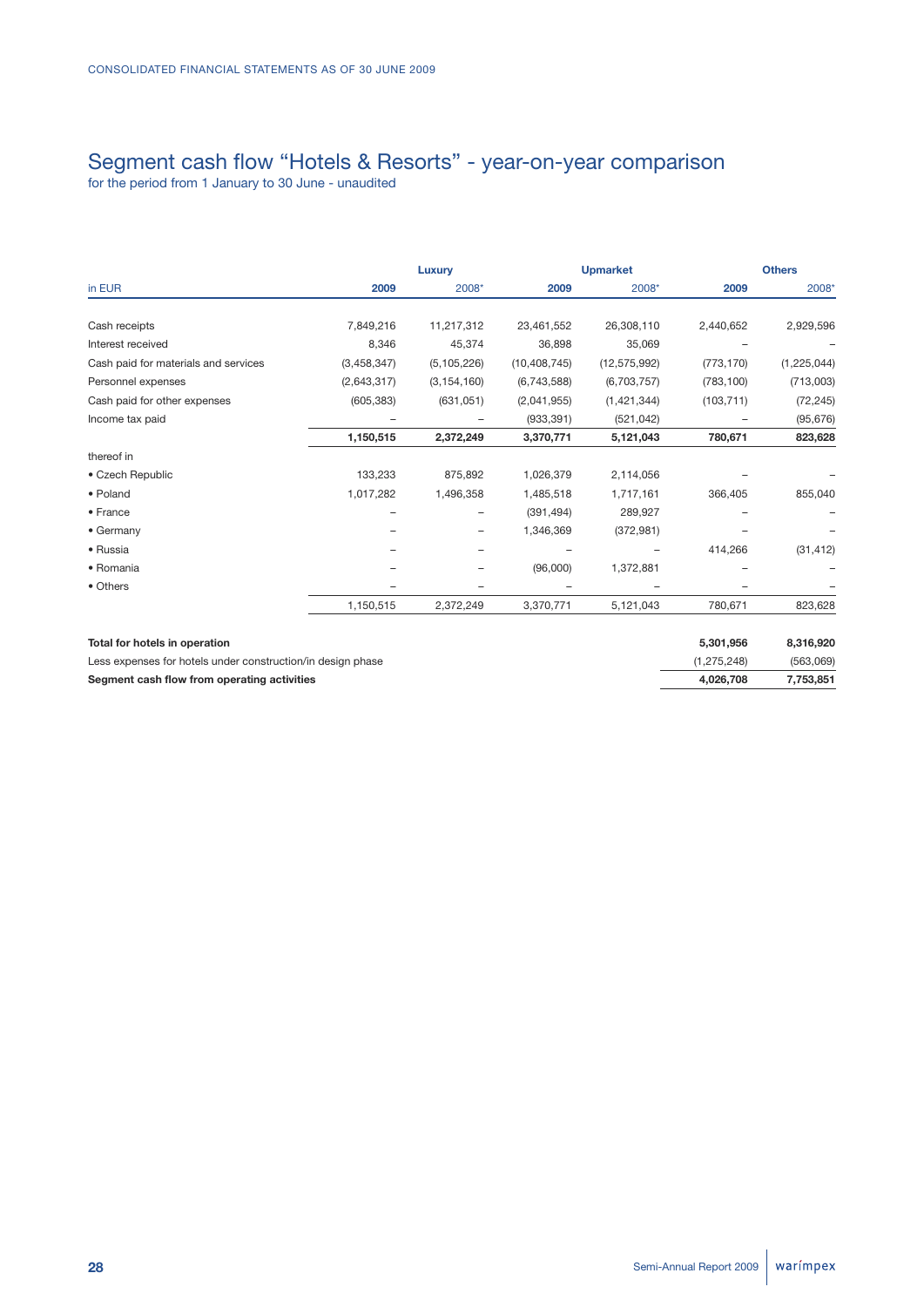# Segment results "Development & Asset Management" - year-on-year comparison for the period from 1 January to 30 June - unaudited

|                                                   |             | <b>Asset Management</b> |               | <b>Development</b> |            | <b>Others</b> |  |
|---------------------------------------------------|-------------|-------------------------|---------------|--------------------|------------|---------------|--|
| in EUR                                            | 2009        | 2008*                   | 2009          | 2008*              | 2009       | 2008*         |  |
| Sales revenues                                    | 1,510,051   | 1,781,664               | 790,197       | 553,130            | 589,597    | 403,628       |  |
| Changes in real estate projects under development |             |                         |               | (86, 911)          |            |               |  |
| Sale of subsidiaries and                          |             |                         |               |                    |            |               |  |
| negative goodwill recognized in income            |             |                         | 2,197,479     | 9,647,383          |            |               |  |
| Other income                                      |             |                         | 250,000       | 4,314,704          |            |               |  |
| Expenses for materials                            | (600, 730)  | (668, 404)              | (150, 354)    | (153, 360)         | (525, 115) | (388, 442)    |  |
| Project development expenses                      |             | (20, 475)               | (317, 432)    | (321, 416)         |            |               |  |
| Personnel expenses                                | (8,358)     | (14, 419)               | (2, 116, 137) | (2,578,649)        |            | (8,706)       |  |
| Depreciation                                      | (1,429,965) | (214, 542)              | (441, 954)    | (318, 362)         | (38, 852)  | (31, 457)     |  |
| Other operating expenses                          | (97, 916)   | (350, 397)              | (6,372,860)   | (2,464,230)        | 395        | (9,898)       |  |
| <b>Segment operating result</b>                   | (626, 917)  | 513,426                 | (6, 161, 061) | 8,592,289          | 26,025     | (34, 875)     |  |
| thereof in                                        |             |                         |               |                    |            |               |  |
| • Czech Republic                                  |             |                         | (131, 144)    | 4,266,280          |            |               |  |
| • Poland                                          | (842, 759)  | (19, 176)               | (495, 500)    | (346, 651)         | 26,025     | (34, 875)     |  |
| • Germany                                         | (15, 817)   |                         | (12, 615)     | (14, 515)          |            |               |  |
| • France                                          |             | -                       | (42, 179)     | (91, 115)          |            |               |  |
| • Austria                                         |             |                         | (5,238,534)   | 4,890,023          |            |               |  |
| • Hungary                                         | 231,659     | 553,078                 | (339, 408)    | (102, 606)         |            |               |  |
| • Others                                          |             | (20, 475)               | 98,319        | (9, 128)           |            |               |  |
|                                                   | (626, 917)  | 513,426                 | (6, 161, 061) | 8,592,289          | 26,025     | (34, 875)     |  |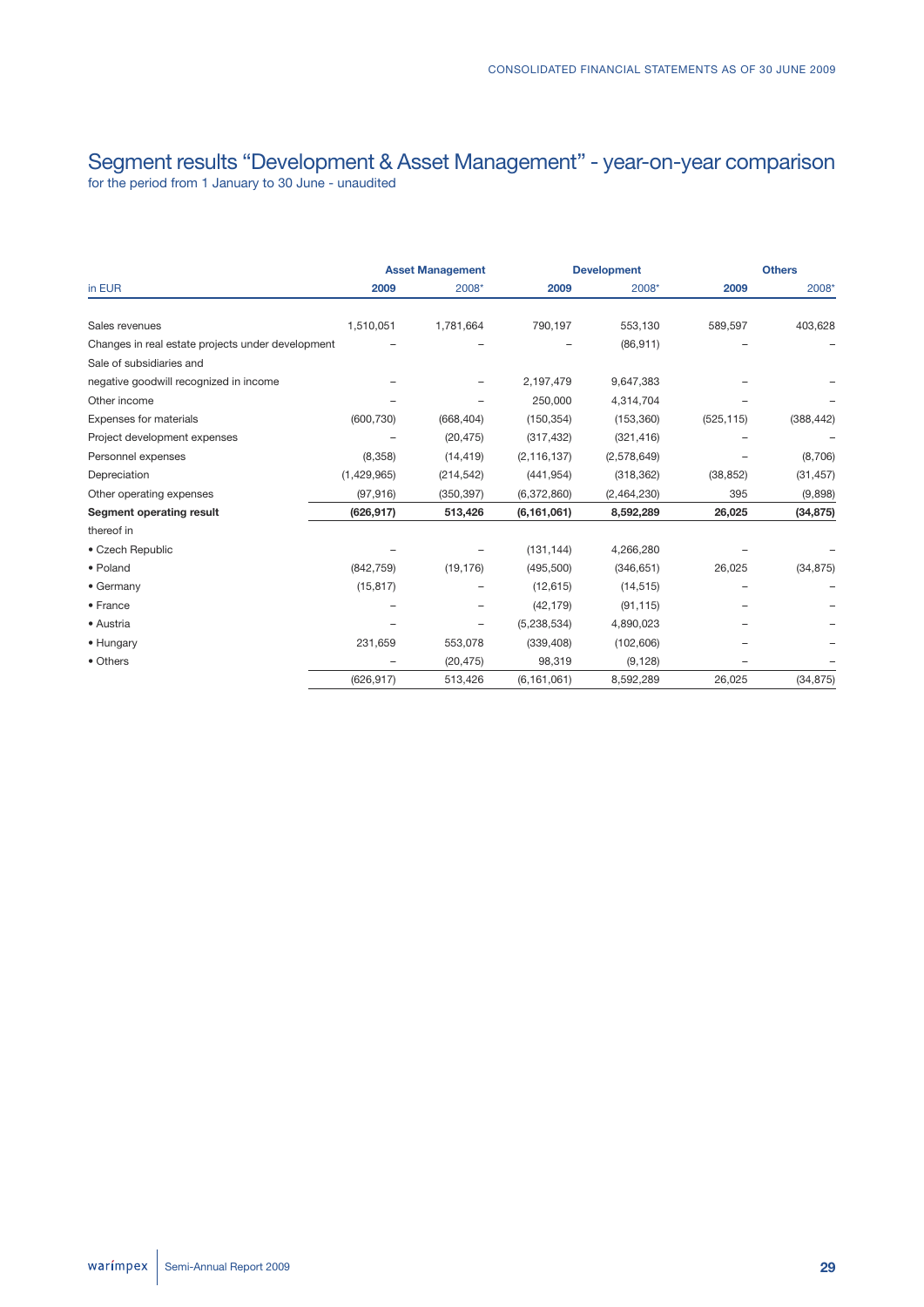# Segment cash flow "Development & Asset Management" year-on-year comparison

|                                             |            | <b>Asset Management</b> |               | <b>Development</b> |            | <b>Others</b> |
|---------------------------------------------|------------|-------------------------|---------------|--------------------|------------|---------------|
| in EUR                                      | 2008       | 2007                    | 2008          | 2007               | 2008       | 2008          |
| Cash receipts from rent                     | 1,501,422  | 1,974,607               | 1,208,912     | 722,303            | 633,379    | 530,513       |
| Cash receipts from development              |            |                         | 2,243,034     | 572,516            |            |               |
| Interest received                           | 24,159     | 3,698                   | 680,442       | 471,504            |            | 208           |
| Cash paid for development                   | 4,147      | (20, 475)               | (365, 666)    | (465, 039)         |            | 118,682       |
| Cash paid for materials and services        | (347, 398) | (862, 176)              | (88, 327)     | (115, 391)         | (572, 346) | (417, 766)    |
| Personnel expenses                          | (8,460)    | (14, 464)               | (1,999,147)   | (3,201,962)        |            | (8,706)       |
| Cash paid for other expenses                | (61, 250)  | (277, 833)              | (3,069,945)   | (3,718,508)        | (41,506)   | (11, 632)     |
| Income tax paid                             | 7          | (10, 503)               | (3,252)       | (299, 188)         |            |               |
| Segment cash flow from operating activities | 1,112,627  | 792,853                 | (1, 393, 948) | (6,033,766)        | 19,528     | 211,299       |
| Proceeds from the                           |            |                         |               |                    |            |               |
| sale of disposal groups                     |            |                         |               | 10,250,000         |            |               |
| Cash flow before investments and financing  |            |                         | (1, 393, 948) | 4,216,234          |            |               |
| thereof in                                  |            |                         |               |                    |            |               |
| • Czech Republic                            |            |                         | (11, 024)     | (68, 578)          |            |               |
| • Poland                                    | 585,436    | 102,821                 | 469,274       | (396, 966)         | 19,528     | 92,617        |
| • Germany                                   | (12,651)   |                         | 275,427       | (5, 197)           |            |               |
| • Austria                                   |            | -                       | (2, 120, 176) | (5,089,788)        |            |               |
| • France                                    |            |                         | (27, 584)     | (326, 309)         |            |               |
| • Hungary                                   | 535,695    | 710,507                 | (106, 222)    | (133, 047)         |            |               |
| • Others                                    | 4,147      | (20, 475)               | 126,355       | (13, 881)          | -          | 118,682       |
|                                             | 1,112,627  | 792,853                 | (1, 393, 948) | (6,033,766)        | 19,528     | 211,299       |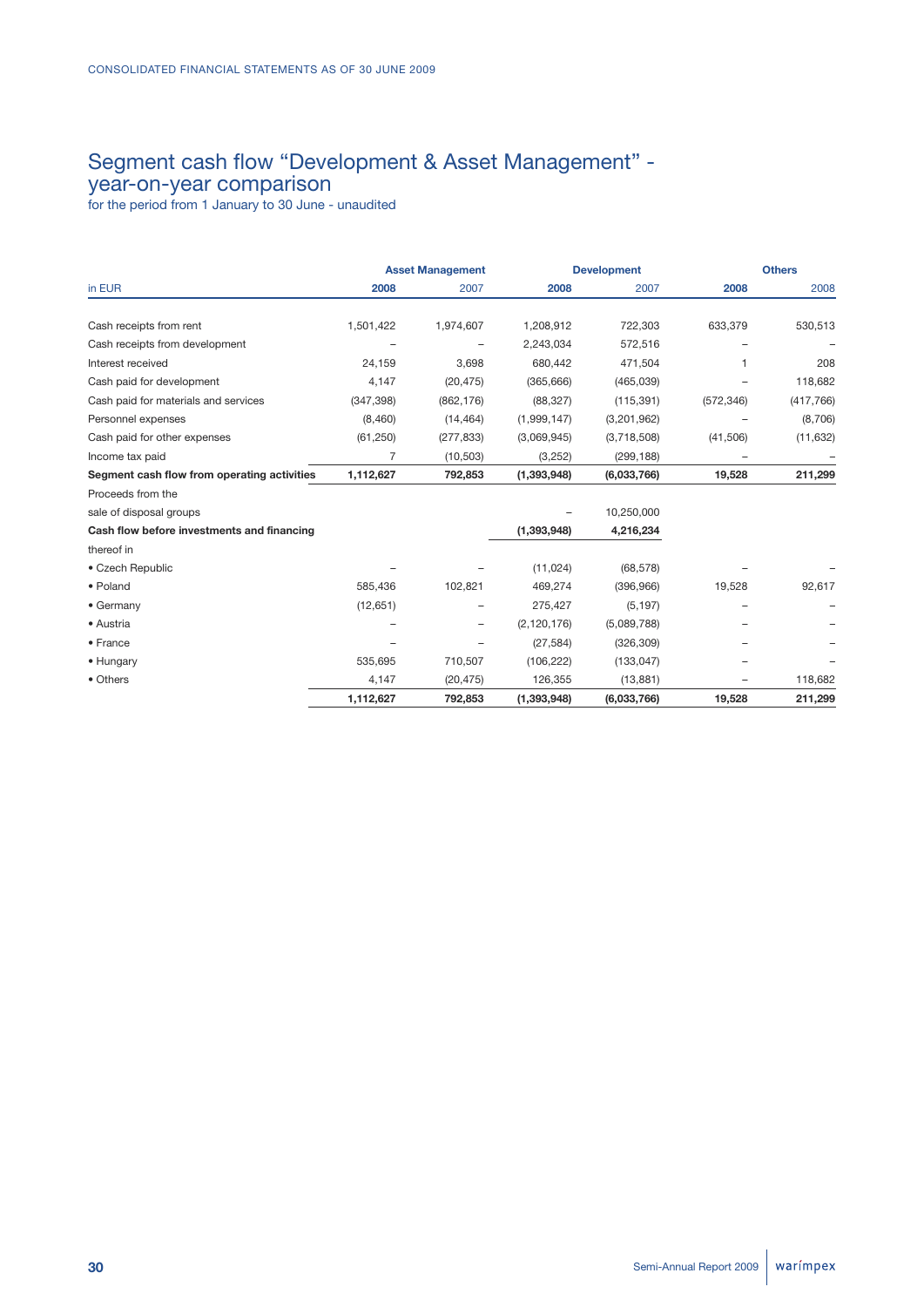# **[05] Sale of shares**

The company "Bocca kft" was sold under an agreement dated 22 June 2009. The sale had the following effect on the interim financial statements:

|                                                                                           | <b>EUR</b>  |
|-------------------------------------------------------------------------------------------|-------------|
| Investment properties                                                                     | (3,992,995) |
| Current receivables                                                                       | 54,086      |
| Cash and cash equivalents                                                                 | (52, 778)   |
|                                                                                           | (3,991,687) |
| Other reserves (foreign exchange differences)                                             | 19,230      |
| Third party loans (current)                                                               | (505, 348)  |
| Third party loans (non-current)                                                           | 4,079,771   |
| Deferred tax liabilities                                                                  | 57,500      |
| Other current payables                                                                    | 28,190      |
|                                                                                           | 3,679,343   |
| Carrying amount of the proportionate net assets of the sold shares                        | (312, 344)  |
| Agreed purchase price for the shares                                                      | 2,600,000   |
| Net sale price for the shares                                                             | 2,287,656   |
| <b>Cash flow</b>                                                                          |             |
| Cash receipts and cash outflows from sold shares during the reporting were as follows:    |             |
| Payments agreed for the shares                                                            | 2,600,000   |
| recognized as other receivables in the reporting period (payment received on 2 July 2009) | (2,600,000) |
| • Gross proceeds from the sale of disposal groups                                         |             |
| • Net cash of the companies sold                                                          | (52, 778)   |
|                                                                                           | (52, 778)   |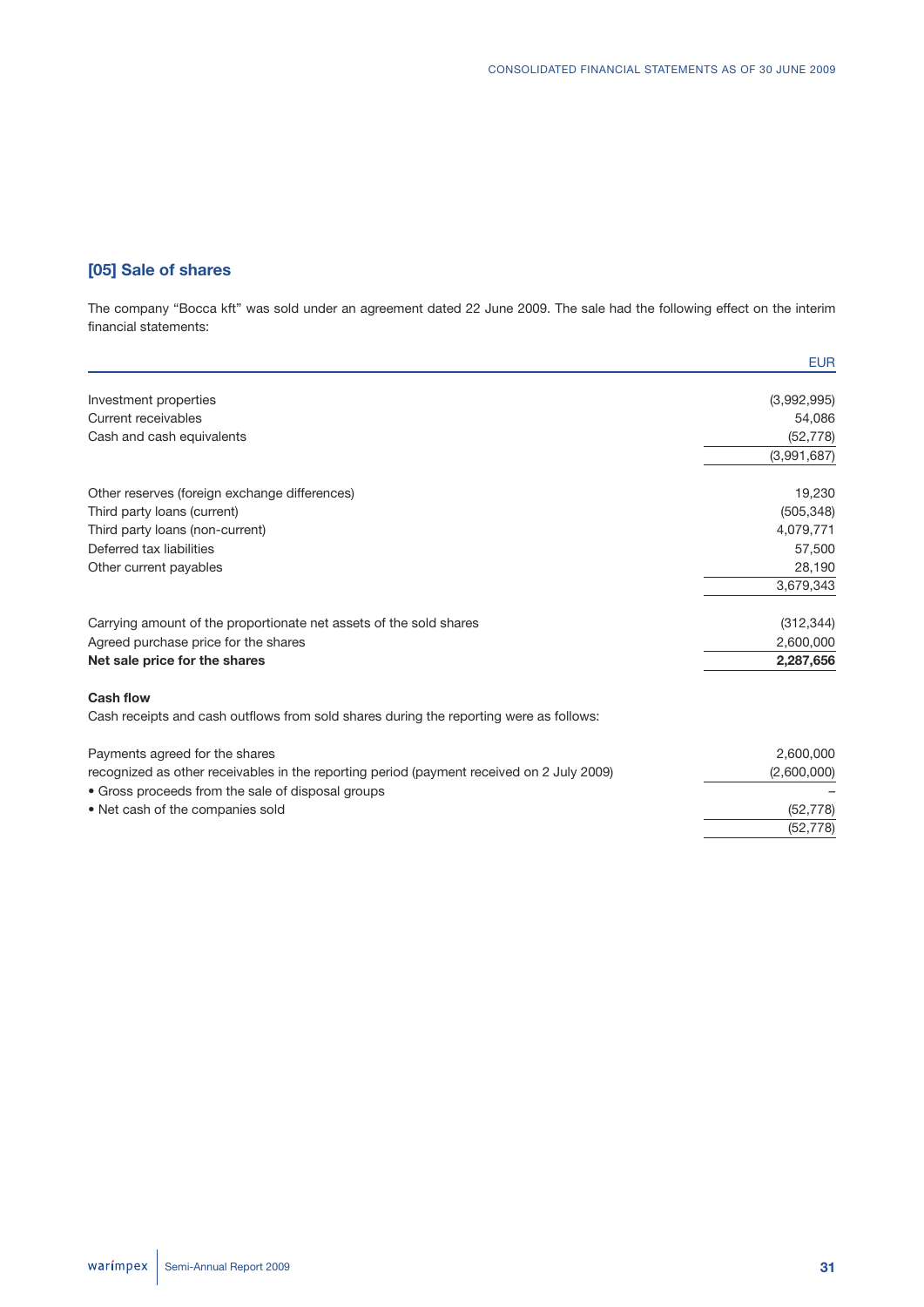## **[06] Personnel expenses, average payroll**

| in EUR                                                    | 1/1-30/6/2009  | 1/1-30/6/2008* |
|-----------------------------------------------------------|----------------|----------------|
|                                                           |                |                |
| Wages and salaries                                        | (9,542,444)    | (9,829,899)    |
| Social security costs                                     | (2, 287, 614)  | (2,368,431)    |
| Other payroll-related taxes and contributions             | (354, 056)     | (519, 948)     |
| Voluntary employee benefits                               | (112, 496)     | (153,079)      |
| Expenses for posted employees                             | (579, 286)     | (478, 196)     |
| Payments for termination and post-employment benefits     | (8,698)        | (40, 851)      |
| Changes in accrual for compensated absences               | (232, 751)     | (384, 766)     |
|                                                           | (13, 117, 346) | (13, 775, 170) |
| Changes in pensions and other long-term employee benefits | (76, 414)      | (61,700)       |
|                                                           | (13, 193, 760) | (13,836,870)   |

The Company had an average of 1,542 employees in the first six months of 2009 (1-6/2008: 1,390).

The average number of employees increased by 11% over the prior period, while the average number of rooms rose by approximately 14%.

Remuneration paid to members of the Management Board in the reporting period totalled EUR 522,135 (prior year EUR 678,824). No bonuses were awarded (prior year EUR 155,000).

# **[07] Depreciation and amortisation expense**

Valuations were obtained for all properties as at 30 June 209. These valuations are based on assumptions about the development of earnings in accordance with the market conditions prevailing at the reporting date. In accordance with IFRS, all assets for which impairment was recognized were written down to their fair value as at the reporting date. This item breaks down as follows:

|                                         | Other intangible<br>assets | Tangible assets and<br>plant under construction | Investment<br>properties | <b>TOTAL</b>   |
|-----------------------------------------|----------------------------|-------------------------------------------------|--------------------------|----------------|
| Scheduled amortization and depreciation | (56.407)                   | (7,064,718)                                     | (200, 968)               | (7,322,092)    |
| Impairments                             | (2,978,603)                | (68, 840, 073)                                  | (1,615,400)              | (73, 434, 076) |
|                                         | (3,035,010)                | (75,904,790)                                    | (1,816,368)              | (80, 756, 168) |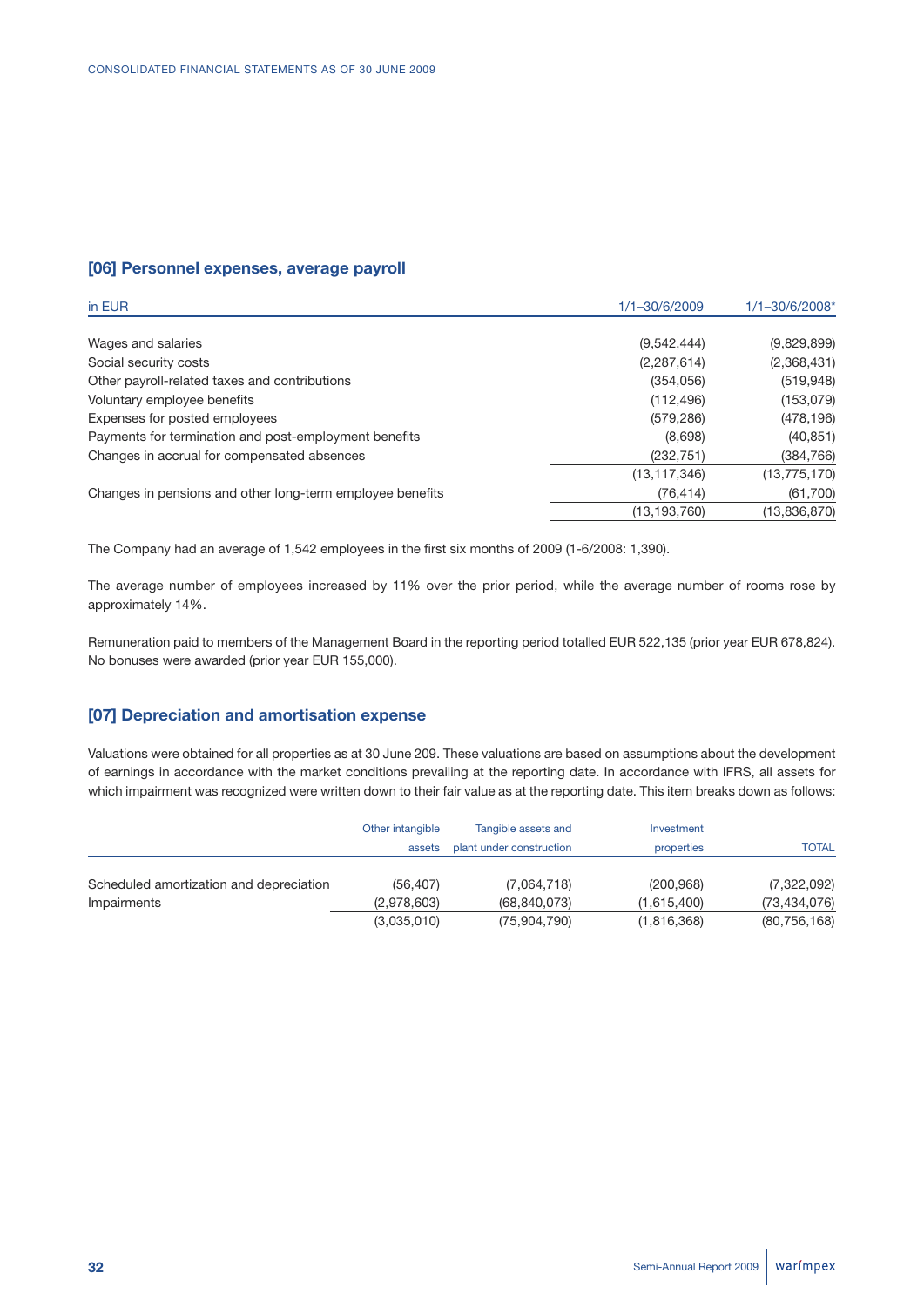# **[08] Other expenses**

| in EUR                                                         | 1/1-30/6/2009  | 1/1-30/6/2008* |
|----------------------------------------------------------------|----------------|----------------|
| Pre-opening costs                                              | (737, 883)     | (264, 982)     |
| Legal fees                                                     | (706, 226)     | (1,241,219)    |
| Non-recoverable VAT                                            | (186, 189)     | (210, 405)     |
| Property costs                                                 | (1,087,825)    | (1,016,678)    |
| Impairment charges (reversal of impairment) for current assets | 3,193          | (63)           |
| General administration                                         | (731, 075)     | (667, 807)     |
| Advertisement and marketing                                    | (252, 071)     | (474, 528)     |
| Costs associated with issued quarantees*)                      | (5,030,377)    |                |
| Franchise payment Holiday Inn (France) **)                     | (1,250,000)    |                |
| <b>Others</b>                                                  | (605, 687)     | (340, 217)     |
|                                                                | (10, 584, 140) | (4,215,899)    |

\*) A GOP guarantee for the 2008 financial year that is related to a company that was sold in a prior year was settled in the amount of EUR 1.99 million. The payment was made from a depot account that was set up for this purpose (recognized under "Other financial assets'). A provision of EUR 3.04 million was formed for financial year 2009.

\*\*) During the reporting period, the Company decided to discontinue the operation of the Holiday Inn at Disney Resort Paris as a franchise hotel and exercised the termination option in the corresponding franchise agreement. According to the provisions of the contract, the contract penalty to be paid for the early termination of the agreement is EUR 2.5 million, which was recognized on the income statement proportionate to the Company's share in the venture.

## **[09] Negative goodwill recognized in income**

The final purchase price adjustment was made in the reporting period for the companies "Melica Sp.z.o.o." and "Sobieski Sp.z.o.o.", which were acquired in 2009. In accordance with its stake, this resulted in an adjustment of EUR 90,177 for the Warimpex Group, which is payable after the reporting date.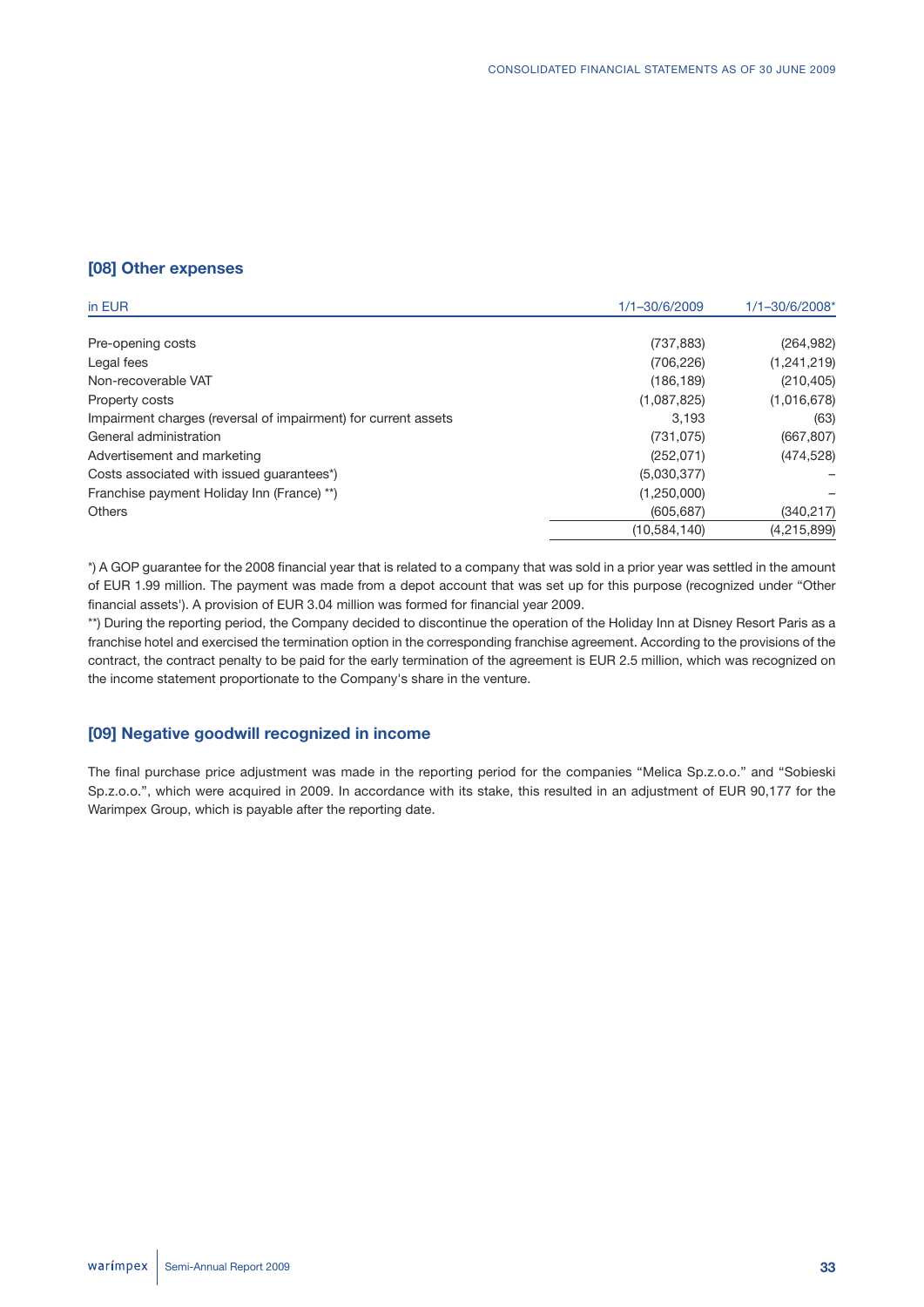# **[10] Financial result**

| in EUR                                                                          | 1/1-30/6/2009 | 1/1-30/6/2008* |
|---------------------------------------------------------------------------------|---------------|----------------|
| Financial revenue                                                               |               |                |
| Interest income from cash management                                            | 195,163       | 534,878        |
| Interest income from loans to associated companies                              | 58,719        |                |
| Interest on loans made to joint ventures                                        | 1,217,872     | 943,072        |
|                                                                                 | 1,471,754     | 1,477,950      |
| Foreign currency gains on interest-bearing loans denominated in CHF             | 172,210       |                |
| Interest income from derivative financial instruments                           | 210,000       | 309,803        |
|                                                                                 | 1,853,963     | 1,787,753      |
| Finance costs                                                                   |               |                |
| Interest on short-term borrowings, project loans and other loans                | (7,713,970)   | (7,928,297)    |
| Interest on loans from minority shareholders                                    | (26, 520)     | (2,250)        |
| Interest on loans relating to joint ventures                                    | (648, 106)    | (551, 752)     |
| Discounts on extended loans                                                     | (6,538,430)   |                |
|                                                                                 | (14,927,026)  | (8,482,299)    |
| Fair value adjustment of derivative financial instruments                       | (305, 974)    |                |
| Interest cost for provisions for pensions and other long-term employee benefits | (96, 388)     | (75,066)       |
| Foreign currency losses on interest-bearing loans denominated in CHF            |               | (404, 679)     |
| Other finance costs                                                             | (428, 234)    | (109, 273)     |
| Gains/losses on the sale of available-for-sale investments                      |               |                |
| and derivative financial instruments                                            | 155,249       | (5,949,000)    |
|                                                                                 | (15,602,374)  | (15,020,317)   |

\*) The company sold a derivative (CMS spread cap) that it purchased in the prior year in the reporting period for a price of EUR 1,603,000. After deduction of the fair value as of 31 December 2008, net proceeds of EUR 155,249 were realized. This derivative also yielded interest income in the amount of EUR 210,000.

The sale of an available-for-sale investment (credit-spread index booster) in the prior year to prevent the total loss of the position resulted in a loss of EUR 5,949,000.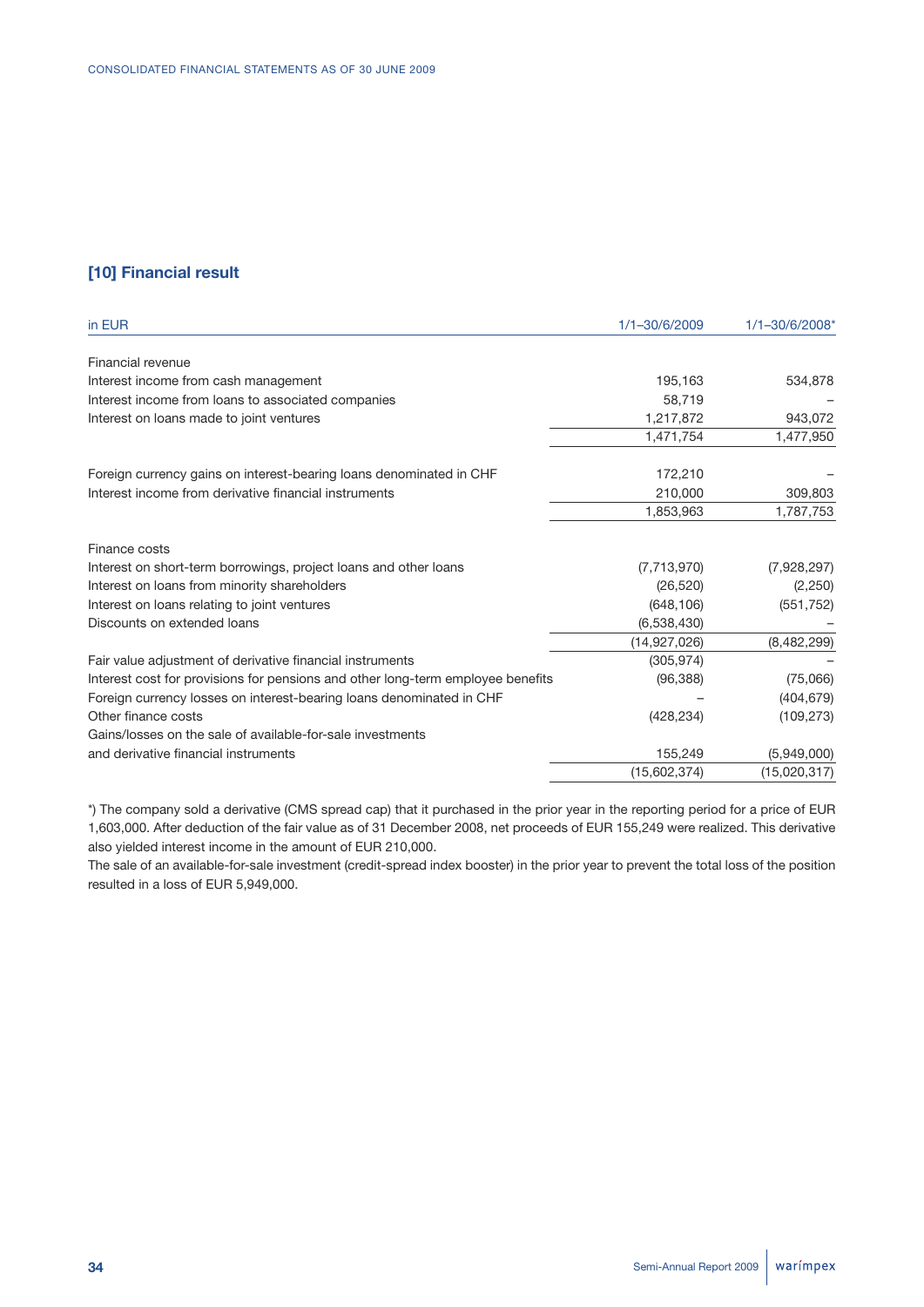# **[11] Income taxes paid**

A reconciliation between tax expense and the product of accounting profit multiplied by the Group's domestic tax rate of 25% for the reporting period (2008: 25%) is as follows:

| in EUR                                                                             | 1/1-30/6/2009 | 1/1-30/6/2008* |
|------------------------------------------------------------------------------------|---------------|----------------|
| <b>Profit before tax</b>                                                           | (103,070,028) | (385, 697)     |
| Accounting profit before income tax *25% (2008: 25%)                               | 25,267,507    | 96,424         |
| $\pm$ Other foreign tax rates                                                      | (4,223,735)   | (335,076)      |
| $\pm$ Tax free profits from the participation exemption (Sec. 10 Austrian CIT Act) | (685, 680)    | 2,841,733      |
| $\pm$ Permanent differences                                                        | (1,563,485)   | 367,612        |
| ± Valuation allowance on deferred tax assets                                       | (12,601,959)  | (2,391,485)    |
| $\pm$ Income from first-time recognition of deferred tax assets                    | 44,400        | 254,444        |
| $\pm$ Permanent differences relating to (negative) goodwill                        |               | 13,641         |
| $\pm$ Effects of exchange rate fluctuations                                        | (2,233,608)   | (325, 194)     |
|                                                                                    | 4,503,438     | 522,099        |
| thereof current income taxes                                                       | (4,262)       | (71, 826)      |
| thereof changes in deferred tax items                                              | 4,507,700     | 593,925        |
| Effective tax rate                                                                 | 4.37%         | 135.36%        |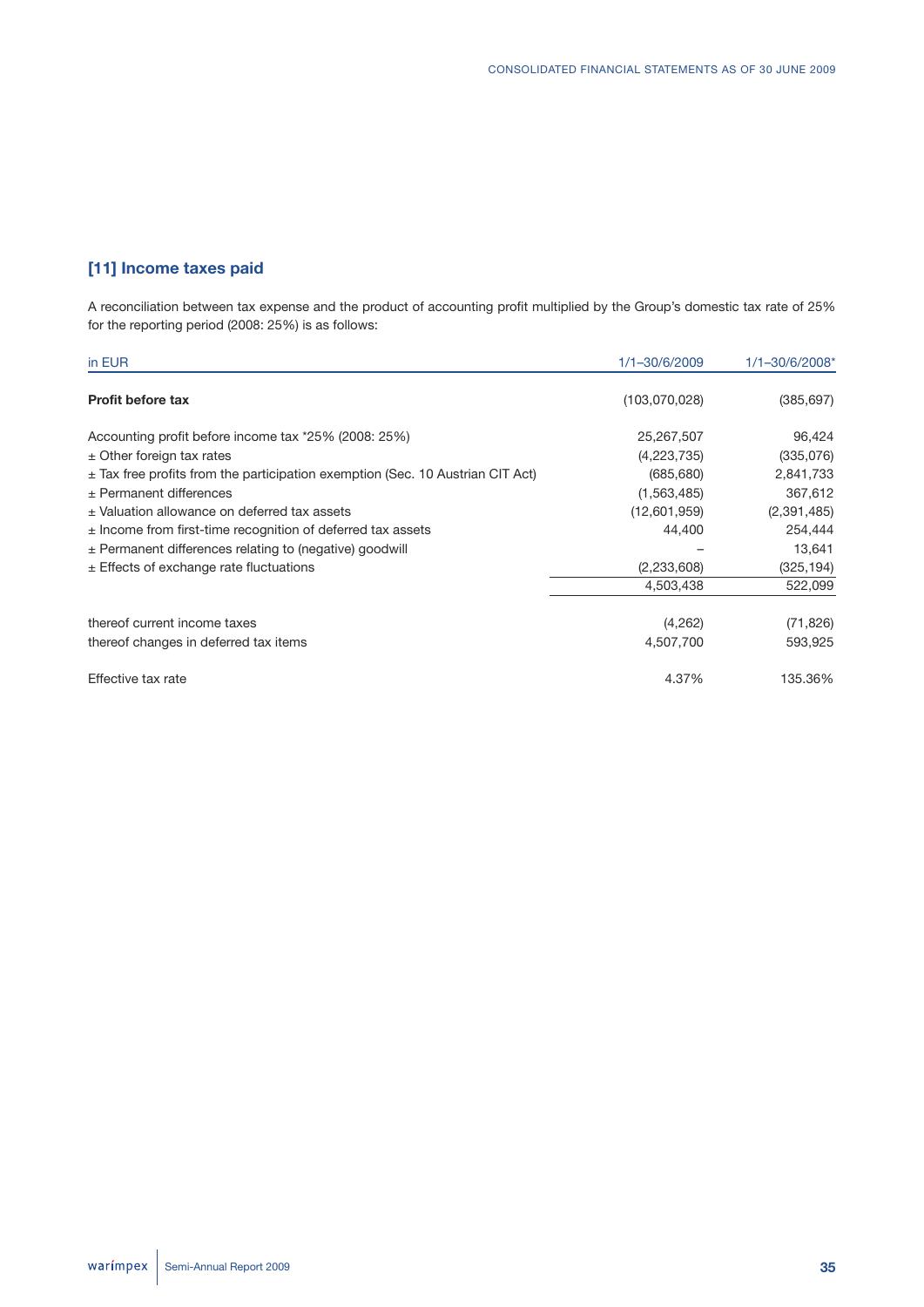# **[12] Property, plant and equipment**

The item "Property, plant and equipment" comprises land and rights equivalent to land, buildings including plant under construction, and equipment.

|                                                                                  | 30/6/2009      | 30/6/2008*     |
|----------------------------------------------------------------------------------|----------------|----------------|
| Net carrying amounts at 1 January                                                | 474,141,885    | 375,060,075    |
| Changes in the scope of consolidation                                            |                | 18,577,280     |
| Additions                                                                        | 59,213,751     | 50,889,158     |
| Disposals                                                                        | (1,459)        | (317, 759)     |
| Depreciation                                                                     | (7,064,718)    | (5,886,156)    |
| Impairments                                                                      | (68, 840, 073) | (5,886,156)    |
| Exchange adjustment                                                              | (1,085,340)    | 653,593        |
| Net carrying amounts at 30 June                                                  | 456,364,047    | 438,976,191    |
| Interest included in the investments                                             | 2,604,690      | 471,243        |
| The cash flow for investments pertains primarily to the following projects:      | 1/1-30/6/2009  | 1/1-30/6/2008* |
| Project development progress "Airport City St. Petersburg"                       | (2,011,962)    | (4,365,593)    |
| Project development "Louvre-Hotels joint venture"                                | (1,230,687)    | (1,916,390)    |
| Expansion of "angelo airport hotel Bucharest"                                    | 104,630        | (3,866,091)    |
| Expansion of "Hotel Chopin"                                                      | (67, 356)      | (805, 377)     |
| Acquisition of land (Berlin II, property adjacent to Parkur Tower in prior year) | (1,315,564)    | (1, 144, 214)  |
| Completion of "andel's hotel Berlin"                                             | (7,874,929)    | (10, 179, 126) |
| Construction progress "angelo hotel Plzen"                                       | 137,939        | (3,527,205)    |
| Construction progress "andel's hotel Lodz"                                       | (21,590,446)   | (14,088,747)   |
| Completion of "angelo hotel Munich"                                              | (444, 800)     | (4,550,388)    |
| Construction progress "angelo hotel Katowice"                                    | (3,690,585)    | (7,616)        |
| Construction progress "angelo hotel Ekaterinburg"                                | (15,038,233)   | (3,237,329)    |
| Conversion of "Hotel Magic Circus" (formerly "Holiday Inn")                      | (1,764,463)    | (24, 284)      |
|                                                                                  | (54, 786, 458) | (47, 712, 360) |
| Other project developments and current investments related to hotels             | (1,310,151)    | (1, 241, 254)  |
|                                                                                  | (56,096,608)   | (48, 953, 614) |

\*) Positive cash flows from investments pertain to value added tax refunds from the prior year.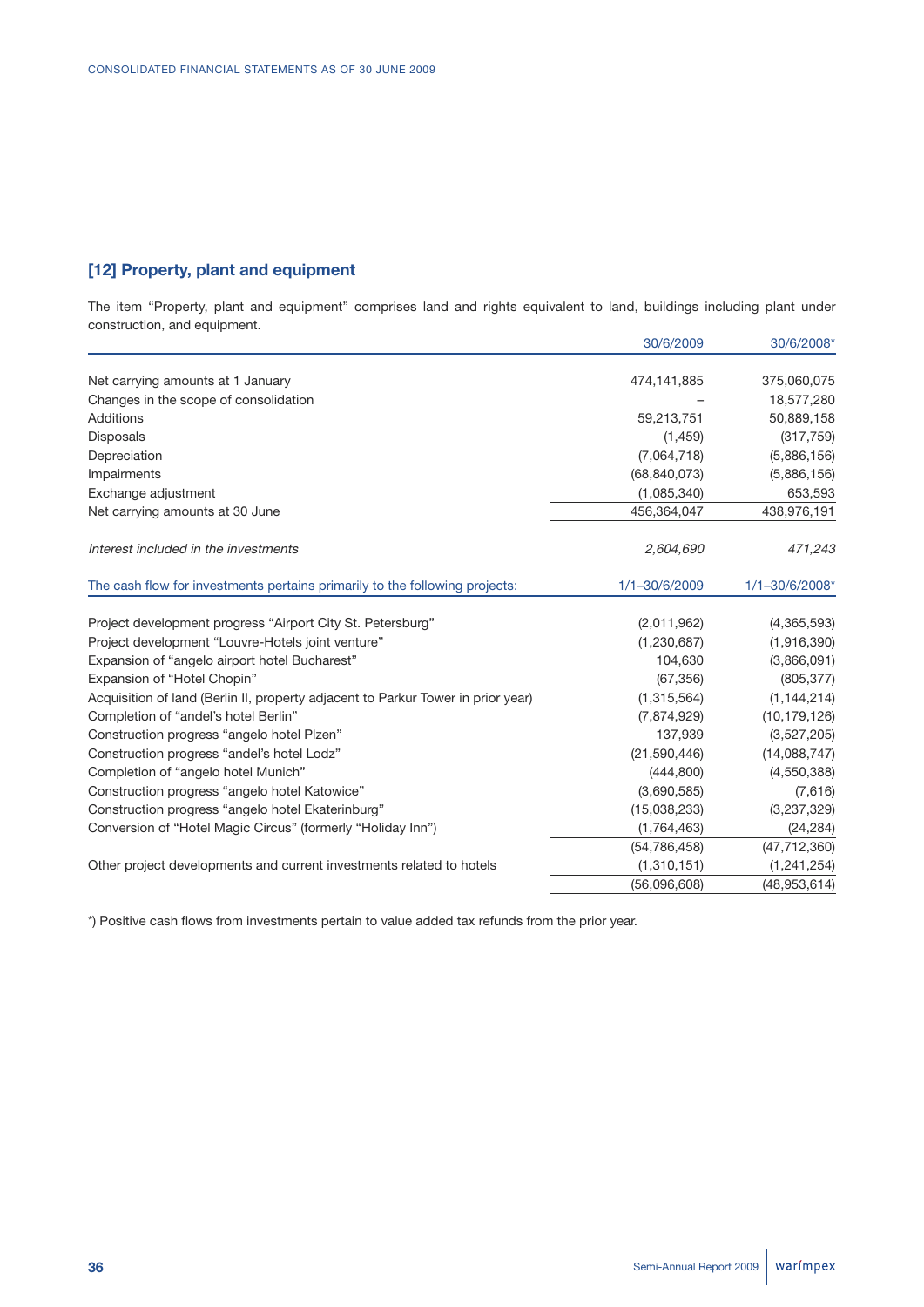# **[13] Investment properties**

'The item "Investment properties" comprises land and rights equivalent to land, buildings including plant under construction, and equipment.

|                                       | 30/6/2009   | 30/6/2008  |
|---------------------------------------|-------------|------------|
|                                       |             |            |
| Net carrying amounts at 1 January     | 39,255,823  | 17,679,162 |
| Changes in the scope of consolidation | (3,992,995) |            |
| Additions                             | 5,776,379   | 694,721    |
| Depreciation                          | (200, 968)  | (242, 297) |
| Impairments                           | (1,615,400) |            |
| Exchange adjustment                   | 1,415       | 3,951      |
| Net carrying amounts at 30 June       | 39,224,254  | 18,135,537 |
| thereof under construction            | 16,863,411  |            |
| Result from "Investment properties":  |             |            |
| Rental income and charged expenses    | 1,526,501   | 1,184,288  |
| Direct expenses                       | (600, 730)  | (357, 905) |
|                                       | 925,771     | 826,382    |
|                                       |             |            |

The fair value of all "Investment properties" as of 30 June 2008 was EUR 43.4 million.

# **[14] Other financial assets**

|                                           | 30/6/2009  | 31/12/2008 | 30/06/2008* |
|-------------------------------------------|------------|------------|-------------|
|                                           |            |            |             |
| Loans                                     | 6,492,866  | 5,187,352  | 6,795,152   |
| Advances made for business combinations   | 15,131     | 1,015,131  | 15,131      |
| Loans made to joint ventures              | 42,234,940 | 36,550,216 | 30,003,547  |
| Deposits with banks pledged as collateral | 3,037,170  | 5,030,377  | 5,145,012   |
| Loans given to managers                   |            | 100.661    | 125,216     |
| Pension reimbursement insurance rights    | 1,215,996  | 1,215,996  | 917,657     |
| Other non-current financial assets        | 1,463,437  | 1,040,514  | 712,235     |
|                                           | 54.459.540 | 50,140,248 | 43.713.949  |

\*) Loans to joint ventures are detailed in item [18].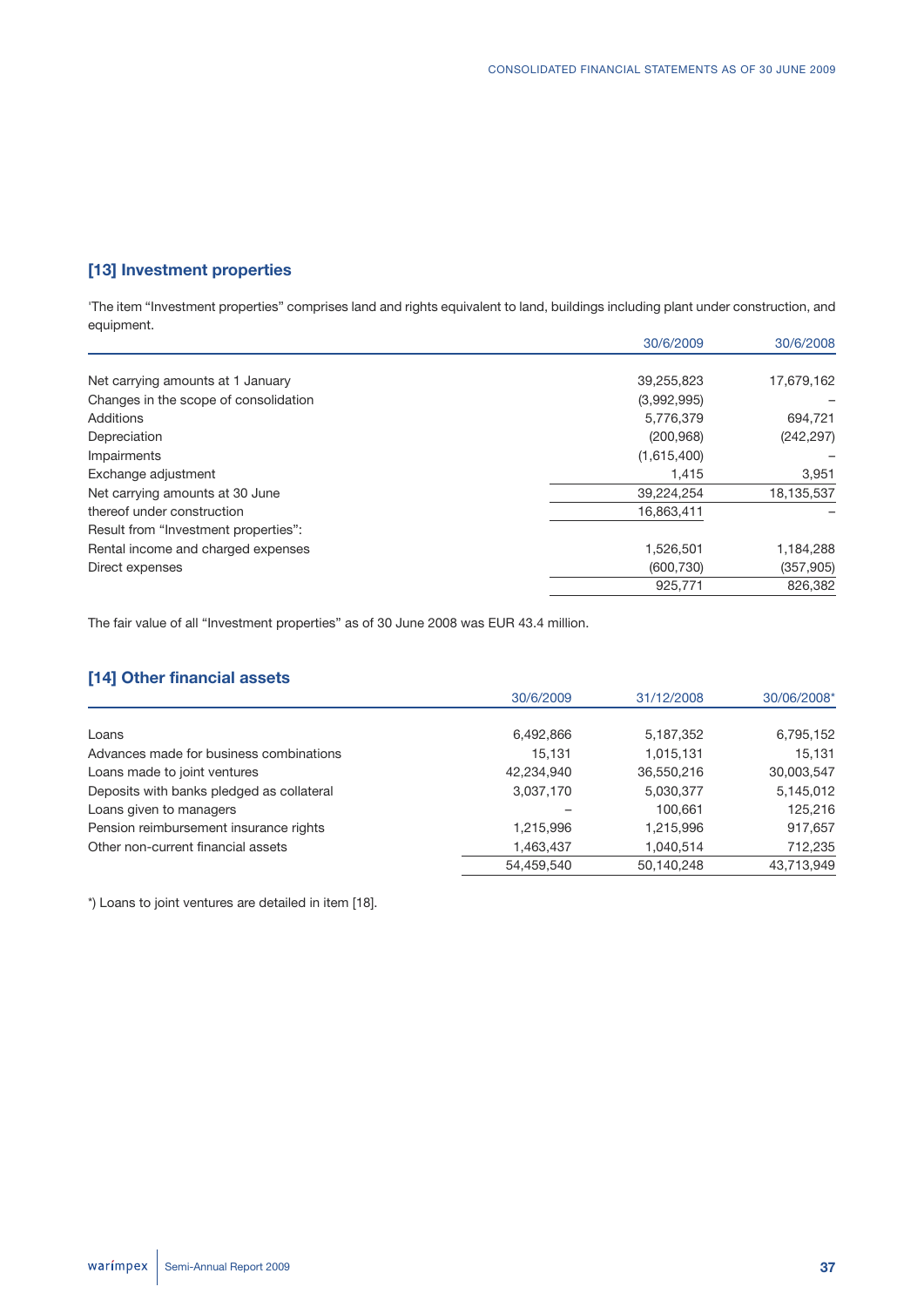# **[15] Interest-bearing loans and borrowings**

|                                                 |             | Changes in               |                          |                          |                |                          |             |
|-------------------------------------------------|-------------|--------------------------|--------------------------|--------------------------|----------------|--------------------------|-------------|
|                                                 | At          | the scope of             | <b>New</b>               | <b>Interest</b>          | Repayment      | Other                    | At          |
|                                                 | 1/1/2009    | consolidation            | borrowings               | capitalization           | of loans       | changes                  | 30/6/2009   |
| a) Project-related loans secured by mortgages   |             |                          |                          |                          |                |                          |             |
| Subsidiaries (full consolidation)               |             |                          |                          |                          |                |                          |             |
| for Hotel Diplomat                              | 34,406,569  |                          |                          |                          | (1, 133, 292)  | 4,689                    | 33,277,967  |
| for Hotel Palace                                | 14,876,500  |                          |                          |                          | (676,000)      |                          | 14,200,500  |
| for Hotel Chopin                                | 12,033,163  |                          |                          |                          | (320, 426)     | 1,646                    | 11,714,383  |
| for angelo hotel Prague                         | 10,327,898  |                          |                          |                          | (311, 200)     | $\overline{\phantom{0}}$ | 10,016,698  |
| for Hotel Amber Baltic                          | 8,462,627   |                          |                          |                          | (488, 686)     | (245, 217)               | 7,728,724   |
| for angelo airport hotel Bucharest              | 18,487,683  |                          | 12,000,000               |                          | (18, 487, 683) | $\overline{\phantom{0}}$ | 12,000,000  |
| for angelo hotel Ekaterinburg                   | 21,569,807  | $\overline{\phantom{0}}$ | 7,675,146                | $\overline{\phantom{0}}$ |                |                          | 29,244,953  |
| for Hotel Savoy                                 | 7,454,637   |                          | $\overline{\phantom{0}}$ |                          | (369, 975)     |                          | 7,084,662   |
| for andel's hotel Lodz                          | 33,833,284  |                          | 16, 165, 238             |                          |                |                          | 49,998,523  |
| for andel's hotel Krakow                        | 15,470,715  |                          | 813                      |                          | (250,000)      |                          | 15,221,527  |
| for Erszebet office building                    | 9,052,834   |                          | 1,933,880                |                          |                |                          | 10,986,714  |
| for Hotel Le Palais                             | 6,876,973   |                          |                          |                          | (24, 390)      |                          | 6,852,583   |
| for Hotel Dvorak                                | 21,135,056  |                          |                          | (466, 596)               |                | 3,640                    | 20,672,100  |
| for Cetelem office building                     | 4,214,899   | (4,200,000)              |                          |                          | (14, 899)      | (0)                      | (0)         |
| for Warsaw gas pipeline                         | 241,270     |                          |                          |                          | (25, 161)      | (16, 052)                | 200,057     |
| Warsaw gas heating plant                        | 384,831     |                          |                          |                          | (51, 885)      | (25, 386)                | 307,560     |
| for Sajka office building                       | 82,207      |                          |                          |                          | (19, 552)      |                          | 62,655      |
|                                                 | 218,910,954 | (4,200,000)              | 37,775,077               | (466, 596)               | (22, 173, 148) | (276, 679)               | 229,569,608 |
|                                                 |             |                          |                          |                          |                |                          |             |
| Joint ventures (proportionate consolidation)    |             |                          |                          |                          |                |                          |             |
| for Hotel InterContinental 50%                  | 30,980,463  |                          |                          |                          | (500,000)      | 33,692                   | 30,514,155  |
| for Hotel Dream Castle 50%                      | 18,529,951  |                          | 104,649                  |                          |                |                          | 18,634,600  |
| for Hotel Holiday Inn Paris 50%                 | 8,001,875   |                          | 1,900,000                |                          |                |                          | 9,901,875   |
| for andel's hotel Berlin                        | 29,020,161  |                          | 4,931,894                |                          |                |                          | 33,952,055  |
| for angelo hotel Munich 50%                     | 15,680,994  |                          |                          |                          |                |                          | 15,680,994  |
| for angelo hotel Plzen 50%                      | 6,702,000   |                          |                          |                          |                | 4,800                    | 6,706,800   |
| for angelo hotel Katowice 50%                   | 2,732,612   |                          | 2,761,997                |                          |                |                          | 5,494,609   |
| for Sobieski hotel &                            |             |                          |                          |                          |                |                          |             |
| office building 25%                             | 8,380,836   |                          |                          |                          | (206, 654)     | 21,173                   | 8,195,354   |
| for Parkur Tower                                |             |                          |                          |                          |                |                          |             |
| office building 50%                             | 5,607,559   |                          | 0                        |                          | (111, 942)     |                          | 5,495,614   |
|                                                 | 125,636,450 |                          | 9,698,540                |                          | (818, 596)     | 59.665                   | 134,576,056 |
| b) Other loans and facilities                   |             |                          |                          |                          |                |                          |             |
| Short-term borrowing facilities                 | 56,273,713  |                          | 23,834,532               |                          | (458, 472)     | 73,007                   | 79,722,780  |
| <b>Current loans</b>                            | 29,313      |                          |                          |                          | (29, 313)      | 625,577                  | 625,577     |
| Non-current loans from joint ventures29,355,399 |             |                          | 5,926,952                |                          | 218,881        | 74,362                   | 35,575,595  |
| Lease purchase options and loans 8,355,962      |             |                          |                          |                          |                | 307,481                  | 8,663,443   |
| Non-interest bearing loans                      | 650,995     |                          | 1,664,000                |                          |                |                          | 2,314,995   |
| Non-current loans from                          |             |                          |                          |                          |                |                          |             |
| minority interests                              | 3,026,742   |                          | 47,000                   |                          | (2, 120, 300)  | (152, 991)               | 800,451     |
|                                                 | 97,692,124  |                          | 31,472,484               |                          | (2,389,203)    | 927,436                  | 127,702,841 |
| Total                                           | 442,239,527 | (4,200,000)              | 78,946,101               | (466, 596)               | (25, 380, 948) | 710,422                  | 491,848,504 |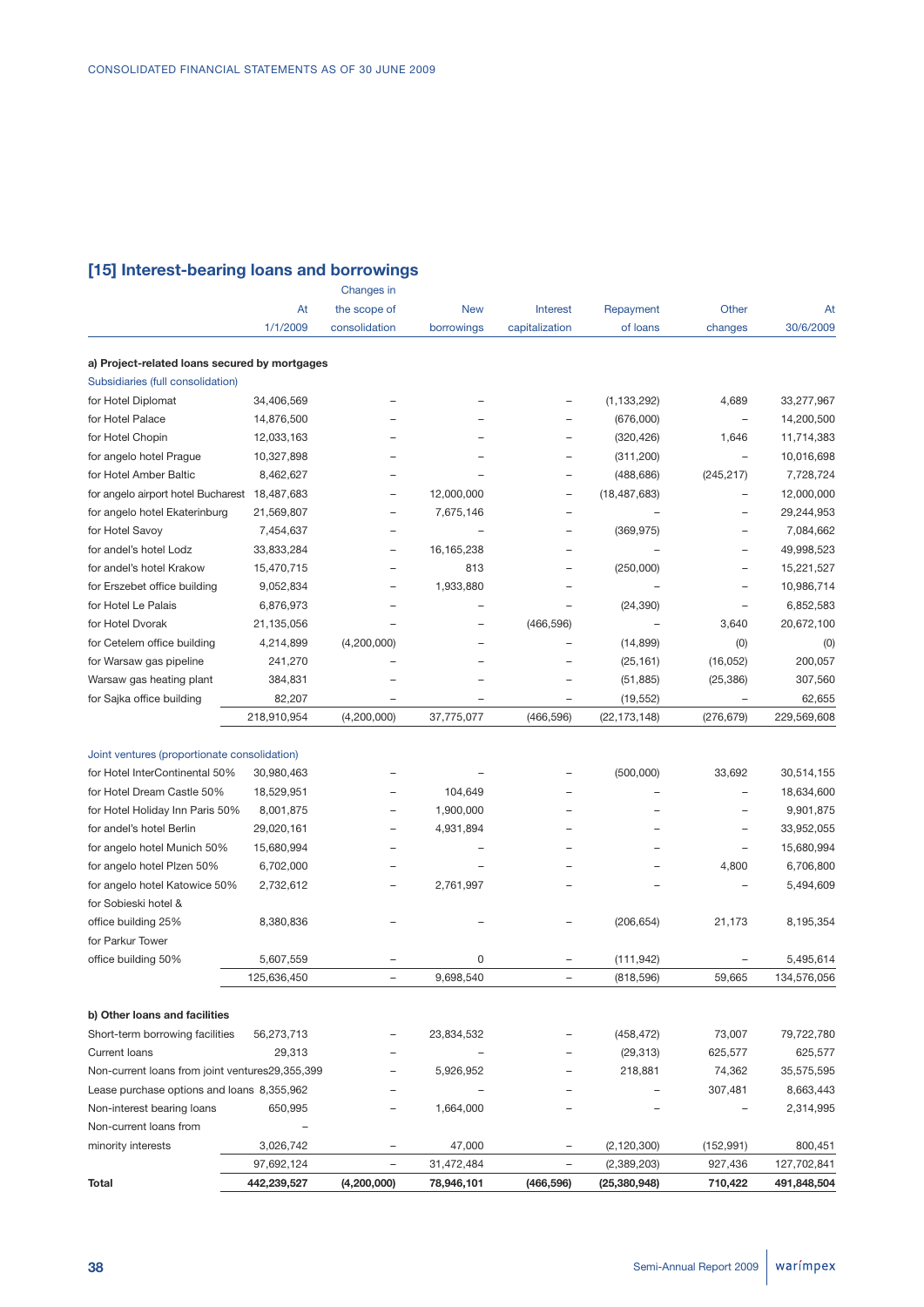# **[16] Current receivables and liabilities**

|                                              | 30/6/2009  | 31/12/2008 | 30/06/2008* |
|----------------------------------------------|------------|------------|-------------|
| Trade and other receivables                  |            |            |             |
| Trade                                        | 6,216,727  | 6,005,584  | 8,641,587   |
| Receivables for taxes                        | 5,519,466  | 6,723,074  | 6,842,425   |
| Extended purchase price receivables relating |            |            |             |
| to the sale of subsidiaries                  | 2,600,000  | 8,000,000  | 8,000,000   |
| Advance payments made                        | 572,258    | 477.590    | 565,057     |
| Other receivables and assets                 | 450.482    | 1,212,508  | 341,309     |
| Receivables due from joint ventures          | 131,447    | 435,780    | 143,702     |
| Receivables due from related parties         | 711        | 606        | 10,182      |
| Deferred expenses                            | 708,757    | 514,624    | 1,425,076   |
|                                              | 16.199.849 | 23.369.764 | 25.969.338  |

\*) In the reporting period, it was agreed that the open purchase price claim relating to the shares in "Avielen OOO" as of 31 December 2008 would be ranked as subordinated, as no financing has yet been arranged for the project and the project is being financed with equity from the joint venture partners. Negotiations on financing for the project have reached an advanced stage, and it is expected that the deal will be closed in the second quarter. The claim was classified as non-current and was transferred to the item Loans.

The purchase price claim that was open as of the reporting date pertained to the sale of shares in "Bocca kft" and was paid on 2 July 2009.

## **Trade and other payables**

| Trade                                                      | 20,906,265 | 19,177,956 | 12.847.319 |
|------------------------------------------------------------|------------|------------|------------|
| Trade payables due to joint ventures                       | 564.299    | 519.739    | 448,607    |
| Trade payables due to related parties                      | 908.947    | 947.098    | 1.849.523  |
| Purchase price obligations                                 | 2.256.039  | 2,500,000  | 6,947,734  |
| Other payables including accruals for compensated absences | 4.043.851  | 2.958.730  | 4,712,936  |
| Advance payments received                                  | 1.252.848  | 924.202    | 878,703    |
|                                                            | 29,932,248 | 27,027,724 | 27,684,822 |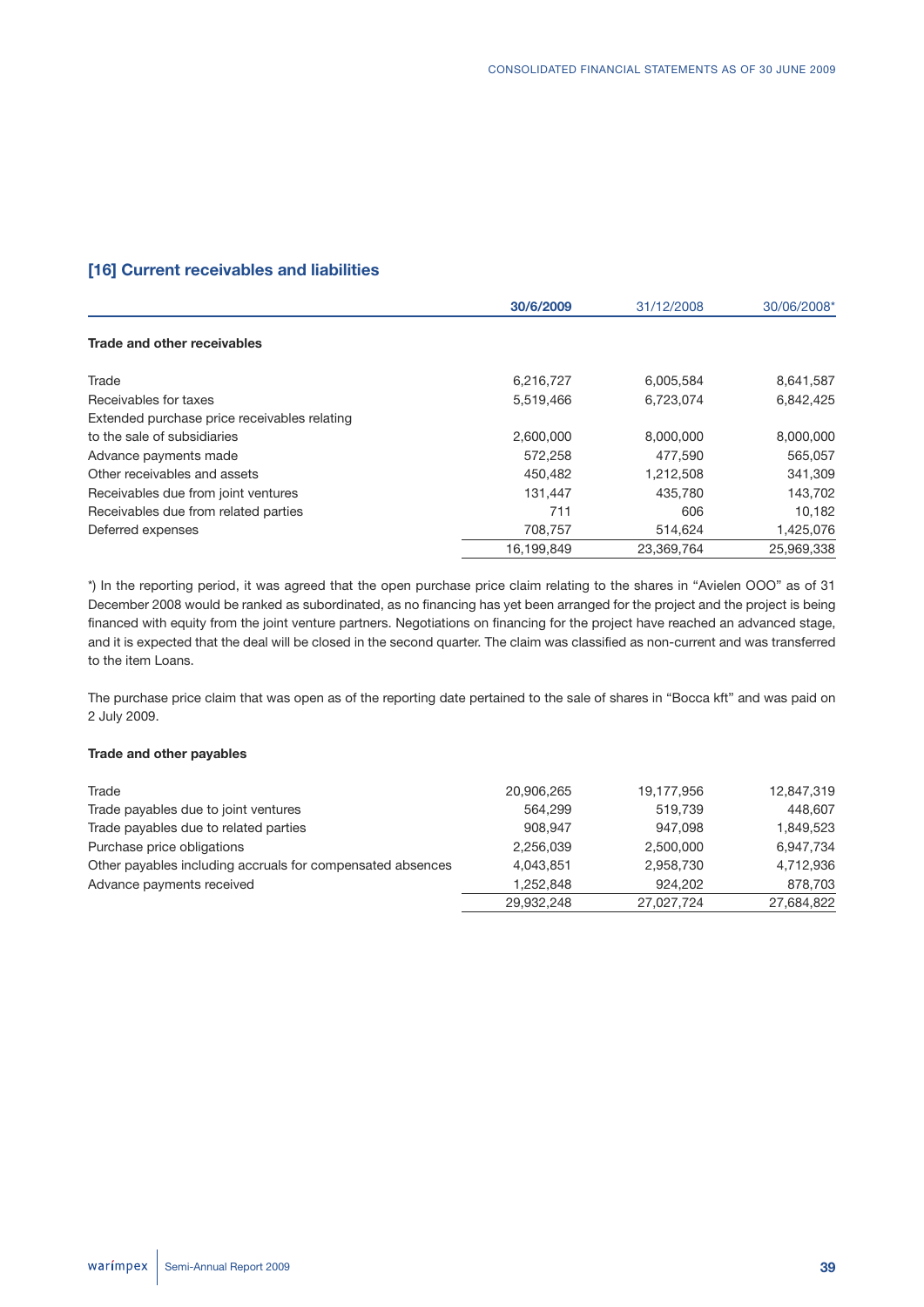# **[17] Derivative financial instruments**

As of 30 June 2009, there are derivative financial instruments (interest rate collars) relating to the Group's financial liabilities. The main terms and parameters of these collars are as follows:

|                                                                      | 30/6/2009  | 30/6/2008* |
|----------------------------------------------------------------------|------------|------------|
| Project Ioan Hotel Le Palais, Praque                                 |            |            |
| Notional amount at 30 June (underlying: 3-month Euribor)             | 6,852,583  | 7,074,842  |
| Fair value at 30 June                                                | (437)      |            |
| Project Ioan Hotel Chopin, Krakow                                    |            |            |
| Notional amount at 30 June (underlying: 3-month Euribor)             | 11,714,383 | 12,337,312 |
| Fair value at 30 June                                                | (375, 645) | 475.411    |
| Project Ioan Hotel Sobieski, Warsaw (adjusted for the Group's share) |            |            |
| Notional amount at 30 June (underlying: 3-month Euribor)             | 8,195,354  | 8,473,292  |
| Fair value at 30 June                                                | 18.202     | 145.182    |

## **[18] Transactions with related parties**

The total amount of compensation due to the directors for the reporting period amounted to EUR 0.52 million (1-6/2008: EUR 0.68 million). Vienna International AG assessed managment fees totalling EUR 1.44 million (1-6/2008: EUR 1.92 million).

#### **Joint ventures**

The following transactions took place with joint ventures in the reporting period:

|                                               | $1/1 - 30/6/2009$ | $1/1 - 30/6/2008$ * |
|-----------------------------------------------|-------------------|---------------------|
|                                               |                   |                     |
| Trade revenues                                | 488.746           | 58,500              |
| Loans made to joint ventures                  |                   |                     |
| Interest income related to joint ventures     | 1,217,872         | 943.072             |
| Interest expenses related to joint ventures*) | (648, 106)        | (551, 752)          |

All interest expenses from loans held by joint venture partners for plant under construction are recognized directly in equity, while interest charged for loans extended to joint ventures are always reognized in income.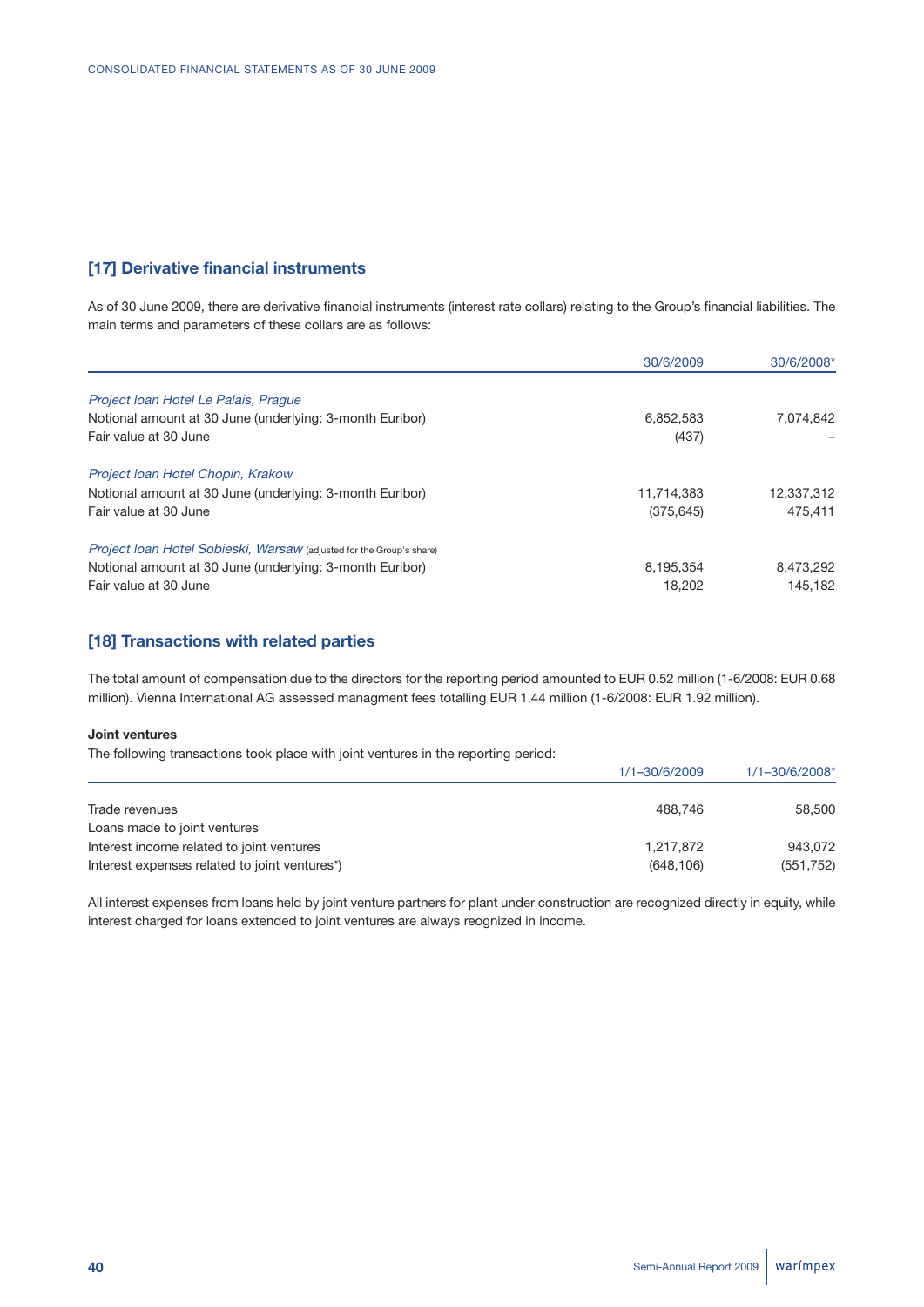|                             |            | Loans given to joint ventures changed<br>as follows in the reporting period: |            |                | Loans received              |                |
|-----------------------------|------------|------------------------------------------------------------------------------|------------|----------------|-----------------------------|----------------|
|                             |            |                                                                              |            |                | from joint venture partners |                |
|                             | At         |                                                                              |            | At             |                             | At             |
|                             | 1/1/2009   | Veränderung                                                                  | 30/6/2009  | 1/1/2009       | Veränderung                 | 30/6/2008      |
| Sienna Hotel Sp.z.o.o.      | 10,125,281 | 208,173                                                                      | 10,333,454 | (10, 160, 798) | (216, 042)                  | (10, 376, 840) |
| Bürohaus Leuchtenbergring   |            |                                                                              |            |                |                             |                |
| GmbH & Co. Besitz KG        | 2,215,812  | 126,250                                                                      | 2,342,062  | (2, 171, 934)  | (123, 750)                  | (2, 295, 684)  |
| GF Ramba Sp.z.o.o.          | 980,963    | 23,861                                                                       | 1,004,824  | (978, 907)     | (23,949)                    | (1,002,856)    |
| Louvre Warimpex             |            |                                                                              |            |                |                             |                |
| Investment Holding S.a.r.l. | 2,839,674  | 324,475                                                                      | 3,164,149  | (1,702,574)    | (1,464,085)                 | (3, 166, 658)  |
| Melica Sp.z.o.o.            | 830,719    | 24,233                                                                       | 854,952    | (836, 801)     | (27,073)                    | (863, 873)     |
| Avielen OAO                 | 9,676,630  | 1,988,707                                                                    | 11,665,337 | (3,306,462)    | (1,705,881)                 | (5,012,343)    |
| UBX II (France) s.a.r.l.    |            | 50,893                                                                       | 50,893     |                | (50,000)                    | (50,000)       |
| Hotel Paris II S.a.r.l.     | 127,021    | 3,036                                                                        | 130,057    | (133,026)      |                             | (133,026)      |
| UBX Katowice Sp.z.o.o.      | 1,534,401  | 45,904                                                                       | 1,580,305  | (1,533,750)    | (38, 149)                   | (1,571,899)    |
| UBX 3 s.r.o.                | 6,116      | 26                                                                           | 6,142      | (6, 441)       | (259)                       | (6,700)        |
| UBX Plzen s.r.o.            | 2,271,164  | 68,513                                                                       | 2,339,677  | (2, 287, 872)  | (68, 500)                   | (2,356,372)    |
| UBX Development s.a.r.l.    |            |                                                                              |            |                |                             |                |
| UBX 1 Objekt Berlin GmbH    | 5,782,930  | 2,298,159                                                                    | 8,081,089  | (6,077,559)    | (1,980,962)                 | (8,058,521)    |
| UBX 2 Objekt Berlin GmbH    | 61,655     | 373,487                                                                      | 435,141    | (61, 565)      | (372, 867)                  | (434, 432)     |
| UBX 3 Objekt Berlin GmbH    | 96,191     | 147,450                                                                      | 243,641    | (96, 104)      | (147, 124)                  | (243, 228)     |
| Hotelinvestments s.a.r.l.   | 1,660      | 1,556                                                                        | 3,216      | (1,608)        | (1,556)                     | (3, 163)       |
|                             | 36,550,216 | 5,684,724                                                                    | 42,234,940 | (29, 355, 399) | (6, 220, 196)               | (35, 575, 595) |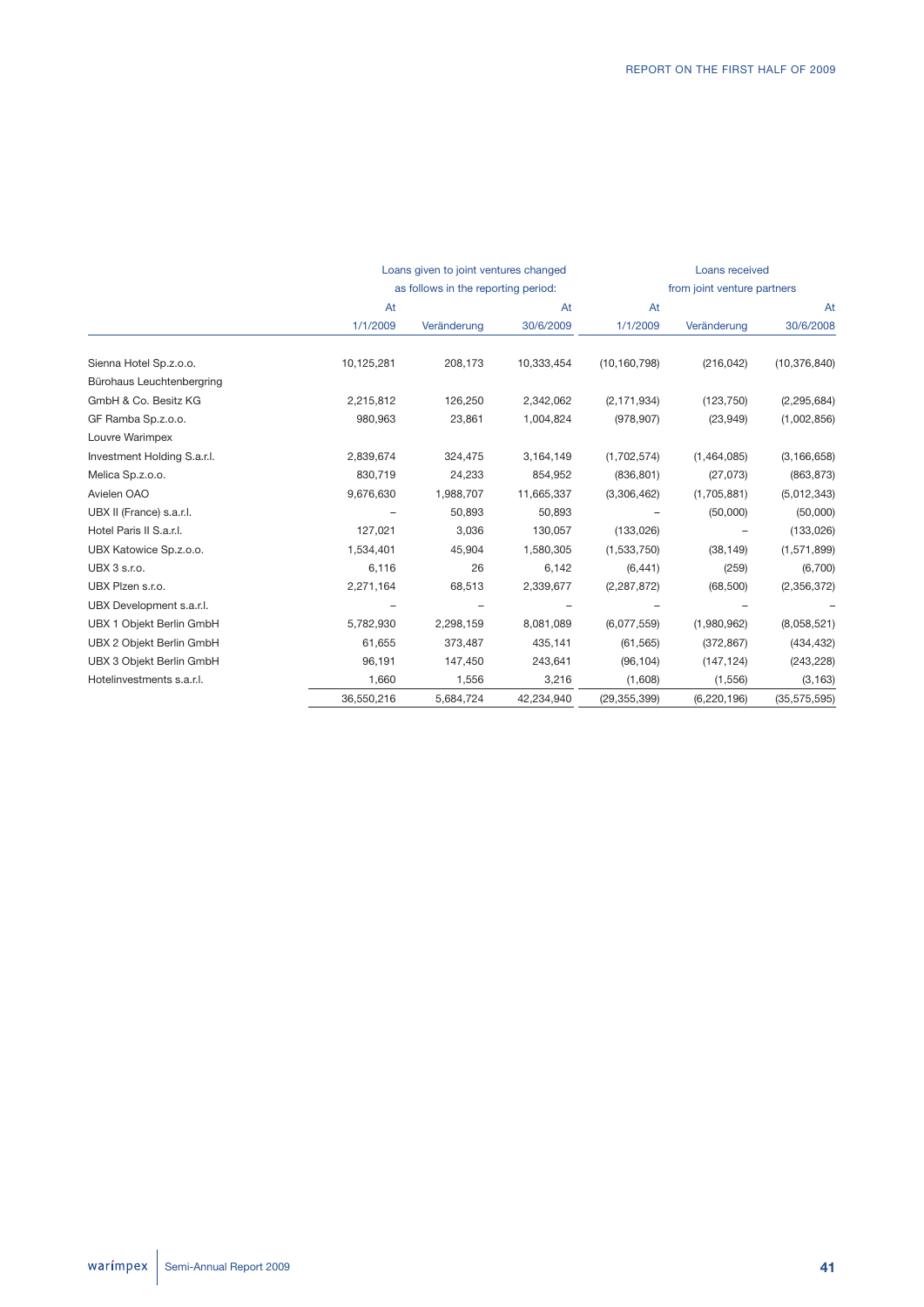## **[19] Events after the balance sheet date**

There were no material events after the reporting date.

## **[20] Other commitments, litigation and contingencies**

There were no changes in the reporting period with respect to other commitments, litigation and contingencies as compared to the situation described in the consolidated financial statements as of 31 December 2008.

### **Declaration by the Management Board**

We confirm to the best of our knowledge that these interim consolidated financial statements as of 30 June 2009 as prepared in accordance with the relevant international financial accounting standards give a true and fair view of the financial position, financial performance and cash flows of Warimpex Finanz- und Beteiligungs AG and all of its consolidated subsidiaries. These interim financial statements were prepared according to IAS 34, Interim Financial Reporting, as adopted in Regulation 1606/2002/EC.

The interim management report discusses important events during the first six months of the financial year, explains major transactions with related individuals and entities and describes the most important risks and uncertainties to which the Company will be exposed in the remaining six months of the financial year.

Vienna, 27 August 2009

Franz Jurkowitsch Georg Folian



Christian Fojtl **Alexander Jurkowitsch** Member of the Management Board Member of the Management Board

Chairman of the Management Board Deputy Chairman of the Management Board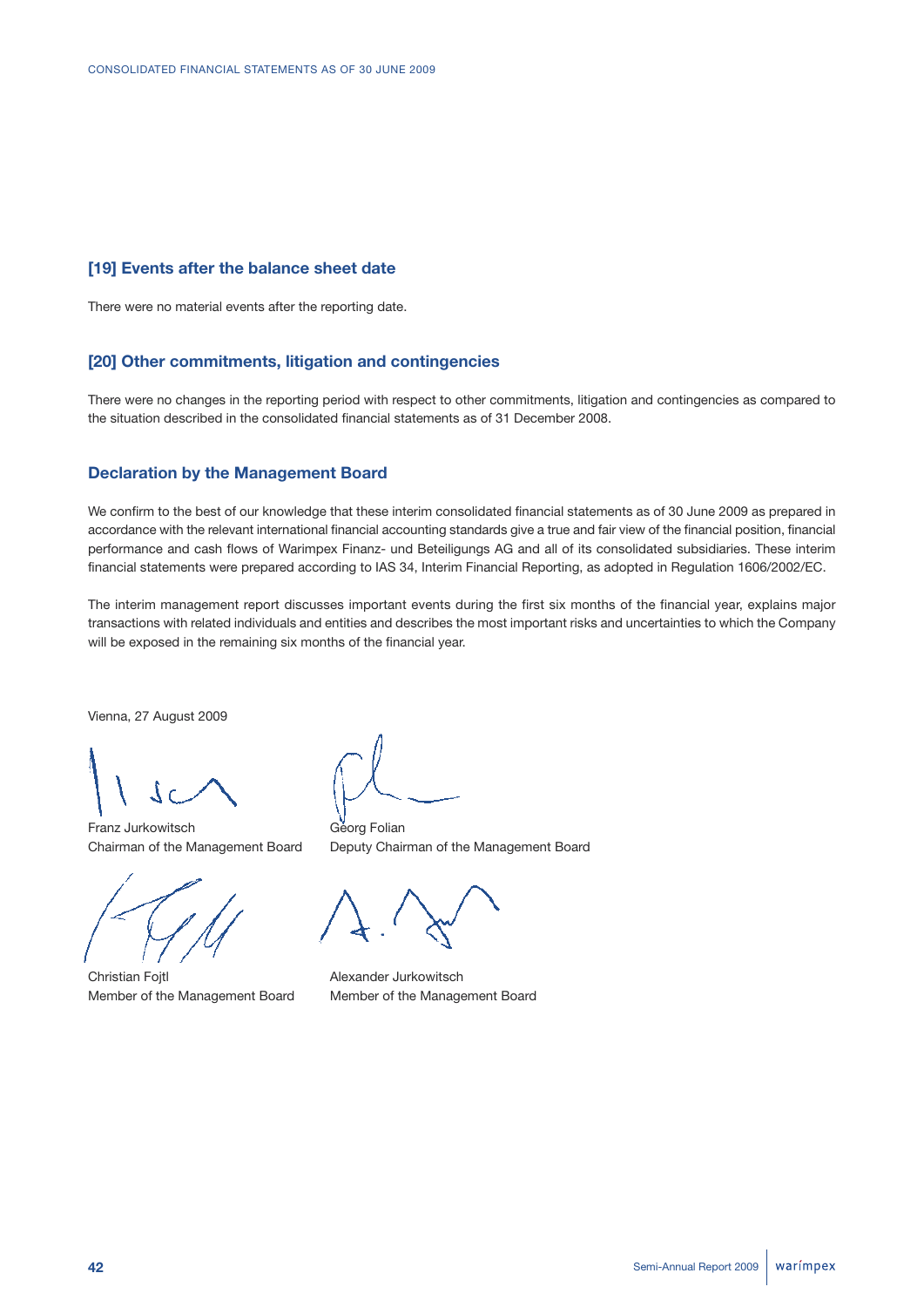# Selected Warimpex Group properties

**1) Hotel Le Palais\*\*\*\*\*, Prague** CZ-120 00 Prague 2, U Zvonaŕky 1 72 rooms (opened in 2002)

**2) Hotel InterContinental\*\*\*\*\*, Warsaw** PL-00 125 Warsaw, ul. Emilii Plater 49 404 rooms (opened in 2003)

**3) angelo hotel\*\*\*, Munich** D-81677, Munich, Leuchtenbergring 20 146 rooms (opened in May 2008)

**4) andel's hotel\*\*\*\*<sup>S</sup>, Berlin** D-10407 Berlin, Landsberger Allee 106 557 rooms (opened in March 2009)

**5) andel's hotel\*\*\*\*, Łódź** PL-91 065 Łódź, ol. Ogrodowa 17 278 rooms (opened in May 2009)

**6) angelo airport hotel\*\*\*\*, Ekaterinburg-Koltsovo** RU-Airport Ekaterinburg-Koltsovo 210 rooms (opening scheduled in September 2009)

**7) angelo hotel\*\*\*\*, Katowice** PL-40-127 Katowice, ul Sokolska 24 203 rooms (opening scheduled for 1st quarter 2010)